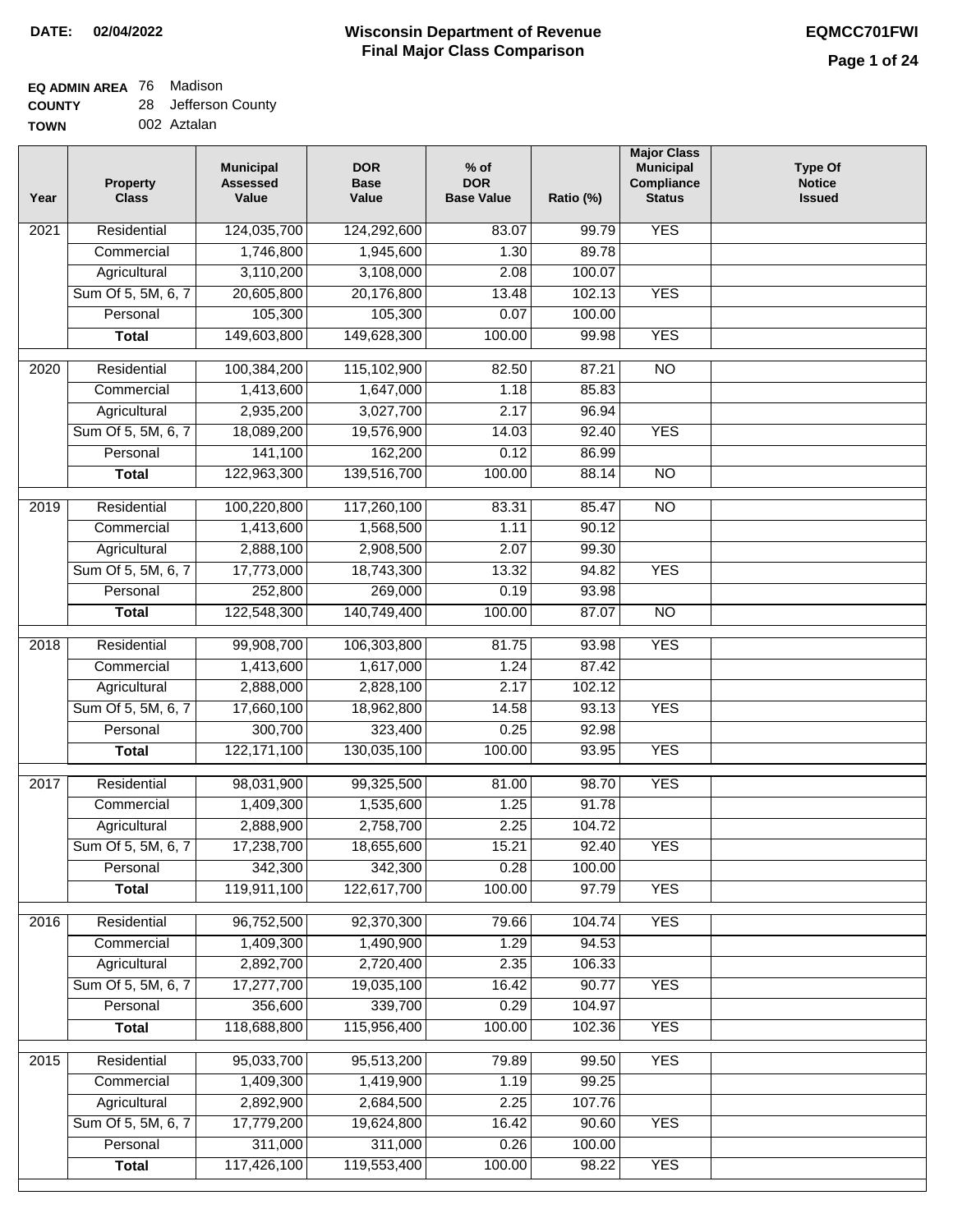#### **Wisconsin Department of Revenue Final Major Class Comparison DATE: 02/04/2022 EQMCC701FWI**

### **EQ ADMIN AREA** 76 Madison **COUNTY**

**TOWN** 28 Jefferson County 004 Cold Spring

| Year             | <b>Property</b><br><b>Class</b> | <b>Municipal</b><br><b>Assessed</b><br>Value | <b>DOR</b><br><b>Base</b><br>Value | $%$ of<br><b>DOR</b><br><b>Base Value</b> | Ratio (%) | <b>Major Class</b><br><b>Municipal</b><br>Compliance<br><b>Status</b> | <b>Type Of</b><br><b>Notice</b><br><b>Issued</b> |
|------------------|---------------------------------|----------------------------------------------|------------------------------------|-------------------------------------------|-----------|-----------------------------------------------------------------------|--------------------------------------------------|
| 2021             | Residential                     | 57,814,000                                   | 67,522,100                         | 79.50                                     | 85.62     | N <sub>O</sub>                                                        |                                                  |
|                  | Commercial                      | 2,642,900                                    | 3,126,300                          | 3.68                                      | 84.54     |                                                                       |                                                  |
|                  | Agricultural                    | 2,526,500                                    | 2,870,100                          | 3.38                                      | 88.03     |                                                                       |                                                  |
|                  | Sum Of 5, 5M, 6, 7              | 10,333,500                                   | 11,357,100                         | 13.37                                     | 90.99     | <b>YES</b>                                                            |                                                  |
|                  | Personal                        | 50,100                                       | 58,300                             | 0.07                                      | 85.93     |                                                                       |                                                  |
|                  | <b>Total</b>                    | 73,367,000                                   | 84,933,900                         | 100.00                                    | 86.38     | $\overline{NO}$                                                       |                                                  |
| $\frac{1}{2020}$ | Residential                     | 57,350,900                                   | 66,982,600                         | 80.21                                     | 85.62     | $\overline{NO}$                                                       |                                                  |
|                  | Commercial                      | 2,642,900                                    | 2,921,700                          | 3.50                                      | 90.46     |                                                                       |                                                  |
|                  | Agricultural                    | 2,733,000                                    | 2,760,600                          | 3.31                                      | 99.00     |                                                                       |                                                  |
|                  | Sum Of 5, 5M, 6, 7              | 10,433,400                                   | 10,775,200                         | 12.90                                     | 96.83     | <b>YES</b>                                                            |                                                  |
|                  | Personal                        | 62,300                                       | 69,200                             | 0.08                                      | 90.03     |                                                                       |                                                  |
|                  | <b>Total</b>                    | 73,222,500                                   | 83,509,300                         | 100.00                                    | 87.68     | $\overline{NO}$                                                       |                                                  |
|                  |                                 |                                              |                                    |                                           |           |                                                                       |                                                  |
| $\frac{1}{2019}$ | Residential                     | 57,031,000                                   | 64,064,900                         | 80.06                                     | 89.02     | $\overline{NO}$                                                       |                                                  |
|                  | Commercial                      | 2,339,200                                    | 2,720,300                          | 3.40                                      | 85.99     |                                                                       |                                                  |
|                  | Agricultural                    | 2,451,800                                    | 2,645,900                          | 3.31                                      | 92.66     |                                                                       |                                                  |
|                  | Sum Of 5, 5M, 6, 7              | 10,410,600                                   | 10,536,900                         | 13.17                                     | 98.80     | <b>YES</b>                                                            |                                                  |
|                  | Personal                        | 52,000                                       | 55,900                             | 0.07                                      | 93.02     |                                                                       |                                                  |
|                  | <b>Total</b>                    | 72,284,600                                   | 80,023,900                         | 100.00                                    | 90.33     | $\overline{NO}$                                                       |                                                  |
| 2018             | Residential                     | 56,872,700                                   | 60,278,000                         | 79.15                                     | 94.35     | <b>YES</b>                                                            |                                                  |
|                  | Commercial                      | 2,339,200                                    | 2,804,400                          | 3.68                                      | 83.41     |                                                                       |                                                  |
|                  | Agricultural                    | 2,451,500                                    | 2,573,600                          | 3.38                                      | 95.26     |                                                                       |                                                  |
|                  | Sum Of 5, 5M, 6, 7              | 10,401,400                                   | 10,445,900                         | 13.72                                     | 99.57     | <b>YES</b>                                                            |                                                  |
|                  | Personal                        | 51,700                                       | 52,300                             | 0.07                                      | 98.85     |                                                                       |                                                  |
|                  | <b>Total</b>                    | 72,116,500                                   | 76,154,200                         | 100.00                                    | 94.70     | <b>YES</b>                                                            |                                                  |
| 2017             | Residential                     | 56,305,800                                   | 59,705,600                         | 79.23                                     | 94.31     | <b>YES</b>                                                            |                                                  |
|                  | Commercial                      | 2,339,200                                    | 2,776,700                          | 3.68                                      | 84.24     |                                                                       |                                                  |
|                  | Agricultural                    | 2,454,400                                    | 2,513,700                          | 3.34                                      | 97.64     |                                                                       |                                                  |
|                  | Sum Of 5, 5M, 6, 7              | 10,210,500                                   | 10,112,600                         | 13.42                                     | 100.97    | <b>YES</b>                                                            |                                                  |
|                  | Personal                        | 249,200                                      | 251,700                            | 0.33                                      | 99.01     |                                                                       |                                                  |
|                  | <b>Total</b>                    | 71,559,100                                   | 75,360,300                         | 100.00                                    | 94.96     | <b>YES</b>                                                            |                                                  |
| 2016             | Residential                     | 56,341,600                                   | 56,897,700                         | 78.79                                     | 99.02     | <b>YES</b>                                                            |                                                  |
|                  | Commercial                      | 2,340,500                                    | 2,697,400                          | 3.74                                      | 86.77     |                                                                       |                                                  |
|                  | Agricultural                    | 2,454,400                                    | 2,478,100                          | 3.43                                      | 99.04     |                                                                       |                                                  |
|                  | Sum Of 5, 5M, 6, 7              | 10,062,700                                   | 9,850,300                          | 13.64                                     | 102.16    | <b>YES</b>                                                            |                                                  |
|                  | Personal                        | 291,800                                      | 294,800                            | 0.41                                      | 98.98     |                                                                       |                                                  |
|                  | <b>Total</b>                    | 71,491,000                                   | 72,218,300                         | 100.00                                    | 98.99     | <b>YES</b>                                                            |                                                  |
|                  |                                 |                                              |                                    |                                           |           |                                                                       |                                                  |
| 2015             | Residential                     | 56,506,300                                   | 57,071,500                         | 78.28                                     | 99.01     | <b>YES</b>                                                            |                                                  |
|                  | Commercial                      | 2,340,500                                    | 2,593,600                          | 3.56                                      | 90.24     |                                                                       |                                                  |
|                  | Agricultural                    | 2,448,200                                    | 2,447,200                          | 3.36                                      | 100.04    |                                                                       |                                                  |
|                  | Sum Of 5, 5M, 6, 7              | 10,154,500                                   | 10,472,000                         | 14.36                                     | 96.97     | <b>YES</b>                                                            |                                                  |
|                  | Personal                        | 321,900                                      | 321,900                            | 0.44                                      | 100.00    |                                                                       |                                                  |
|                  | <b>Total</b>                    | 71,771,400                                   | 72,906,200                         | 100.00                                    | 98.44     | <b>YES</b>                                                            |                                                  |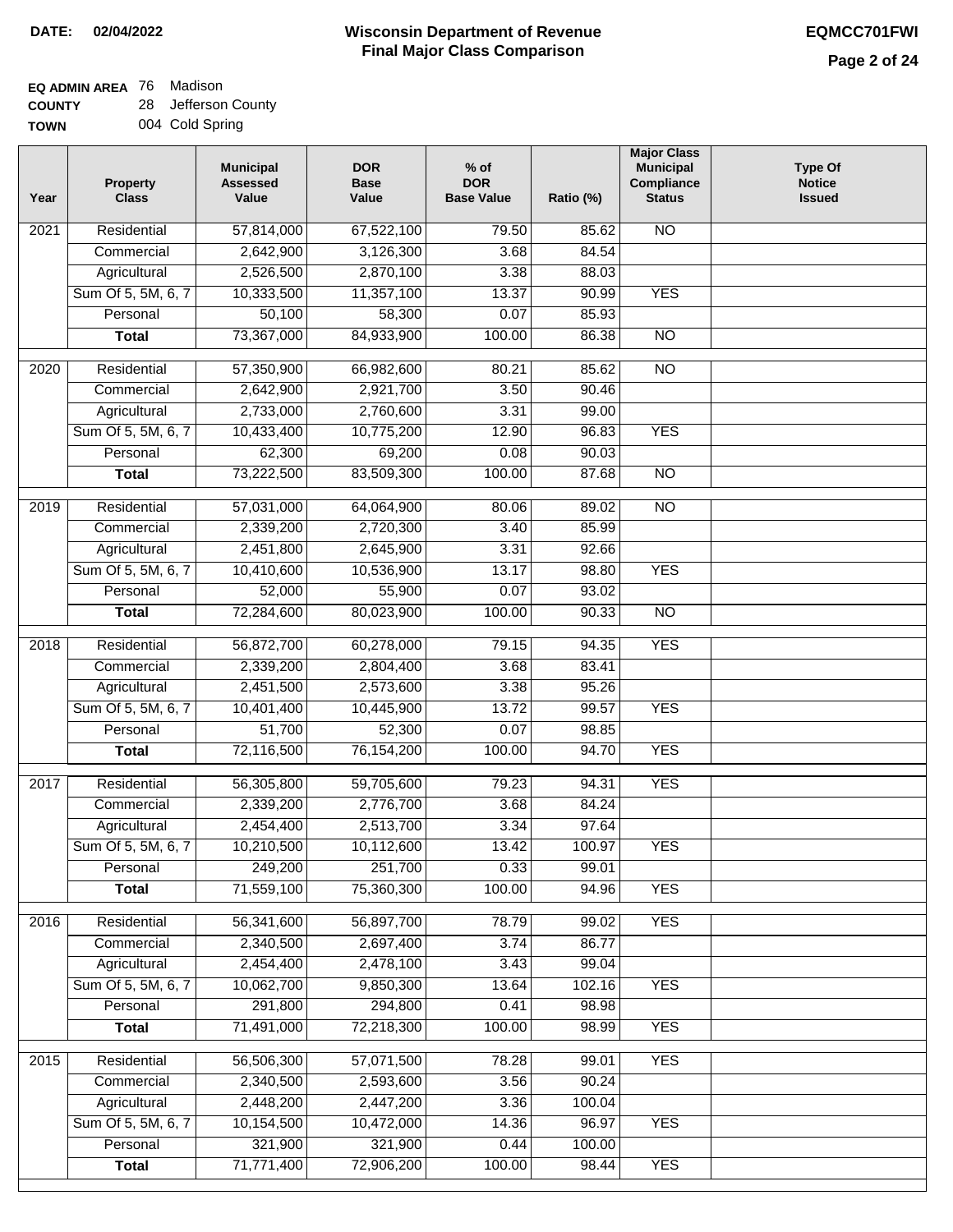#### **Wisconsin Department of Revenue Final Major Class Comparison DATE: 02/04/2022 EQMCC701FWI**

٦

#### **EQ ADMIN AREA** 76 Madison **COUNTY** 28 Jefferson County

| ------      | - - - - - - - - - . |
|-------------|---------------------|
| <b>TOWN</b> | 006 Concord         |

| Year              | <b>Property</b><br><b>Class</b> | <b>Municipal</b><br><b>Assessed</b><br>Value | <b>DOR</b><br><b>Base</b><br>Value | $%$ of<br><b>DOR</b><br><b>Base Value</b> | Ratio (%) | <b>Major Class</b><br><b>Municipal</b><br>Compliance<br><b>Status</b> | <b>Type Of</b><br><b>Notice</b><br><b>Issued</b> |
|-------------------|---------------------------------|----------------------------------------------|------------------------------------|-------------------------------------------|-----------|-----------------------------------------------------------------------|--------------------------------------------------|
| 2021              | Residential                     | 135,739,300                                  | 188,579,100                        | 80.93                                     | 71.98     | N <sub>O</sub>                                                        |                                                  |
|                   | Commercial                      | 6,210,000                                    | 6,174,800                          | 2.65                                      | 100.57    |                                                                       |                                                  |
|                   | Agricultural                    | 2,555,100                                    | 3,320,500                          | 1.43                                      | 76.95     |                                                                       |                                                  |
|                   | Sum Of 5, 5M, 6, 7              | 33,690,500                                   | 34,641,700                         | 14.87                                     | 97.25     | <b>YES</b>                                                            |                                                  |
|                   | Personal                        | 226,100                                      | 293,600                            | 0.13                                      | 77.01     |                                                                       |                                                  |
|                   | <b>Total</b>                    | 178,421,000                                  | 233,009,700                        | 100.00                                    | 76.57     | $\overline{NO}$                                                       | 1st Notice of Non-Compliance                     |
| 2020              | Residential                     | 134,548,200                                  | 176,469,400                        | 80.94                                     | 76.24     | $\overline{NO}$                                                       |                                                  |
|                   | Commercial                      | 6,213,400                                    | 5,773,900                          | 2.65                                      | 107.61    |                                                                       |                                                  |
|                   | Agricultural                    | 2,616,600                                    | 3,190,000                          | 1.46                                      | 82.03     |                                                                       |                                                  |
|                   | Sum Of 5, 5M, 6, 7              | 33,492,500                                   | 32,233,100                         | 14.78                                     | 103.91    | <b>YES</b>                                                            |                                                  |
|                   | Personal                        | 292,900                                      | 357,200                            | 0.16                                      | 82.00     |                                                                       |                                                  |
|                   | <b>Total</b>                    | 177, 163, 600                                | 218,023,600                        | 100.00                                    | 81.26     | $\overline{NO}$                                                       |                                                  |
|                   |                                 |                                              |                                    |                                           |           |                                                                       |                                                  |
| 2019              | Residential                     | 132,732,900                                  | 164,607,600                        | 80.65                                     | 80.64     | <b>NO</b>                                                             |                                                  |
|                   | Commercial                      | 6,213,400                                    | 5,498,900                          | 2.69                                      | 112.99    |                                                                       |                                                  |
|                   | Agricultural                    | 2,473,200                                    | 3,060,200                          | 1.50                                      | 80.82     |                                                                       |                                                  |
|                   | Sum Of 5, 5M, 6, 7              | 32,985,800                                   | 30,521,600                         | 14.95                                     | 108.07    | <b>YES</b>                                                            |                                                  |
|                   | Personal                        | 332,400                                      | 410,300                            | 0.20                                      | 81.01     |                                                                       |                                                  |
|                   | <b>Total</b>                    | 174,737,700                                  | 204,098,600                        | 100.00                                    | 85.61     | $\overline{NO}$                                                       |                                                  |
| $\overline{2018}$ | Residential                     | 130,692,900                                  | 150,689,600                        | 78.98                                     | 86.73     | $\overline{10}$                                                       |                                                  |
|                   | Commercial                      | 6,173,000                                    | 5,657,200                          | 2.97                                      | 109.12    |                                                                       |                                                  |
|                   | Agricultural                    | 2,468,600                                    | 2,979,700                          | 1.56                                      | 82.85     |                                                                       |                                                  |
|                   | Sum Of 5, 5M, 6, 7              | 33,144,100                                   | 31,000,800                         | 16.25                                     | 106.91    | <b>YES</b>                                                            |                                                  |
|                   | Personal                        | 379,700                                      | 457,400                            | 0.24                                      | 83.01     |                                                                       |                                                  |
|                   | <b>Total</b>                    | 172,858,300                                  | 190,784,700                        | 100.00                                    | 90.60     | <b>NO</b>                                                             |                                                  |
| 2017              | Residential                     | 129,068,800                                  | 141,824,000                        | 78.00                                     | 91.01     | <b>YES</b>                                                            |                                                  |
|                   | Commercial                      | 6,063,900                                    | 5,254,800                          | 2.89                                      | 115.40    |                                                                       |                                                  |
|                   | Agricultural                    | 2,673,300                                    | 2,905,200                          | 1.60                                      | 92.02     |                                                                       |                                                  |
|                   | Sum Of 5, 5M, 6, 7              | 32,894,800                                   | 31,134,000                         | 17.12                                     | 105.66    | <b>YES</b>                                                            |                                                  |
|                   | Personal                        | 652,300                                      | 709,000                            | 0.39                                      | 92.00     |                                                                       |                                                  |
|                   | <b>Total</b>                    | 171,353,100                                  | 181,827,000                        | 100.00                                    | 94.24     | <b>YES</b>                                                            |                                                  |
| 2016              | Residential                     | 128,951,800                                  | 135,206,300                        | 77.03                                     | 95.37     | <b>YES</b>                                                            |                                                  |
|                   | Commercial                      | 5,765,400                                    | 5,100,200                          | 2.91                                      | 113.04    |                                                                       |                                                  |
|                   | Agricultural                    | 2,865,600                                    | 2,865,200                          | 1.63                                      | 100.01    |                                                                       |                                                  |
|                   | Sum Of 5, 5M, 6, 7              | 32,010,300                                   | 31,677,000                         | 18.05                                     | 101.05    | <b>YES</b>                                                            |                                                  |
|                   | Personal                        | 685,800                                      | 685,800                            | 0.39                                      | 100.00    |                                                                       |                                                  |
|                   | <b>Total</b>                    | 170,278,900                                  | 175,534,500                        | 100.00                                    | 97.01     | <b>YES</b>                                                            |                                                  |
| 2015              | Residential                     | 128,202,800                                  | 129,371,700                        | 76.07                                     | 99.10     | <b>YES</b>                                                            |                                                  |
|                   | Commercial                      | 5,774,400                                    | 4,885,200                          | 2.87                                      | 118.20    |                                                                       |                                                  |
|                   | Agricultural                    | 2,844,300                                    | 2,841,200                          | 1.67                                      | 100.11    |                                                                       |                                                  |
|                   | Sum Of 5, 5M, 6, 7              | 32,189,900                                   | 32,364,400                         | 19.03                                     | 99.46     | <b>YES</b>                                                            |                                                  |
|                   | Personal                        | 596,700                                      | 596,700                            | 0.35                                      | 100.00    |                                                                       |                                                  |
|                   | <b>Total</b>                    | 169,608,100                                  | 170,059,200                        | 100.00                                    | 99.73     | <b>YES</b>                                                            |                                                  |
|                   |                                 |                                              |                                    |                                           |           |                                                                       |                                                  |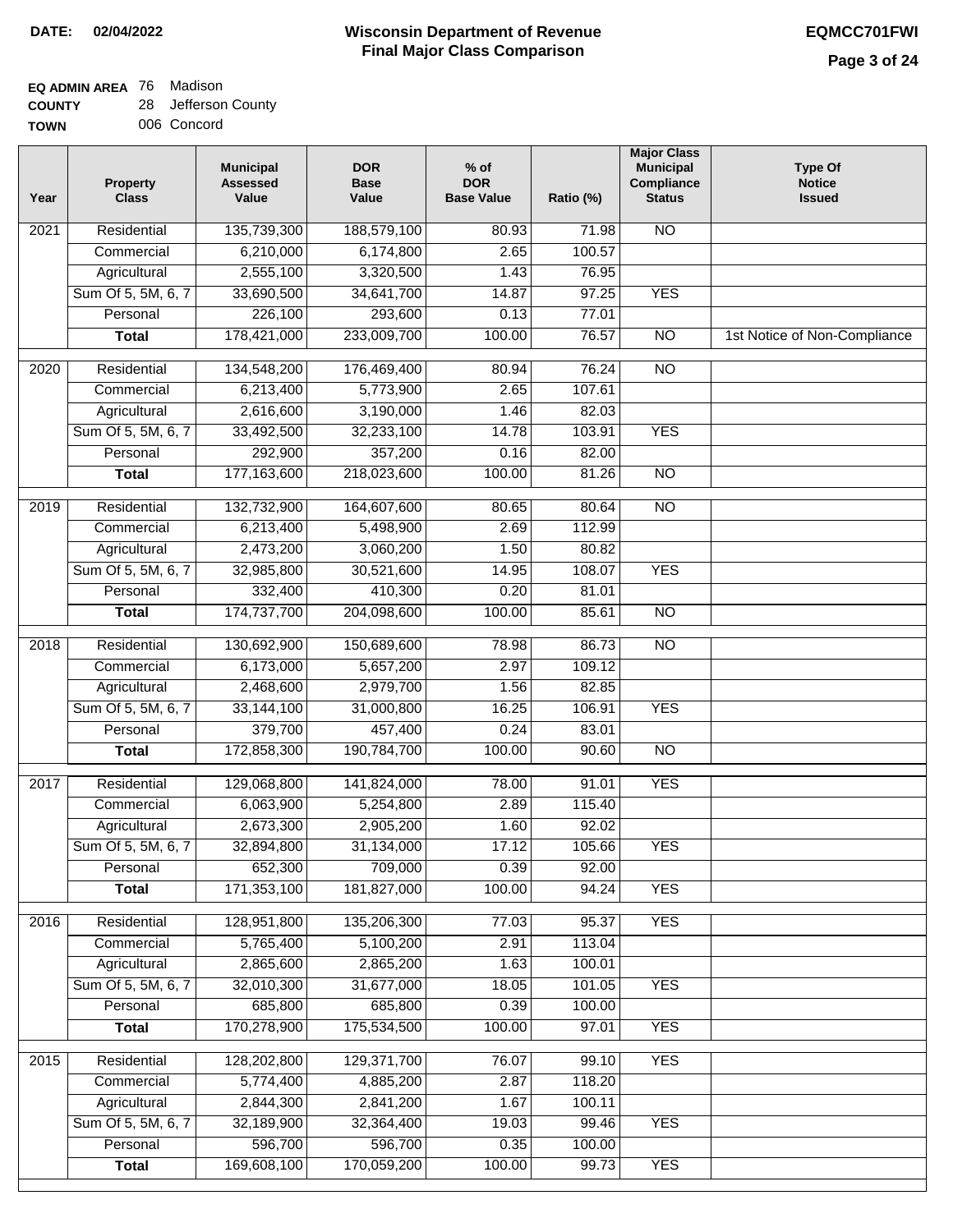## **EQ ADMIN AREA** 76 Madison

**COUNTY TOWN** 28 Jefferson County

| . . |                |
|-----|----------------|
|     | 008 Farmington |

| Year              | <b>Property</b><br><b>Class</b>    | <b>Municipal</b><br><b>Assessed</b><br>Value | <b>DOR</b><br><b>Base</b><br>Value | % of<br><b>DOR</b><br><b>Base Value</b> | Ratio (%)      | <b>Major Class</b><br><b>Municipal</b><br>Compliance<br><b>Status</b> | <b>Type Of</b><br><b>Notice</b><br><b>Issued</b> |
|-------------------|------------------------------------|----------------------------------------------|------------------------------------|-----------------------------------------|----------------|-----------------------------------------------------------------------|--------------------------------------------------|
| $\overline{202}1$ | Residential                        | 87,454,200                                   | 109,285,500                        | 65.43                                   | 80.02          | <b>NO</b>                                                             |                                                  |
|                   | Commercial                         | 9,740,600                                    | 11,818,200                         | 7.08                                    | 82.42          |                                                                       |                                                  |
|                   | Agricultural                       | 3,196,700                                    | 3,674,200                          | 2.20                                    | 87.00          |                                                                       |                                                  |
|                   | Sum Of 5, 5M, 6, 7                 | 38,198,300                                   | 42,085,200                         | 25.20                                   | 90.76          | <b>YES</b>                                                            |                                                  |
|                   | Personal                           | 139,000                                      | 159,800                            | 0.10                                    | 86.98          |                                                                       |                                                  |
|                   | <b>Total</b>                       | 138,728,800                                  | 167,022,900                        | 100.00                                  | 83.06          | $\overline{NO}$                                                       |                                                  |
| $\overline{2020}$ | Residential                        | 86,904,700                                   | 102,514,500                        | 65.62                                   | 84.77          | $\overline{NO}$                                                       |                                                  |
|                   | Commercial                         | 9,635,700                                    | 10,932,300                         | 7.00                                    | 88.14          |                                                                       |                                                  |
|                   | Agricultural                       | 3,050,300                                    | 3,539,600                          | 2.27                                    | 86.18          |                                                                       |                                                  |
|                   | Sum Of 5, 5M, 6, 7                 | 37,893,500                                   | 39,128,900                         | 25.05                                   | 96.84          | <b>YES</b>                                                            |                                                  |
|                   | Personal                           | 97,900                                       | 113,900                            | 0.07                                    | 85.95          |                                                                       |                                                  |
|                   | <b>Total</b>                       | 137,582,100                                  | 156,229,200                        | 100.00                                  | 88.06          | $\overline{NO}$                                                       |                                                  |
|                   |                                    |                                              |                                    |                                         |                |                                                                       |                                                  |
| 2019              | Residential                        | 86,944,500                                   | 92,851,000<br>10,411,700           | 64.62<br>7.25                           | 93.64<br>92.55 | <b>YES</b>                                                            |                                                  |
|                   | Commercial                         | 9,635,700<br>3,132,200                       |                                    | 2.37                                    | 91.98          |                                                                       |                                                  |
|                   | Agricultural<br>Sum Of 5, 5M, 6, 7 | 37,625,800                                   | 3,405,400<br>36,891,700            | 25.68                                   | 101.99         | <b>YES</b>                                                            |                                                  |
|                   | Personal                           | 110,200                                      | 119,800                            | 0.08                                    | 91.99          |                                                                       |                                                  |
|                   | <b>Total</b>                       | 137,448,400                                  | 143,679,600                        | 100.00                                  | 95.66          | <b>YES</b>                                                            |                                                  |
|                   |                                    |                                              |                                    |                                         |                |                                                                       |                                                  |
| 2018              | Residential                        | 86,470,400                                   | 86,243,100                         | 62.61                                   | 100.26         | <b>YES</b>                                                            |                                                  |
|                   | Commercial                         | 9,635,700                                    | 10,733,800                         | 7.79                                    | 89.77          |                                                                       |                                                  |
|                   | Agricultural                       | 3,317,200                                    | 3,313,000                          | 2.40                                    | 100.13         |                                                                       |                                                  |
|                   | Sum Of 5, 5M, 6, 7                 | 37,327,800                                   | 37,348,700                         | 27.11                                   | 99.94          | <b>YES</b>                                                            |                                                  |
|                   | Personal                           | 116,400                                      | 116,400                            | 0.08                                    | 100.00         |                                                                       |                                                  |
|                   | <b>Total</b>                       | 136,867,500                                  | 137,755,000                        | 100.00                                  | 99.36          | <b>YES</b>                                                            |                                                  |
| 2017              | Residential                        | 84,760,500                                   | 87,355,500                         | 62.50                                   | 97.03          | <b>YES</b>                                                            |                                                  |
|                   | Commercial                         | 9,563,700                                    | 10,154,100                         | 7.27                                    | 94.19          |                                                                       |                                                  |
|                   | Agricultural                       | 3,233,900                                    | 3,233,500                          | 2.31                                    | 100.01         |                                                                       |                                                  |
|                   | Sum Of 5, 5M, 6, 7                 | 37,393,000                                   | 37,751,300                         | 27.01                                   | 99.05          | <b>YES</b>                                                            |                                                  |
|                   | Personal                           | 1,265,300                                    | 1,265,300                          | 0.91                                    | 100.00         |                                                                       |                                                  |
|                   | <b>Total</b>                       | 136,216,400                                  | 139,759,700                        | 100.00                                  | 97.46          | <b>YES</b>                                                            |                                                  |
| 2016              | Residential                        | 83,834,300                                   | 84,568,800                         | 61.17                                   | 99.13          | <b>YES</b>                                                            |                                                  |
|                   | Commercial                         | 9,561,200                                    | 9,855,900                          | 7.13                                    | 97.01          |                                                                       |                                                  |
|                   | Agricultural                       | 3,182,500                                    | 3,180,900                          | 2.30                                    | 100.05         |                                                                       |                                                  |
|                   | Sum Of 5, 5M, 6, 7                 | 38,092,600                                   | 39,298,300                         | 28.42                                   | 96.93          | <b>YES</b>                                                            |                                                  |
|                   | Personal                           | 1,351,300                                    | 1,351,300                          | 0.98                                    | 100.00         |                                                                       |                                                  |
|                   | <b>Total</b>                       | 136,021,900                                  | 138,255,200                        | 100.00                                  | 98.38          | <b>YES</b>                                                            |                                                  |
| 2015              | Residential                        | 82,430,600                                   | 78,344,400                         | 59.82                                   | 105.22         | <b>YES</b>                                                            |                                                  |
|                   | Commercial                         | 9,561,200                                    | 9,386,600                          | 7.17                                    | 101.86         | <b>YES</b>                                                            |                                                  |
|                   | Agricultural                       | 3,326,500                                    | 3,167,100                          | 2.42                                    | 105.03         |                                                                       |                                                  |
|                   | Sum Of 5, 5M, 6, 7                 | 37,821,100                                   | 39,206,500                         | 29.94                                   | 96.47          | <b>YES</b>                                                            |                                                  |
|                   | Personal                           | 896,400                                      | 853,700                            | 0.65                                    | 105.00         |                                                                       |                                                  |
|                   | <b>Total</b>                       | 134,035,800                                  | 130,958,300                        | 100.00                                  | 102.35         | <b>YES</b>                                                            |                                                  |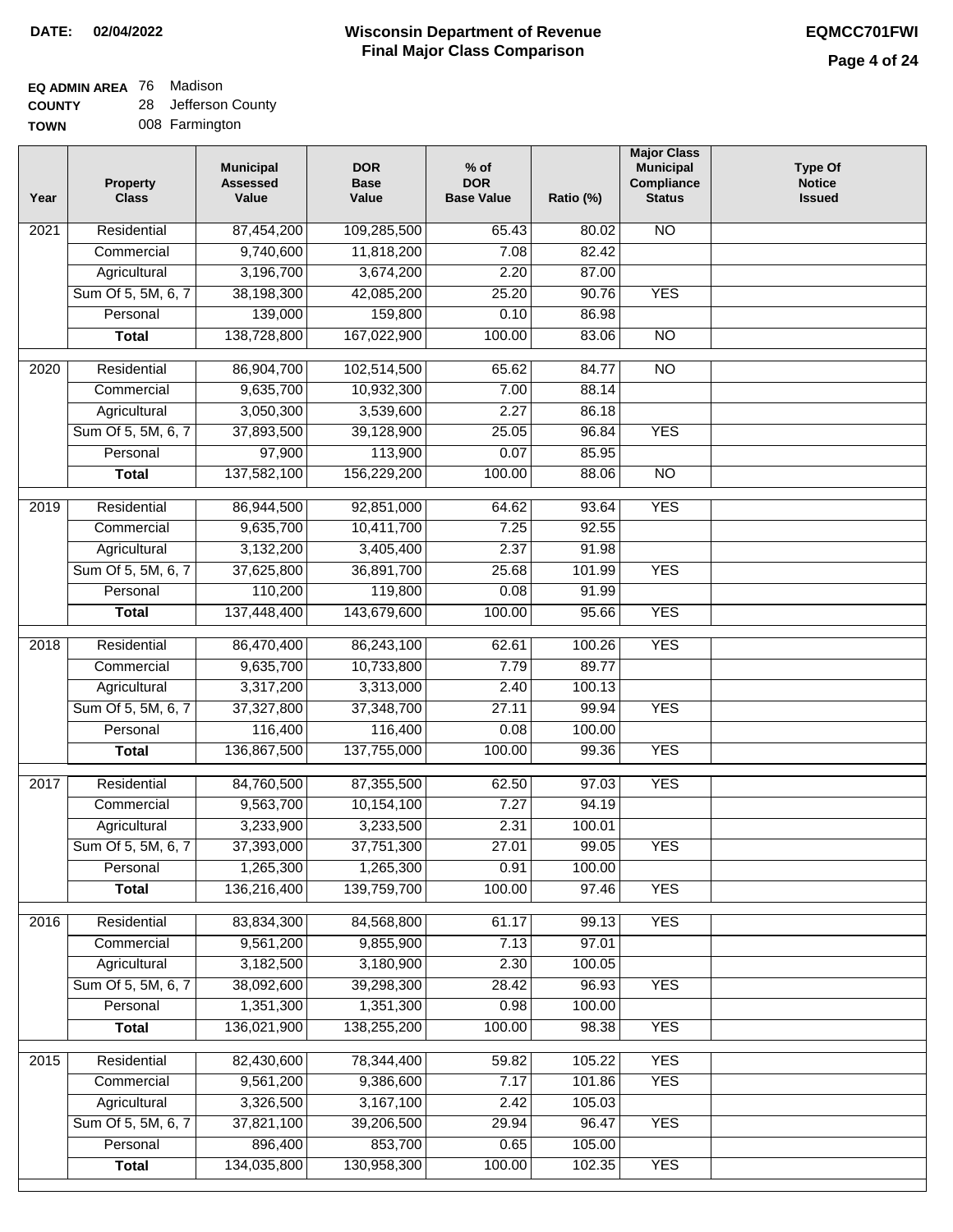## **EQ ADMIN AREA** 76 Madison

| <b>COUNTY</b> |  | 28 Jefferson County |
|---------------|--|---------------------|
|---------------|--|---------------------|

**TOWN** 010 Hebron

| Year              | <b>Property</b><br><b>Class</b> | <b>Municipal</b><br><b>Assessed</b><br>Value | <b>DOR</b><br><b>Base</b><br>Value | $%$ of<br><b>DOR</b><br><b>Base Value</b> | Ratio (%)      | <b>Major Class</b><br><b>Municipal</b><br>Compliance<br><b>Status</b> | <b>Type Of</b><br><b>Notice</b><br><b>Issued</b> |
|-------------------|---------------------------------|----------------------------------------------|------------------------------------|-------------------------------------------|----------------|-----------------------------------------------------------------------|--------------------------------------------------|
| 2021              | Residential                     | 70,707,200                                   | 91,322,100                         | 71.77                                     | 77.43          | N <sub>O</sub>                                                        |                                                  |
|                   | Commercial                      | 820,400                                      | 954,800                            | 0.75                                      | 85.92          |                                                                       |                                                  |
|                   | Agricultural                    | 2,360,300                                    | 2,774,100                          | 2.18                                      | 85.08          |                                                                       |                                                  |
|                   | Sum Of 5, 5M, 6, 7              | 29,959,400                                   | 31,919,200                         | 25.09                                     | 93.86          | <b>YES</b>                                                            |                                                  |
|                   | Personal                        | 228,000                                      | 268,200                            | 0.21                                      | 85.01          |                                                                       |                                                  |
|                   | <b>Total</b>                    | 104,075,300                                  | 127,238,400                        | 100.00                                    | 81.80          | $\overline{NO}$                                                       |                                                  |
|                   |                                 |                                              |                                    |                                           |                |                                                                       |                                                  |
| 2020              | Residential                     | 69,968,800                                   | 86,952,400                         | 72.00                                     | 80.47          | $\overline{3}$                                                        |                                                  |
|                   | Commercial                      | 814,400                                      | 885,700                            | 0.73                                      | 91.95          |                                                                       |                                                  |
|                   | Agricultural                    | 2,406,800                                    | 2,673,400                          | 2.21<br>24.83                             | 90.03<br>99.10 | <b>YES</b>                                                            |                                                  |
|                   | Sum Of 5, 5M, 6, 7<br>Personal  | 29,713,000<br>251,900                        | 29,983,800                         | 0.23                                      | 90.00          |                                                                       |                                                  |
|                   |                                 | 103,154,900                                  | 279,900<br>120,775,200             | 100.00                                    | 85.41          | $\overline{NO}$                                                       |                                                  |
|                   | <b>Total</b>                    |                                              |                                    |                                           |                |                                                                       |                                                  |
| 2019              | Residential                     | 69,589,200                                   | 82,414,800                         | 71.57                                     | 84.44          | $\overline{NO}$                                                       |                                                  |
|                   | Commercial                      | 814,400                                      | 932,300                            | 0.81                                      | 87.35          |                                                                       |                                                  |
|                   | Agricultural                    | 2,441,000                                    | 2,570,100                          | 2.23                                      | 94.98          |                                                                       |                                                  |
|                   | Sum Of 5, 5M, 6, 7              | 29,413,200                                   | 28,935,800                         | 25.13                                     | 101.65         | <b>YES</b>                                                            |                                                  |
|                   | Personal                        | 280,500                                      | 295,300                            | 0.26                                      | 94.99          |                                                                       |                                                  |
|                   | <b>Total</b>                    | 102,538,300                                  | 115,148,300                        | 100.00                                    | 89.05          | $\overline{N}$                                                        |                                                  |
| 2018              | Residential                     | 69,242,600                                   | 74,592,900                         | 69.65                                     | 92.83          | <b>YES</b>                                                            |                                                  |
|                   | Commercial                      | 814,400                                      | 961,100                            | 0.90                                      | 84.74          |                                                                       |                                                  |
|                   | Agricultural                    | 2,374,600                                    | 2,497,700                          | 2.33                                      | 95.07          |                                                                       |                                                  |
|                   | Sum Of 5, 5M, 6, 7              | 29,393,500                                   | 29,010,800                         | 27.09                                     | 101.32         | <b>YES</b>                                                            |                                                  |
|                   | Personal                        | 29,300                                       | 30,800                             | 0.03                                      | 95.13          |                                                                       |                                                  |
|                   | <b>Total</b>                    | 101,854,400                                  | 107,093,300                        | 100.00                                    | 95.11          | <b>YES</b>                                                            |                                                  |
| 2017              | Residential                     | 68,787,500                                   | 71,920,500                         | 69.38                                     | 95.64          | <b>YES</b>                                                            |                                                  |
|                   | Commercial                      | 814,800                                      | 952,100                            | 0.92                                      | 85.58          |                                                                       |                                                  |
|                   | Agricultural                    | 2,433,600                                    | 2,432,500                          | 2.35                                      | 100.05         |                                                                       |                                                  |
|                   | Sum Of 5, 5M, 6, 7              | 29,217,800                                   | 28,326,200                         | 27.33                                     | 103.15         | <b>YES</b>                                                            |                                                  |
|                   | Personal                        | 26,600                                       | 26,600                             | 0.03                                      | 100.00         |                                                                       |                                                  |
|                   | <b>Total</b>                    | 101,280,300                                  | 103,657,900                        | 100.00                                    | 97.71          | <b>YES</b>                                                            |                                                  |
|                   | Residential                     |                                              |                                    |                                           | 100.50         | <b>YES</b>                                                            |                                                  |
| 2016              | Commercial                      | 67,785,300<br>814,800                        | 67,445,400<br>924,400              | 67.69<br>0.93                             | 88.14          |                                                                       |                                                  |
|                   | Agricultural                    | 2,394,200                                    | 2,390,900                          | 2.40                                      | 100.14         |                                                                       |                                                  |
|                   | Sum Of 5, 5M, 6, 7              | 29,342,500                                   | 28,852,200                         | 28.96                                     | 101.70         | <b>YES</b>                                                            |                                                  |
|                   | Personal                        | 31,600                                       | 31,600                             | 0.03                                      | 100.00         |                                                                       |                                                  |
|                   | <b>Total</b>                    | 100,368,400                                  | 99,644,500                         | 100.00                                    | 100.73         | <b>YES</b>                                                            |                                                  |
|                   |                                 |                                              |                                    |                                           |                |                                                                       |                                                  |
| $\overline{2015}$ | Residential                     | 67,956,300                                   | 66,937,100                         | 67.95                                     | 101.52         | <b>YES</b>                                                            |                                                  |
|                   | Commercial                      | 814,800                                      | 888,900                            | 0.90                                      | 91.66          |                                                                       |                                                  |
|                   | Agricultural                    | 2,364,500                                    | 2,362,500                          | 2.40                                      | 100.08         |                                                                       |                                                  |
|                   | Sum Of 5, 5M, 6, 7              | 28,641,700                                   | 28,276,000                         | 28.70                                     | 101.29         | <b>YES</b>                                                            |                                                  |
|                   | Personal                        | 44,200                                       | 44,200                             | 0.04                                      | 100.00         |                                                                       |                                                  |
|                   | <b>Total</b>                    | 99,821,500                                   | 98,508,700                         | 100.00                                    | 101.33         | <b>YES</b>                                                            |                                                  |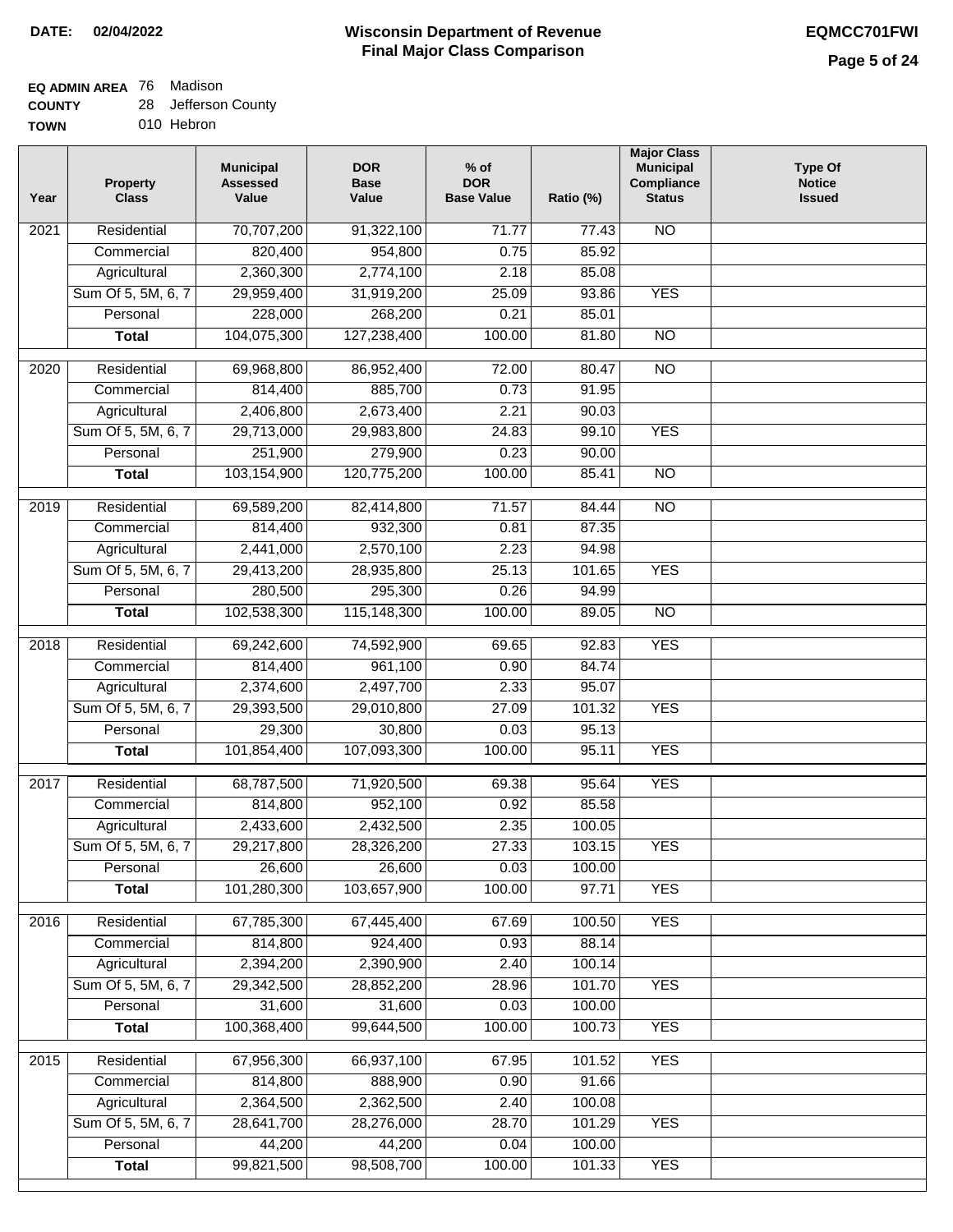## **EQ ADMIN AREA** 76 Madison

| <b>COUNTY</b> |  | Jefferson County |
|---------------|--|------------------|
|---------------|--|------------------|

**TOWN** 012 Ixonia

| Year | <b>Property</b><br><b>Class</b> | <b>Municipal</b><br><b>Assessed</b><br>Value | <b>DOR</b><br><b>Base</b><br>Value | % of<br><b>DOR</b><br><b>Base Value</b> | Ratio (%) | <b>Major Class</b><br><b>Municipal</b><br>Compliance<br><b>Status</b> | <b>Type Of</b><br><b>Notice</b><br><b>Issued</b> |
|------|---------------------------------|----------------------------------------------|------------------------------------|-----------------------------------------|-----------|-----------------------------------------------------------------------|--------------------------------------------------|
| 2021 | Residential                     | 439,673,900                                  | 482,708,400                        | 85.72                                   | 91.08     | <b>YES</b>                                                            |                                                  |
|      | Commercial                      | 52,116,000                                   | 51,898,000                         | 9.22                                    | 100.42    |                                                                       |                                                  |
|      | Agricultural                    | 3,577,800                                    | 3,468,400                          | 0.62                                    | 103.15    |                                                                       |                                                  |
|      | Sum Of 5, 5M, 6, 7              | 22,930,700                                   | 21,711,800                         | 3.86                                    | 105.61    |                                                                       |                                                  |
|      | Personal                        | 3,327,895                                    | 3,327,900                          | 0.59                                    | 100.00    |                                                                       |                                                  |
|      | <b>Total</b>                    | 521,626,295                                  | 563,114,500                        | 100.00                                  | 92.63     | <b>YES</b>                                                            |                                                  |
| 2020 | Residential                     | 434,760,000                                  | 426,596,800                        | 85.51                                   | 101.91    | <b>YES</b>                                                            |                                                  |
|      | Commercial                      | 50,790,600                                   | 47,161,000                         | 9.45                                    | 107.70    |                                                                       |                                                  |
|      | Agricultural                    | 3,344,200                                    | 3,341,700                          | 0.67                                    | 100.07    |                                                                       |                                                  |
|      | Sum Of 5, 5M, 6, 7              | 22,943,500                                   | 20,457,800                         | 4.10                                    | 112.15    |                                                                       |                                                  |
|      | Personal                        | 1,349,696                                    | 1,349,700                          | 0.27                                    | 100.00    |                                                                       |                                                  |
|      | <b>Total</b>                    | 513,187,996                                  | 498,907,000                        | 100.00                                  | 102.86    | <b>YES</b>                                                            |                                                  |
| 2019 | Residential                     | 363,191,200                                  | 416,877,500                        | 85.00                                   | 87.12     | $\overline{NO}$                                                       |                                                  |
|      | Commercial                      | 46,078,100                                   | 45,760,200                         | 9.33                                    | 100.69    |                                                                       |                                                  |
|      | Agricultural                    | 3,201,000                                    | 3,219,300                          | 0.66                                    | 99.43     |                                                                       |                                                  |
|      | Sum Of 5, 5M, 6, 7              | 25,166,200                                   | 23,520,500                         | 4.80                                    | 107.00    |                                                                       |                                                  |
|      | Personal                        | 1,013,119                                    | 1,089,300                          | 0.22                                    | 93.01     |                                                                       |                                                  |
|      | <b>Total</b>                    | 438,649,619                                  | 490,466,800                        | 100.00                                  | 89.44     | $\overline{NO}$                                                       |                                                  |
|      |                                 |                                              |                                    |                                         |           |                                                                       |                                                  |
| 2018 | Residential                     | 357,596,500                                  | 380,318,700                        | 83.44                                   | 94.03     | <b>YES</b>                                                            |                                                  |
|      | Commercial                      | 45,620,700                                   | 47,464,300                         | 10.41                                   | 96.12     | <b>YES</b>                                                            |                                                  |
|      | Agricultural                    | 3,201,700                                    | 3,130,700                          | 0.69                                    | 102.27    |                                                                       |                                                  |
|      | Sum Of 5, 5M, 6, 7              | 24,917,800                                   | 23,693,800                         | 5.20                                    | 105.17    |                                                                       |                                                  |
|      | Personal                        | 1,225,357                                    | 1,201,300                          | 0.26                                    | 102.00    |                                                                       |                                                  |
|      | <b>Total</b>                    | 432,562,057                                  | 455,808,800                        | 100.00                                  | 94.90     | <b>YES</b>                                                            |                                                  |
| 2017 | Residential                     | 350,834,300                                  | 349,207,300                        | 82.12                                   | 100.47    | <b>YES</b>                                                            |                                                  |
|      | Commercial                      | 45,142,300                                   | 46,073,800                         | 10.83                                   | 97.98     | <b>YES</b>                                                            |                                                  |
|      | Agricultural                    | 3,200,400                                    | 3,052,100                          | 0.72                                    | 104.86    |                                                                       |                                                  |
|      | Sum Of 5, 5M, 6, 7              | 24,243,200                                   | 23,256,600                         | 5.47                                    | 104.24    |                                                                       |                                                  |
|      | Personal                        | 3,718,181                                    | 3,645,300                          | 0.86                                    | 102.00    |                                                                       |                                                  |
|      | <b>Total</b>                    | 427, 138, 381                                | 425,235,100                        | 100.00                                  | 100.45    | <b>YES</b>                                                            |                                                  |
| 2016 | Residential                     | 344,703,300                                  | 338,475,400                        | 82.16                                   | 101.84    | <b>YES</b>                                                            |                                                  |
|      | Commercial                      | 44,514,300                                   | 42,874,100                         | 10.41                                   | 103.83    | <b>YES</b>                                                            |                                                  |
|      | Agricultural                    | 3,197,800                                    | 3,000,500                          | 0.73                                    | 106.58    |                                                                       |                                                  |
|      | Sum Of 5, 5M, 6, 7              | 24,022,000                                   | 24,125,100                         | 5.86                                    | 99.57     |                                                                       |                                                  |
|      | Personal                        | 3,570,259                                    | 3,500,300                          | 0.85                                    | 102.00    |                                                                       |                                                  |
|      | <b>Total</b>                    | 420,007,659                                  | 411,975,400                        | 100.00                                  | 101.95    | <b>YES</b>                                                            |                                                  |
| 2015 | Residential                     | 338,861,300                                  | 327,475,300                        | 82.09                                   | 103.48    | <b>YES</b>                                                            |                                                  |
|      | Commercial                      | 45,147,600                                   | 40,591,400                         | 10.18                                   | 111.22    | $\overline{NO}$                                                       |                                                  |
|      | Agricultural                    | 3,199,700                                    | 2,966,400                          | 0.74                                    | 107.86    |                                                                       |                                                  |
|      | Sum Of 5, 5M, 6, 7              | 23,968,000                                   | 24,356,200                         | 6.11                                    | 98.41     | <b>YES</b>                                                            |                                                  |
|      | Personal                        | 3,722,039                                    | 3,511,300                          | 0.88                                    | 106.00    |                                                                       |                                                  |
|      | <b>Total</b>                    | 414,898,639                                  | 398,900,600                        | 100.00                                  | 104.01    | $\overline{NO}$                                                       |                                                  |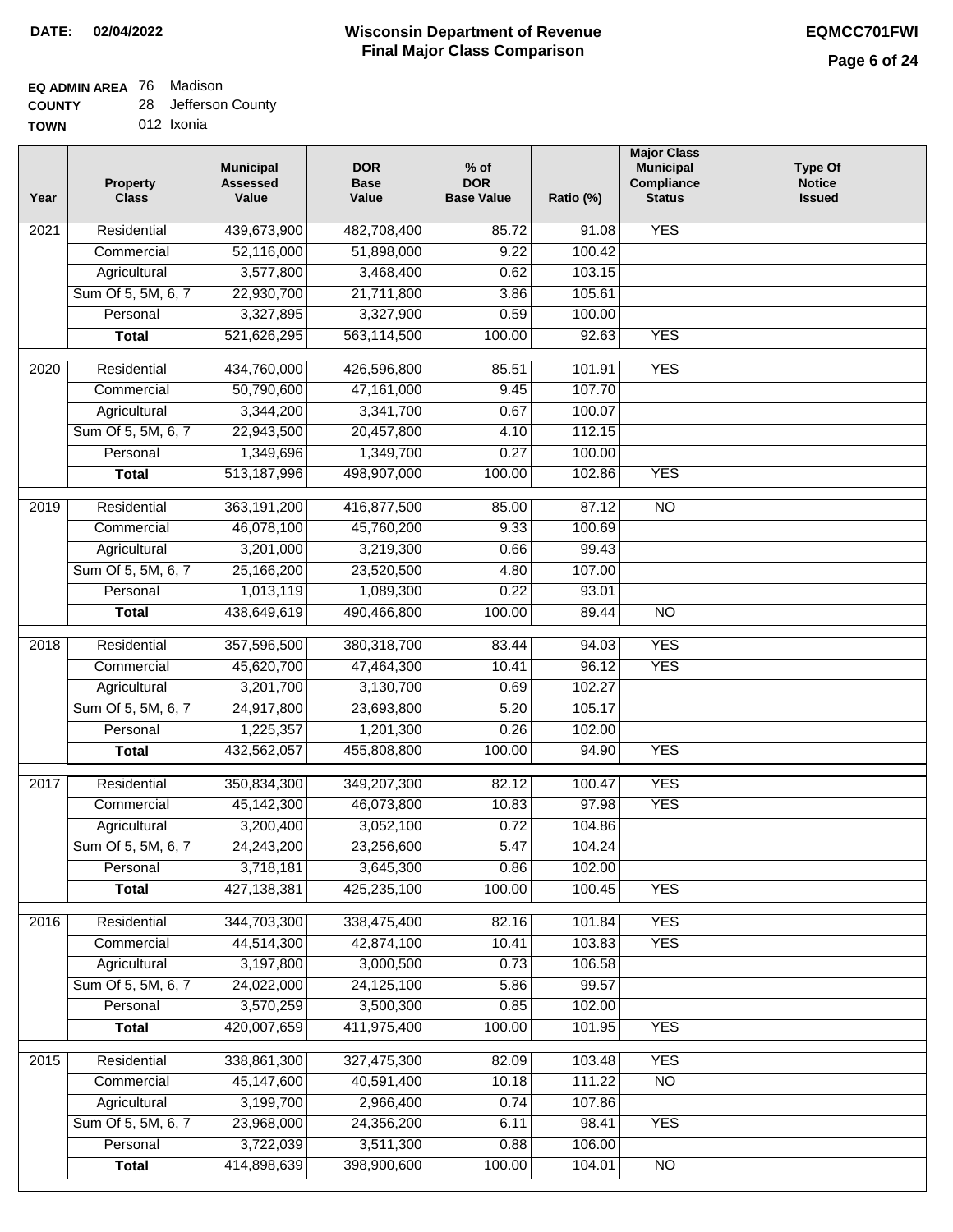## **EQ ADMIN AREA** 76 Madison

**COUNTY** 28 Jefferson County

**TOWN** 014 Jefferson

| Year              | <b>Property</b><br><b>Class</b> | <b>Municipal</b><br><b>Assessed</b><br>Value | <b>DOR</b><br><b>Base</b><br>Value | % of<br><b>DOR</b><br><b>Base Value</b> | Ratio (%) | <b>Major Class</b><br><b>Municipal</b><br>Compliance<br><b>Status</b> | <b>Type Of</b><br><b>Notice</b><br><b>Issued</b> |
|-------------------|---------------------------------|----------------------------------------------|------------------------------------|-----------------------------------------|-----------|-----------------------------------------------------------------------|--------------------------------------------------|
| $\overline{202}1$ | Residential                     | 170,249,400                                  | 181,396,200                        | 77.63                                   | 93.85     | <b>YES</b>                                                            |                                                  |
|                   | Commercial                      | 9,306,300                                    | 9,107,600                          | 3.90                                    | 102.18    |                                                                       |                                                  |
|                   | Agricultural                    | 3,645,700                                    | 3,965,200                          | 1.70                                    | 91.94     |                                                                       |                                                  |
|                   | Sum Of 5, 5M, 6, 7              | 39,088,400                                   | 39,012,100                         | 16.70                                   | 100.20    | <b>YES</b>                                                            |                                                  |
|                   | Personal                        | 163,463                                      | 177,700                            | 0.08                                    | 91.99     |                                                                       |                                                  |
|                   | <b>Total</b>                    | 222,453,263                                  | 233,658,800                        | 100.00                                  | 95.20     | <b>YES</b>                                                            |                                                  |
| $\overline{2020}$ | Residential                     | 168,978,000                                  | 174,892,800                        | 78.18                                   | 96.62     | <b>YES</b>                                                            |                                                  |
|                   | Commercial                      | 8,871,400                                    | 8,279,000                          | 3.70                                    | 107.16    |                                                                       |                                                  |
|                   | Agricultural                    | 3,285,000                                    | 3,795,000                          | 1.70                                    | 86.56     |                                                                       |                                                  |
|                   | Sum Of 5, 5M, 6, 7              | 38,689,200                                   | 36,533,600                         | 16.33                                   | 105.90    | <b>YES</b>                                                            |                                                  |
|                   | Personal                        | 191,777                                      | 191,800                            | 0.09                                    | 99.99     |                                                                       |                                                  |
|                   | <b>Total</b>                    | 220,015,377                                  | 223,692,200                        | 100.00                                  | 98.36     | <b>YES</b>                                                            |                                                  |
|                   |                                 |                                              |                                    |                                         |           |                                                                       |                                                  |
| $\frac{2019}{ }$  | Residential                     | 148,427,900                                  | 169,751,000                        | 78.51                                   | 87.44     | $\overline{3}$                                                        |                                                  |
|                   | Commercial                      | 8,206,700                                    | 7,774,800                          | 3.60                                    | 105.56    |                                                                       |                                                  |
|                   | Agricultural                    | 3,024,400                                    | 3,737,600                          | 1.73                                    | 80.92     |                                                                       |                                                  |
|                   | Sum Of 5, 5M, 6, 7              | 35,064,000                                   | 34,732,100                         | 16.06                                   | 100.96    | <b>YES</b>                                                            |                                                  |
|                   | Personal                        | 190,285                                      | 211,500                            | 0.10                                    | 89.97     |                                                                       |                                                  |
|                   | <b>Total</b>                    | 194,913,285                                  | 216,207,000                        | 100.00                                  | 90.15     | $\overline{NO}$                                                       |                                                  |
| 2018              | Residential                     | 147,036,000                                  | 152,773,300                        | 77.38                                   | 96.24     | <b>YES</b>                                                            |                                                  |
|                   | Commercial                      | 7,955,000                                    | 7,724,400                          | 3.91                                    | 102.99    |                                                                       |                                                  |
|                   | Agricultural                    | 3,343,500                                    | 3,643,700                          | 1.85                                    | 91.76     |                                                                       |                                                  |
|                   | Sum Of 5, 5M, 6, 7              | 33,236,900                                   | 32,993,300                         | 16.71                                   | 100.74    | <b>YES</b>                                                            |                                                  |
|                   | Personal                        | 287,009                                      | 295,800                            | 0.15                                    | 97.03     |                                                                       |                                                  |
|                   | <b>Total</b>                    | 191,858,409                                  | 197,430,500                        | 100.00                                  | 97.18     | <b>YES</b>                                                            |                                                  |
| $\overline{2017}$ | Residential                     | 146, 102, 700                                | 156, 163, 200                      | 78.23                                   | 93.56     | <b>YES</b>                                                            |                                                  |
|                   | Commercial                      | 7,875,600                                    | 7,451,300                          | 3.73                                    | 105.69    |                                                                       |                                                  |
|                   | Agricultural                    | 3,543,400                                    | 3,543,100                          | 1.77                                    | 100.01    |                                                                       |                                                  |
|                   | Sum Of 5, 5M, 6, 7              | 32,482,800                                   | 31,879,100                         | 15.97                                   | 101.89    | <b>YES</b>                                                            |                                                  |
|                   | Personal                        | 578,636                                      | 578,600                            | 0.29                                    | 100.01    |                                                                       |                                                  |
|                   | <b>Total</b>                    | 190,583,136                                  | 199,615,300                        | 100.00                                  | 95.48     | <b>YES</b>                                                            |                                                  |
| 2016              | Residential                     | 132,036,200                                  | 142,080,600                        | 76.54                                   | 92.93     | <b>YES</b>                                                            |                                                  |
|                   | Commercial                      | 8,135,000                                    | 7,359,800                          | 3.96                                    | 110.53    |                                                                       |                                                  |
|                   | Agricultural                    | 3,498,400                                    | 3,498,400                          | 1.88                                    | 100.00    |                                                                       |                                                  |
|                   | Sum Of 5, 5M, 6, 7              | 30,949,200                                   | 32,195,500                         | 17.34                                   | 96.13     | <b>YES</b>                                                            |                                                  |
|                   | Personal                        | 461,250                                      | 490,700                            | 0.26                                    | 94.00     |                                                                       |                                                  |
|                   | <b>Total</b>                    | 175,080,050                                  | 185,625,000                        | 100.00                                  | 94.32     | <b>YES</b>                                                            |                                                  |
|                   |                                 |                                              |                                    |                                         |           |                                                                       |                                                  |
| 2015              | Residential                     | 131,584,000                                  | 136, 159, 500                      | 75.93                                   | 96.64     | <b>YES</b>                                                            |                                                  |
|                   | Commercial                      | 8,440,600                                    | 7,396,900                          | 4.13                                    | 114.11    |                                                                       |                                                  |
|                   | Agricultural                    | 3,456,800                                    | 3,458,100                          | 1.93                                    | 99.96     |                                                                       |                                                  |
|                   | Sum Of 5, 5M, 6, 7              | 30,226,900                                   | 31,871,800                         | 17.77                                   | 94.84     | <b>YES</b>                                                            |                                                  |
|                   | Personal                        | 428,727                                      | 428,700                            | 0.24                                    | 100.01    |                                                                       |                                                  |
|                   | <b>Total</b>                    | 174, 137, 027                                | 179,315,000                        | 100.00                                  | 97.11     | <b>YES</b>                                                            |                                                  |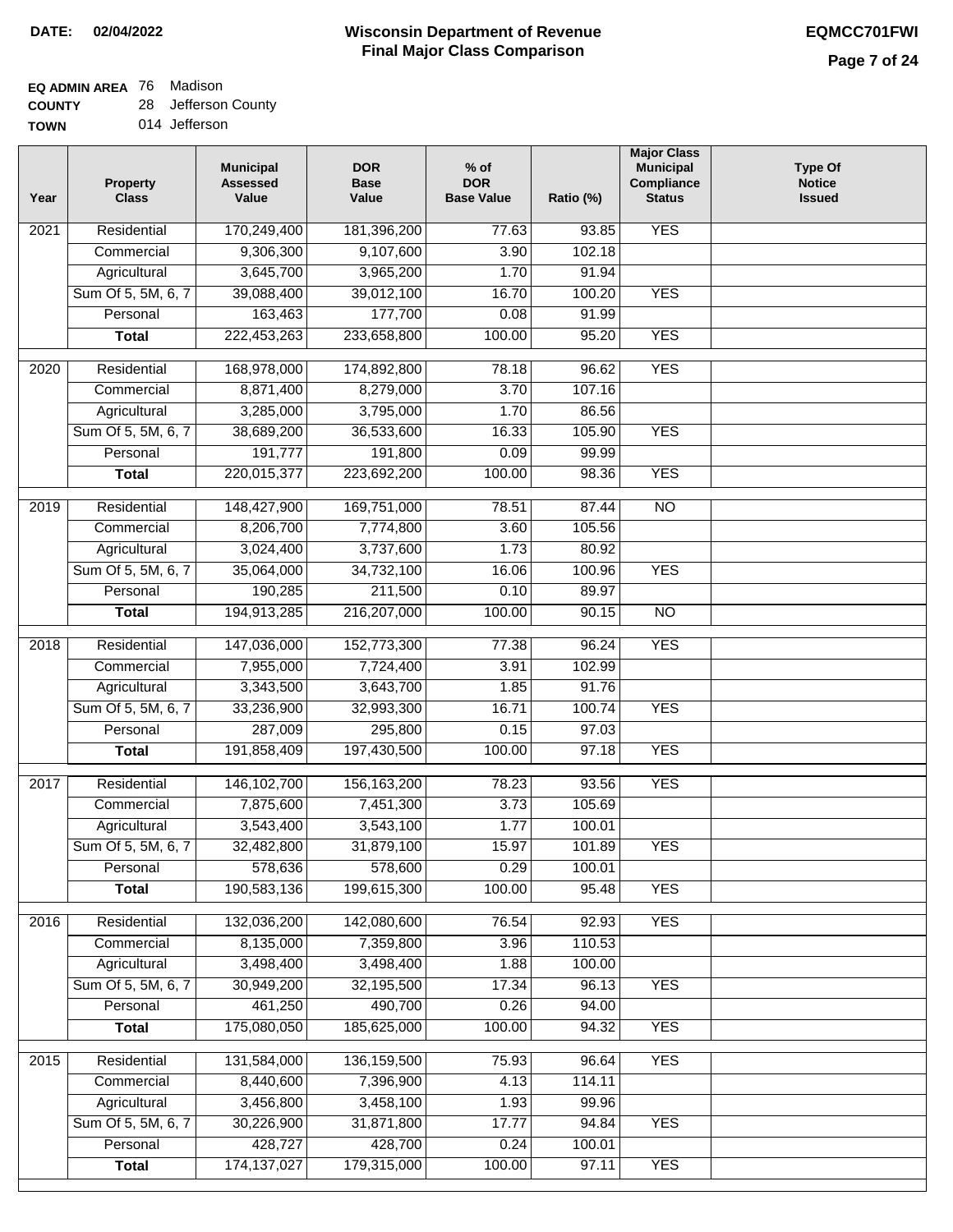## **EQ ADMIN AREA** 76 Madison

**COUNTY TOWN** 28 Jefferson County 016 Koshkonong

| Year | <b>Property</b><br><b>Class</b> | <b>Municipal</b><br><b>Assessed</b><br>Value | <b>DOR</b><br><b>Base</b><br>Value | $%$ of<br><b>DOR</b><br><b>Base Value</b> | Ratio (%) | <b>Major Class</b><br><b>Municipal</b><br>Compliance<br><b>Status</b> | <b>Type Of</b><br><b>Notice</b><br><b>Issued</b> |
|------|---------------------------------|----------------------------------------------|------------------------------------|-------------------------------------------|-----------|-----------------------------------------------------------------------|--------------------------------------------------|
| 2021 | Residential                     | 404,950,400                                  | 441,208,700                        | 92.08                                     | 91.78     | <b>YES</b>                                                            |                                                  |
|      | Commercial                      | 12,531,400                                   | 11,106,300                         | 2.32                                      | 112.83    |                                                                       |                                                  |
|      | Agricultural                    | 3,423,000                                    | 3,355,200                          | 0.70                                      | 102.02    |                                                                       |                                                  |
|      | Sum Of 5, 5M, 6, 7              | 21,382,600                                   | 22,708,100                         | 4.74                                      | 94.16     |                                                                       |                                                  |
|      | Personal                        | 801,300                                      | 801,300                            | 0.17                                      | 100.00    |                                                                       |                                                  |
|      | <b>Total</b>                    | 443,088,700                                  | 479,179,600                        | 100.00                                    | 92.47     | <b>YES</b>                                                            |                                                  |
| 2020 | Residential                     | 401,643,300                                  | 394,326,900                        | 91.69                                     | 101.86    | <b>YES</b>                                                            |                                                  |
|      | Commercial                      | 12,532,100                                   | 10,380,300                         | 2.41                                      | 120.73    |                                                                       |                                                  |
|      | Agricultural                    | 3,230,200                                    | 3,229,700                          | 0.75                                      | 100.02    |                                                                       |                                                  |
|      | Sum Of 5, 5M, 6, 7              | 21,416,200                                   | 21,465,100                         | 4.99                                      | 99.77     |                                                                       |                                                  |
|      | Personal                        | 659,100                                      | 659,100                            | 0.15                                      | 100.00    |                                                                       |                                                  |
|      | <b>Total</b>                    | 439,480,900                                  | 430,061,100                        | 100.00                                    | 102.19    | <b>YES</b>                                                            |                                                  |
| 2019 | Residential                     | 308,574,700                                  | 384,279,600                        | 90.10                                     | 80.30     | $\overline{10}$                                                       |                                                  |
|      | Commercial                      | 10,420,100                                   | 10,949,400                         | 2.57                                      | 95.17     |                                                                       |                                                  |
|      | Agricultural                    | 2,524,100                                    | 3,093,300                          | 0.73                                      | 81.60     |                                                                       |                                                  |
|      | Sum Of 5, 5M, 6, 7              | 24,278,900                                   | 27,550,500                         | 6.46                                      | 88.13     |                                                                       |                                                  |
|      | Personal                        | 533,500                                      | 627,700                            | 0.15                                      | 84.99     |                                                                       |                                                  |
|      | <b>Total</b>                    | 346,331,300                                  | 426,500,500                        | 100.00                                    | 81.20     | $\overline{NO}$                                                       |                                                  |
| 2018 | Residential                     | 305,980,500                                  | 356,302,700                        | 89.54                                     | 85.88     | <b>NO</b>                                                             |                                                  |
|      | Commercial                      | 10,533,600                                   | 11,404,800                         | 2.87                                      | 92.36     |                                                                       |                                                  |
|      | Agricultural                    | 2,525,400                                    | 3,010,500                          | 0.76                                      | 83.89     |                                                                       |                                                  |
|      | Sum Of 5, 5M, 6, 7              | 23,838,000                                   | 26,532,700                         | 6.67                                      | 89.84     |                                                                       |                                                  |
|      | Personal                        | 617,500                                      | 671,200                            | 0.17                                      | 92.00     |                                                                       |                                                  |
|      | <b>Total</b>                    | 343,495,000                                  | 397,921,900                        | 100.00                                    | 86.32     | <b>NO</b>                                                             |                                                  |
| 2017 | Residential                     | 302,921,500                                  | 339,482,400                        | 88.98                                     | 89.23     | <b>NO</b>                                                             |                                                  |
|      | Commercial                      | 10,195,900                                   | 10,927,100                         | 2.86                                      | 93.31     |                                                                       |                                                  |
|      | Agricultural                    | 2,524,000                                    | 2,936,700                          | 0.77                                      | 85.95     |                                                                       |                                                  |
|      | Sum Of 5, 5M, 6, 7              | 23,782,800                                   | 26,405,100                         | 6.92                                      | 90.07     |                                                                       |                                                  |
|      | Personal                        | 1,632,900                                    | 1,774,800                          | 0.47                                      | 92.00     |                                                                       |                                                  |
|      | <b>Total</b>                    | 341,057,100                                  | 381,526,100                        | 100.00                                    | 89.39     | <b>NO</b>                                                             |                                                  |
| 2016 | Residential                     | 300,527,700                                  | 327,076,500                        | 88.53                                     | 91.88     | <b>YES</b>                                                            |                                                  |
|      | Commercial                      | 9,864,300                                    | 10,258,000                         | 2.78                                      | 96.16     |                                                                       |                                                  |
|      | Agricultural                    | 2,523,000                                    | 2,889,000                          | 0.78                                      | 87.33     |                                                                       |                                                  |
|      | Sum Of 5, 5M, 6, 7              | 23,497,200                                   | 27,460,600                         | 7.43                                      | 85.57     |                                                                       |                                                  |
|      | Personal                        | 1,627,900                                    | 1,769,500                          | 0.48                                      | 92.00     |                                                                       |                                                  |
|      | <b>Total</b>                    | 338,040,100                                  | 369,453,600                        | 100.00                                    | 91.50     | <b>YES</b>                                                            |                                                  |
| 2015 | Residential                     | 298,997,000                                  | 318,948,000                        | 88.60                                     | 93.74     | <b>YES</b>                                                            |                                                  |
|      | Commercial                      | 9,854,600                                    | 9,853,400                          | 2.74                                      | 100.01    |                                                                       |                                                  |
|      | Agricultural                    | 2,518,000                                    | 2,844,700                          | 0.79                                      | 88.52     |                                                                       |                                                  |
|      | Sum Of 5, 5M, 6, 7              | 23,347,700                                   | 26,555,400                         | 7.38                                      | 87.92     | <b>NO</b>                                                             |                                                  |
|      | Personal                        | 1,684,300                                    | 1,791,800                          | 0.50                                      | 94.00     |                                                                       |                                                  |
|      | <b>Total</b>                    | 336,401,600                                  | 359,993,300                        | 100.00                                    | 93.45     | NO                                                                    |                                                  |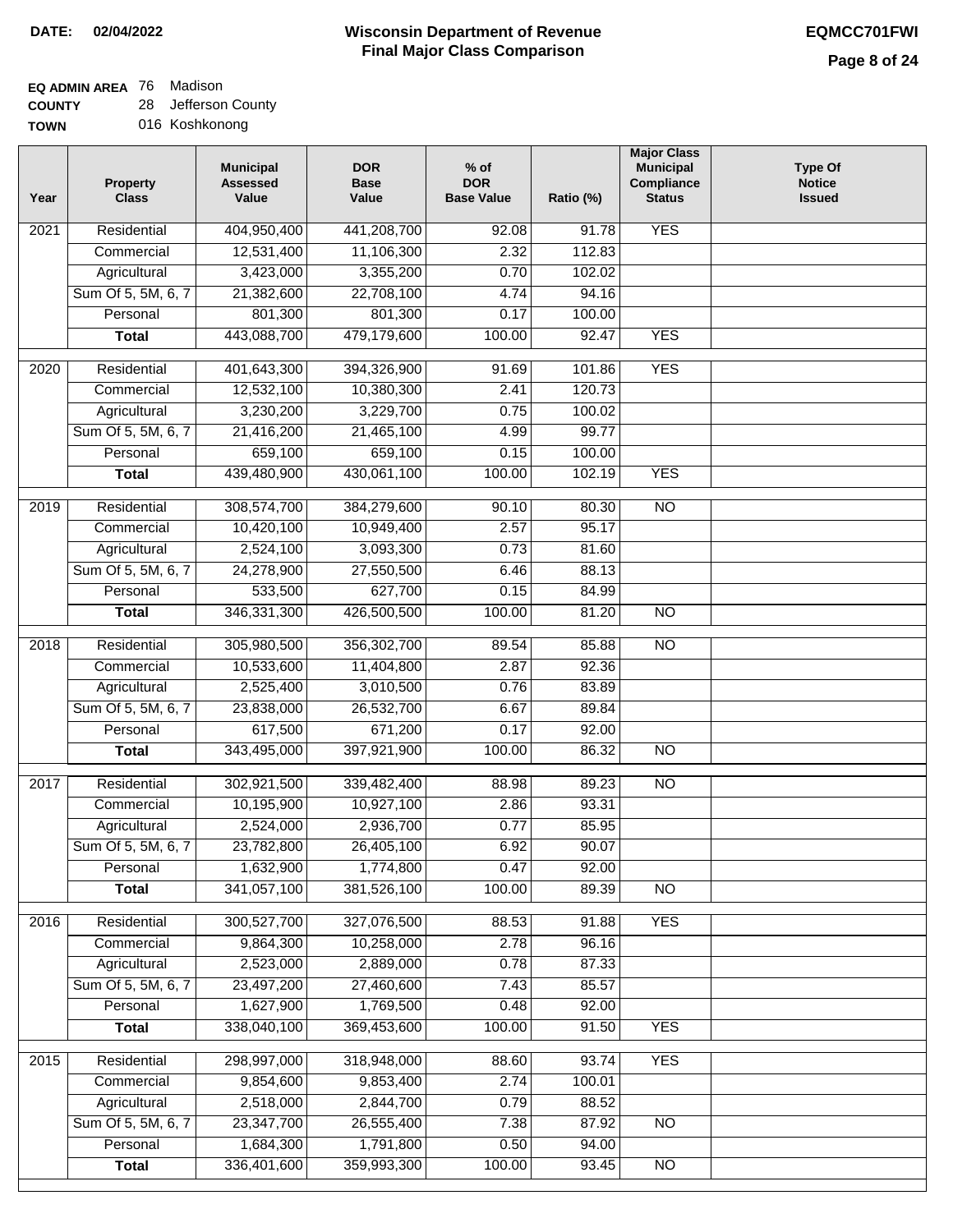## **EQ ADMIN AREA** 76 Madison

**COUNTY TOWN** 28 Jefferson County

| Year              | <b>Property</b><br><b>Class</b> | <b>Municipal</b><br><b>Assessed</b><br>Value | <b>DOR</b><br><b>Base</b><br>Value | $%$ of<br><b>DOR</b><br><b>Base Value</b> | Ratio (%) | <b>Major Class</b><br><b>Municipal</b><br>Compliance<br><b>Status</b> | <b>Type Of</b><br><b>Notice</b><br><b>Issued</b> |
|-------------------|---------------------------------|----------------------------------------------|------------------------------------|-------------------------------------------|-----------|-----------------------------------------------------------------------|--------------------------------------------------|
| 2021              | Residential                     | 349,445,000                                  | 366,280,600                        | 79.47                                     | 95.40     | <b>YES</b>                                                            |                                                  |
|                   | Commercial                      | 65,566,700                                   | 70,404,400                         | 15.28                                     | 93.13     | <b>YES</b>                                                            |                                                  |
|                   | Agricultural                    | 2,919,400                                    | 3,040,500                          | 0.66                                      | 96.02     |                                                                       |                                                  |
|                   | Sum Of 5, 5M, 6, 7              | 20,093,600                                   | 20,725,100                         | 4.50                                      | 96.95     |                                                                       |                                                  |
|                   | Personal                        | 418,500                                      | 435,900                            | 0.09                                      | 96.01     |                                                                       |                                                  |
|                   | <b>Total</b>                    | 438,443,200                                  | 460,886,500                        | 100.00                                    | 95.13     | <b>YES</b>                                                            |                                                  |
| 2020              | Residential                     | 344,536,300                                  | 340,494,900                        | 79.01                                     | 101.19    | <b>YES</b>                                                            |                                                  |
|                   | Commercial                      | 67,331,700                                   | 67,570,300                         | 15.68                                     | 99.65     | <b>YES</b>                                                            |                                                  |
|                   | Agricultural                    | 2,923,900                                    | 2,923,200                          | 0.68                                      | 100.02    |                                                                       |                                                  |
|                   | Sum Of 5, 5M, 6, 7              | 20,060,300                                   | 19,513,200                         | 4.53                                      | 102.80    |                                                                       |                                                  |
|                   | Personal                        | 461,600                                      | 461,600                            | 0.11                                      | 100.00    |                                                                       |                                                  |
|                   | <b>Total</b>                    | 435,313,800                                  | 430,963,200                        | 100.00                                    | 101.01    | <b>YES</b>                                                            |                                                  |
|                   |                                 |                                              |                                    |                                           |           |                                                                       |                                                  |
| 2019              | Residential                     | 261,257,900                                  | 314,401,600                        | 89.21                                     | 83.10     | $\overline{NO}$                                                       |                                                  |
|                   | Commercial                      | 7,753,400                                    | 8,134,100                          | 2.31                                      | 95.32     |                                                                       |                                                  |
|                   | Agricultural                    | 2,296,600                                    | 2,803,200                          | 0.80                                      | 81.93     |                                                                       |                                                  |
|                   | Sum Of 5, 5M, 6, 7              | 24,575,100                                   | 26,594,100                         | 7.55                                      | 92.41     |                                                                       |                                                  |
|                   | Personal                        | 398,400                                      | 485,900                            | 0.14                                      | 81.99     |                                                                       |                                                  |
|                   | <b>Total</b>                    | 296, 281, 400                                | 352,418,900                        | 100.00                                    | 84.07     | <b>NO</b>                                                             |                                                  |
| $\overline{2018}$ | Residential                     | 257,110,500                                  | 306,188,900                        | 90.43                                     | 83.97     | $\overline{NO}$                                                       |                                                  |
|                   | Commercial                      | 8,023,000                                    | 8,666,600                          | 2.56                                      | 92.57     |                                                                       |                                                  |
|                   | Agricultural                    | 2,304,300                                    | 2,748,600                          | 0.81                                      | 83.84     |                                                                       |                                                  |
|                   | Sum Of 5, 5M, 6, 7              | 20,528,100                                   | 20,497,900                         | 6.05                                      | 100.15    |                                                                       |                                                  |
|                   | Personal                        | 401,700                                      | 478,200                            | 0.14                                      | 84.00     |                                                                       |                                                  |
|                   | <b>Total</b>                    | 288,367,600                                  | 338,580,200                        | 100.00                                    | 85.17     | $\overline{10}$                                                       |                                                  |
| 2017              | Residential                     | 251,768,400                                  | 282,826,100                        | 89.47                                     | 89.02     | $\overline{NO}$                                                       |                                                  |
|                   | Commercial                      | 8,009,500                                    | 8,243,600                          | 2.61                                      | 97.16     |                                                                       |                                                  |
|                   | Agricultural                    | 2,474,300                                    | 2,659,800                          | 0.84                                      | 93.03     |                                                                       |                                                  |
|                   | Sum Of 5, 5M, 6, 7              | 20,601,200                                   | 21,230,500                         | 6.72                                      | 97.04     |                                                                       |                                                  |
|                   | Personal                        | 1,075,500                                    | 1,156,400                          | 0.37                                      | 93.00     |                                                                       |                                                  |
|                   | <b>Total</b>                    | 283,928,900                                  | 316,116,400                        | 100.00                                    | 89.82     | $\overline{NO}$                                                       |                                                  |
| 2016              | Residential                     | 249,441,100                                  | 261,860,100                        | 88.64                                     | 95.26     | <b>YES</b>                                                            |                                                  |
|                   | Commercial                      | 8,295,600                                    | 8,023,300                          | 2.72                                      | 103.39    |                                                                       |                                                  |
|                   | Agricultural                    | 2,628,700                                    | 2,623,200                          | 0.89                                      | 100.21    |                                                                       |                                                  |
|                   | Sum Of 5, 5M, 6, 7              | 20,686,900                                   | 21,739,800                         | 7.36                                      | 95.16     |                                                                       |                                                  |
|                   | Personal                        | 1,157,000                                    | 1,157,000                          | 0.39                                      | 100.00    |                                                                       |                                                  |
|                   | <b>Total</b>                    | 282,209,300                                  | 295,403,400                        | 100.00                                    | 95.53     | <b>YES</b>                                                            |                                                  |
|                   |                                 |                                              |                                    |                                           |           |                                                                       |                                                  |
| 2015              | Residential                     | 248,193,500                                  | 236,826,500                        | 87.64                                     | 104.80    | <b>YES</b>                                                            |                                                  |
|                   | Commercial                      | 8,856,600                                    | 8,001,500                          | 2.96                                      | 110.69    |                                                                       |                                                  |
|                   | Agricultural                    | 2,591,100                                    | 2,589,300                          | 0.96                                      | 100.07    |                                                                       |                                                  |
|                   | Sum Of 5, 5M, 6, 7              | 20,756,700                                   | 21,436,900                         | 7.93                                      | 96.83     | <b>YES</b>                                                            |                                                  |
|                   | Personal                        | 1,359,000                                    | 1,359,000                          | 0.50                                      | 100.00    |                                                                       |                                                  |
|                   | <b>Total</b>                    | 281,756,900                                  | 270,213,200                        | 100.00                                    | 104.27    | <b>YES</b>                                                            |                                                  |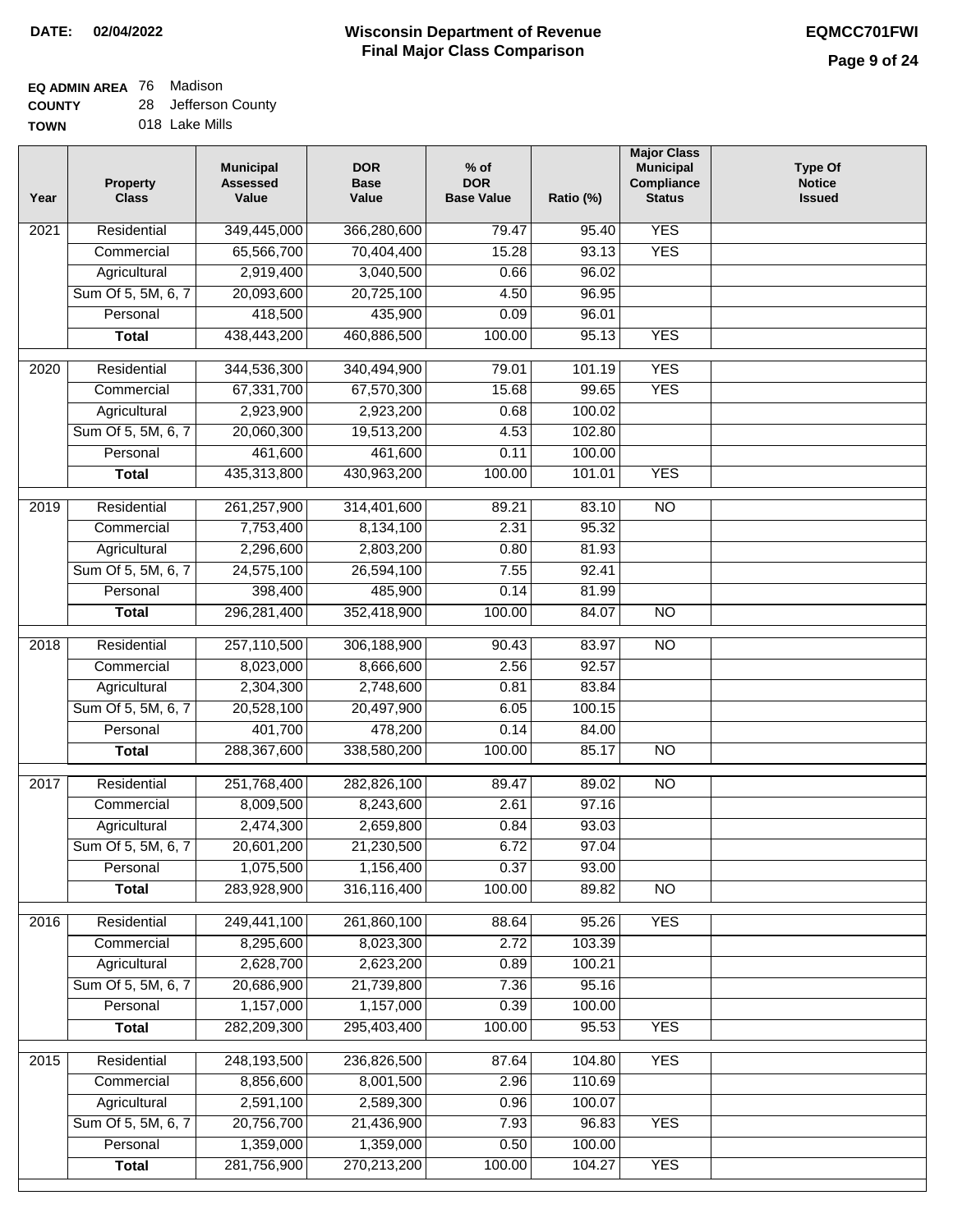#### **EQ ADMIN AREA** 76 Madison **COUNTY** 28 Jefferson County

| -------- |             |
|----------|-------------|
| TOWN     | 020 Milford |

| Year              | <b>Property</b><br><b>Class</b> | <b>Municipal</b><br><b>Assessed</b><br>Value | <b>DOR</b><br><b>Base</b><br>Value | $%$ of<br><b>DOR</b><br><b>Base Value</b> | Ratio (%) | <b>Major Class</b><br><b>Municipal</b><br>Compliance<br><b>Status</b> | <b>Type Of</b><br><b>Notice</b><br><b>Issued</b> |
|-------------------|---------------------------------|----------------------------------------------|------------------------------------|-------------------------------------------|-----------|-----------------------------------------------------------------------|--------------------------------------------------|
| 2021              | Residential                     | 86,594,700                                   | 90,363,400                         | 67.36                                     | 95.83     | <b>YES</b>                                                            |                                                  |
|                   | Commercial                      | 7,034,100                                    | 7,252,800                          | 5.41                                      | 96.98     |                                                                       |                                                  |
|                   | Agricultural                    | 3,820,600                                    | 3,897,200                          | 2.91                                      | 98.03     |                                                                       |                                                  |
|                   | Sum Of 5, 5M, 6, 7              | 30,450,600                                   | 32,027,600                         | 23.88                                     | 95.08     | <b>YES</b>                                                            |                                                  |
|                   | Personal                        | 593,200                                      | 605,300                            | 0.45                                      | 98.00     |                                                                       |                                                  |
|                   | <b>Total</b>                    | 128,493,200                                  | 134, 146, 300                      | 100.00                                    | 95.79     | <b>YES</b>                                                            |                                                  |
| 2020              | Residential                     | 85,881,300                                   | 86,076,300                         | 67.69                                     | 99.77     | <b>YES</b>                                                            |                                                  |
|                   | Commercial                      | 7,048,700                                    | 6,794,400                          | 5.34                                      | 103.74    |                                                                       |                                                  |
|                   | Agricultural                    | 3,831,400                                    | 3,755,500                          | 2.95                                      | 102.02    |                                                                       |                                                  |
|                   | Sum Of 5, 5M, 6, 7              | 30,101,500                                   | 29,895,400                         | 23.51                                     | 100.69    | <b>YES</b>                                                            |                                                  |
|                   | Personal                        | 647,800                                      | 635,100                            | 0.50                                      | 102.00    |                                                                       |                                                  |
|                   | <b>Total</b>                    | 127,510,700                                  | 127, 156, 700                      | 100.00                                    | 100.28    | <b>YES</b>                                                            |                                                  |
|                   |                                 |                                              |                                    |                                           |           |                                                                       |                                                  |
| 2019              | Residential                     | 82,351,800                                   | 81,826,100                         | 67.13                                     | 100.64    | <b>YES</b>                                                            |                                                  |
|                   | Commercial                      | 7,074,300                                    | 7,186,600                          | 5.90                                      | 98.44     |                                                                       |                                                  |
|                   | Agricultural                    | 3,615,300                                    | 3,614,600                          | 2.97                                      | 100.02    |                                                                       |                                                  |
|                   | Sum Of 5, 5M, 6, 7              | 29,536,100                                   | 28,663,400                         | 23.51                                     | 103.04    | <b>YES</b>                                                            |                                                  |
|                   | Personal                        | 606,400                                      | 606,400                            | 0.50                                      | 100.00    |                                                                       |                                                  |
|                   | <b>Total</b>                    | 123,183,900                                  | 121,897,100                        | 100.00                                    | 101.06    | <b>YES</b>                                                            |                                                  |
| $\overline{2018}$ | Residential                     | 81,980,900                                   | 74,629,200                         | 65.20                                     | 109.85    | <b>YES</b>                                                            |                                                  |
|                   | Commercial                      | 7,063,400                                    | 7,408,900                          | 6.47                                      | 95.34     |                                                                       |                                                  |
|                   | Agricultural                    | 3,518,100                                    | 3,515,500                          | 3.07                                      | 100.07    |                                                                       |                                                  |
|                   | Sum Of 5, 5M, 6, 7              | 29,108,000                                   | 28,489,600                         | 24.89                                     | 102.17    | <b>YES</b>                                                            |                                                  |
|                   | Personal                        | 413,800                                      | 413,800                            | 0.36                                      | 100.00    |                                                                       |                                                  |
|                   | <b>Total</b>                    | 122,084,200                                  | 114,457,000                        | 100.00                                    | 106.66    | <b>YES</b>                                                            |                                                  |
| 2017              | Residential                     | 66,773,700                                   | 63,356,400                         | 59.31                                     | 105.39    | <b>YES</b>                                                            |                                                  |
|                   | Commercial                      | 6,995,800                                    | 7,148,100                          | 6.69                                      | 97.87     |                                                                       |                                                  |
|                   | Agricultural                    | 3,521,100                                    | 3,313,700                          | 3.10                                      | 106.26    |                                                                       |                                                  |
|                   | Sum Of 5, 5M, 6, 7              | 33,309,000                                   | 32,416,100                         | 30.34                                     | 102.75    | <b>YES</b>                                                            |                                                  |
|                   | Personal                        | 626,600                                      | 591,100                            | 0.55                                      | 106.01    |                                                                       |                                                  |
|                   | <b>Total</b>                    | 111,226,200                                  | 106,825,400                        | 100.00                                    | 104.12    | <b>YES</b>                                                            |                                                  |
| 2016              | Residential                     | 65,942,900                                   | 63,055,500                         | 59.33                                     | 104.58    | <b>YES</b>                                                            |                                                  |
|                   | Commercial                      | 7,021,800                                    | 7,136,700                          | 6.72                                      | 98.39     |                                                                       |                                                  |
|                   | Agricultural                    | 3,431,900                                    | 3,262,300                          | 3.07                                      | 105.20    |                                                                       |                                                  |
|                   | Sum Of 5, 5M, 6, 7              | 32,493,900                                   | 32,265,000                         | 30.36                                     | 100.71    | <b>YES</b>                                                            |                                                  |
|                   | Personal                        | 579,900                                      | 552,200                            | 0.52                                      | 105.02    |                                                                       |                                                  |
|                   | <b>Total</b>                    | 109,470,400                                  | 106,271,700                        | 100.00                                    | 103.01    | <b>YES</b>                                                            |                                                  |
|                   |                                 |                                              |                                    |                                           |           |                                                                       |                                                  |
| 2015              | Residential                     | 65,367,900                                   | 60,100,400                         | 58.06                                     | 108.76    | <b>YES</b>                                                            |                                                  |
|                   | Commercial                      | 7,009,600                                    | 7,130,100                          | 6.89                                      | 98.31     | <b>YES</b>                                                            |                                                  |
|                   | Agricultural                    | 3,553,700                                    | 3,229,900                          | 3.12                                      | 110.03    |                                                                       |                                                  |
|                   | Sum Of 5, 5M, 6, 7              | 32,358,400                                   | 32,479,200                         | 31.38                                     | 99.63     | <b>YES</b>                                                            |                                                  |
|                   | Personal                        | 637,300                                      | 579,400                            | 0.56                                      | 109.99    |                                                                       |                                                  |
|                   | <b>Total</b>                    | 108,926,900                                  | 103,519,000                        | 100.00                                    | 105.22    | <b>YES</b>                                                            |                                                  |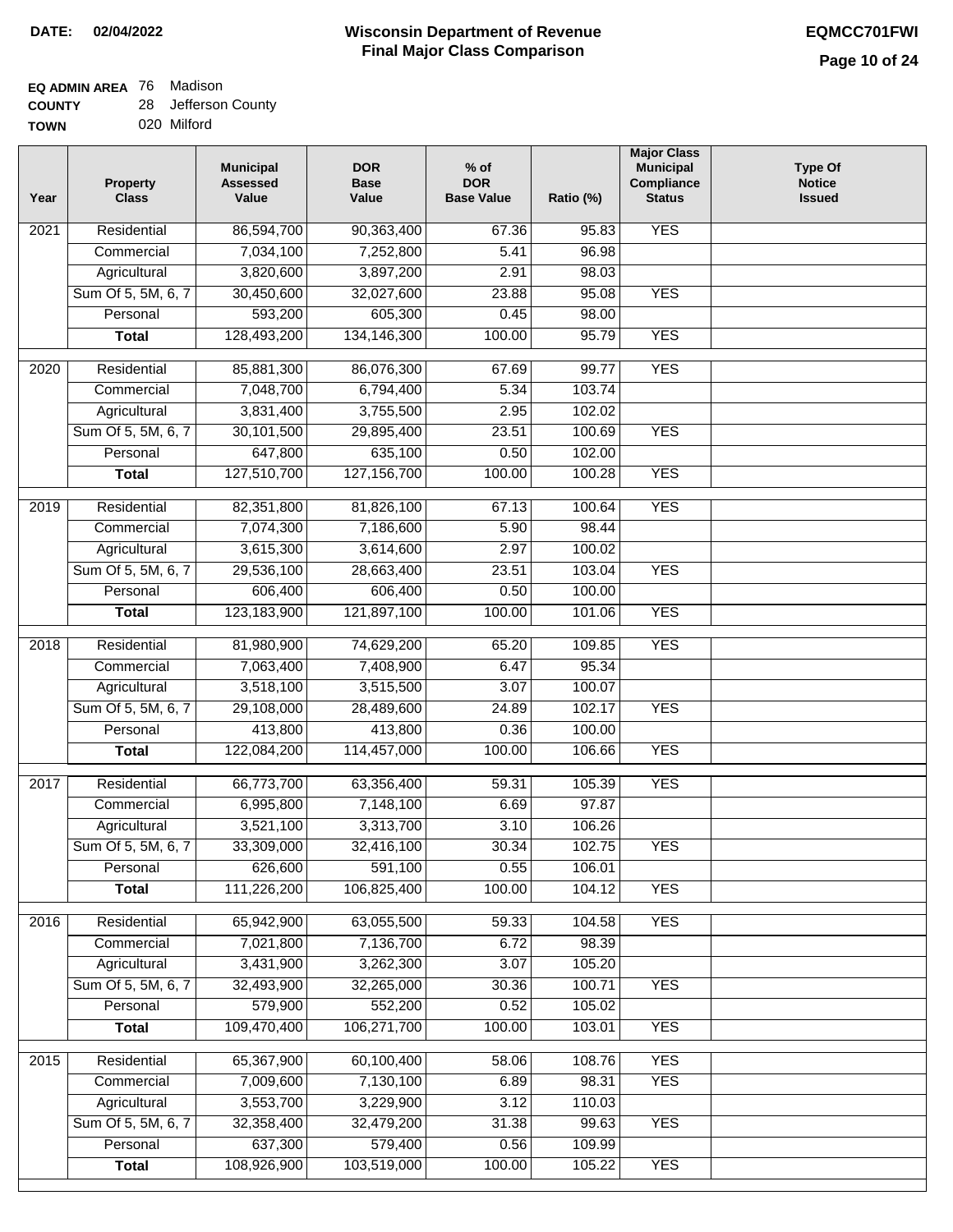## **EQ ADMIN AREA** 76 Madison

**COUNTY TOWN** 28 Jefferson County

022 Oakland

| Year              | Property<br><b>Class</b> | <b>Municipal</b><br><b>Assessed</b><br>Value | <b>DOR</b><br><b>Base</b><br>Value | $%$ of<br><b>DOR</b><br><b>Base Value</b> | Ratio (%) | <b>Major Class</b><br><b>Municipal</b><br>Compliance<br><b>Status</b> | <b>Type Of</b><br><b>Notice</b><br><b>Issued</b> |
|-------------------|--------------------------|----------------------------------------------|------------------------------------|-------------------------------------------|-----------|-----------------------------------------------------------------------|--------------------------------------------------|
| $\overline{202}1$ | Residential              | 301,126,300                                  | 387,301,900                        | 87.88                                     | 77.75     | N <sub>O</sub>                                                        |                                                  |
|                   | Commercial               | 12,860,400                                   | 14,591,600                         | 3.31                                      | 88.14     |                                                                       |                                                  |
|                   | Agricultural             | 3,199,600                                    | 4,262,400                          | 0.97                                      | 75.07     |                                                                       |                                                  |
|                   | Sum Of 5, 5M, 6, 7       | 31,081,500                                   | 34,368,400                         | 7.80                                      | 90.44     |                                                                       |                                                  |
|                   | Personal                 | 138,950                                      | 185,200                            | 0.04                                      | 75.03     |                                                                       |                                                  |
|                   | <b>Total</b>             | 348,406,750                                  | 440,709,500                        | 100.00                                    | 79.06     | <b>NO</b>                                                             | 1st Notice of Non-Compliance                     |
| 2020              | Residential              | 298,748,500                                  | 388,039,700                        | 88.62                                     | 76.99     | $\overline{N}$                                                        |                                                  |
|                   | Commercial               | 13,112,600                                   | 13,911,600                         | 3.18                                      | 94.26     |                                                                       |                                                  |
|                   | Agricultural             | 2,696,400                                    | 4,099,400                          | 0.94                                      | 65.78     |                                                                       |                                                  |
|                   | Sum Of 5, 5M, 6, 7       | 30,404,700                                   | 31,559,600                         | 7.21                                      | 96.34     |                                                                       |                                                  |
|                   | Personal                 | 197,000                                      | 246,200                            | 0.06                                      | 80.02     |                                                                       |                                                  |
|                   | <b>Total</b>             | 345, 159, 200                                | 437,856,500                        | 100.00                                    | 78.83     | N <sub>O</sub>                                                        |                                                  |
| 2019              | Residential              | 296,166,300                                  | 363,056,200                        | 88.22                                     | 81.58     | $\overline{10}$                                                       |                                                  |
|                   | Commercial               | 13,239,700                                   | 14,056,400                         | 3.42                                      | 94.19     |                                                                       |                                                  |
|                   | Agricultural             | 3,371,900                                    | 3,936,600                          | 0.96                                      | 85.66     |                                                                       |                                                  |
|                   | Sum Of 5, 5M, 6, 7       | 29,909,800                                   | 30,267,000                         | 7.35                                      | 98.82     |                                                                       |                                                  |
|                   | Personal                 | 183,650                                      | 226,800                            | 0.06                                      | 80.97     |                                                                       |                                                  |
|                   | <b>Total</b>             | 342,871,350                                  | 411,543,000                        | 100.00                                    | 83.31     | $\overline{NO}$                                                       |                                                  |
| 2018              | Residential              | 291,270,100                                  | 331,202,700                        | 87.16                                     | 87.94     | N <sub>O</sub>                                                        |                                                  |
|                   | Commercial               | 13,168,200                                   | 14,400,600                         | 3.79                                      | 91.44     |                                                                       |                                                  |
|                   | Agricultural             | 3,417,100                                    | 3,828,300                          | 1.01                                      | 89.26     |                                                                       |                                                  |
|                   | Sum Of 5, 5M, 6, 7       | 29,709,200                                   | 30,280,100                         | 7.97                                      | 98.11     |                                                                       |                                                  |
|                   | Personal                 | 231,000                                      | 268,600                            | 0.07                                      | 86.00     |                                                                       |                                                  |
|                   | <b>Total</b>             | 337,795,600                                  | 379,980,300                        | 100.00                                    | 88.90     | $\overline{10}$                                                       |                                                  |
| $\overline{2017}$ | Residential              | 287,962,400                                  | 302,915,500                        | 86.04                                     | 95.06     | <b>YES</b>                                                            |                                                  |
|                   | Commercial               | 13,181,800                                   | 14,241,300                         | 4.05                                      | 92.56     |                                                                       |                                                  |
|                   | Agricultural             | 3,735,500                                    | 3,734,600                          | 1.06                                      | 100.02    |                                                                       |                                                  |
|                   | Sum Of 5, 5M, 6, 7       | 29,681,600                                   | 30,497,600                         | 8.66                                      | 97.32     |                                                                       |                                                  |
|                   | Personal                 | 617,350                                      | 656,800                            | 0.19                                      | 93.99     |                                                                       |                                                  |
|                   | <b>Total</b>             | 335,178,650                                  | 352,045,800                        | 100.00                                    | 95.21     | <b>YES</b>                                                            |                                                  |
| 2016              | Residential              | 286,674,700                                  | 305,048,800                        | 86.22                                     | 93.98     | <b>YES</b>                                                            |                                                  |
|                   | Commercial               | 13,249,400                                   | 13,602,400                         | 3.84                                      | 97.40     |                                                                       |                                                  |
|                   | Agricultural             | 3,679,900                                    | 3,677,100                          | 1.04                                      | 100.08    |                                                                       |                                                  |
|                   | Sum Of 5, 5M, 6, 7       | 29,629,600                                   | 31,051,700                         | 8.78                                      | 95.42     |                                                                       |                                                  |
|                   | Personal                 | 405,050                                      | 430,900                            | 0.12                                      | 94.00     |                                                                       |                                                  |
|                   | <b>Total</b>             | 333,638,650                                  | 353,810,900                        | 100.00                                    | 94.30     | <b>YES</b>                                                            |                                                  |
| 2015              | Residential              | 284,282,100                                  | 298,143,800                        | 86.04                                     | 95.35     | <b>YES</b>                                                            |                                                  |
|                   | Commercial               | 13,008,300                                   | 12,878,800                         | 3.72                                      | 101.01    |                                                                       |                                                  |
|                   | Agricultural             | 3,636,300                                    | 3,635,200                          | 1.05                                      | 100.03    |                                                                       |                                                  |
|                   | Sum Of 5, 5M, 6, 7       | 29,505,900                                   | 31,241,100                         | 9.02                                      | 94.45     | <b>YES</b>                                                            |                                                  |
|                   | Personal                 | 626,600                                      | 626,800                            | 0.18                                      | 99.97     |                                                                       |                                                  |
|                   | <b>Total</b>             | 331,059,200                                  | 346,525,700                        | 100.00                                    | 95.54     | <b>YES</b>                                                            |                                                  |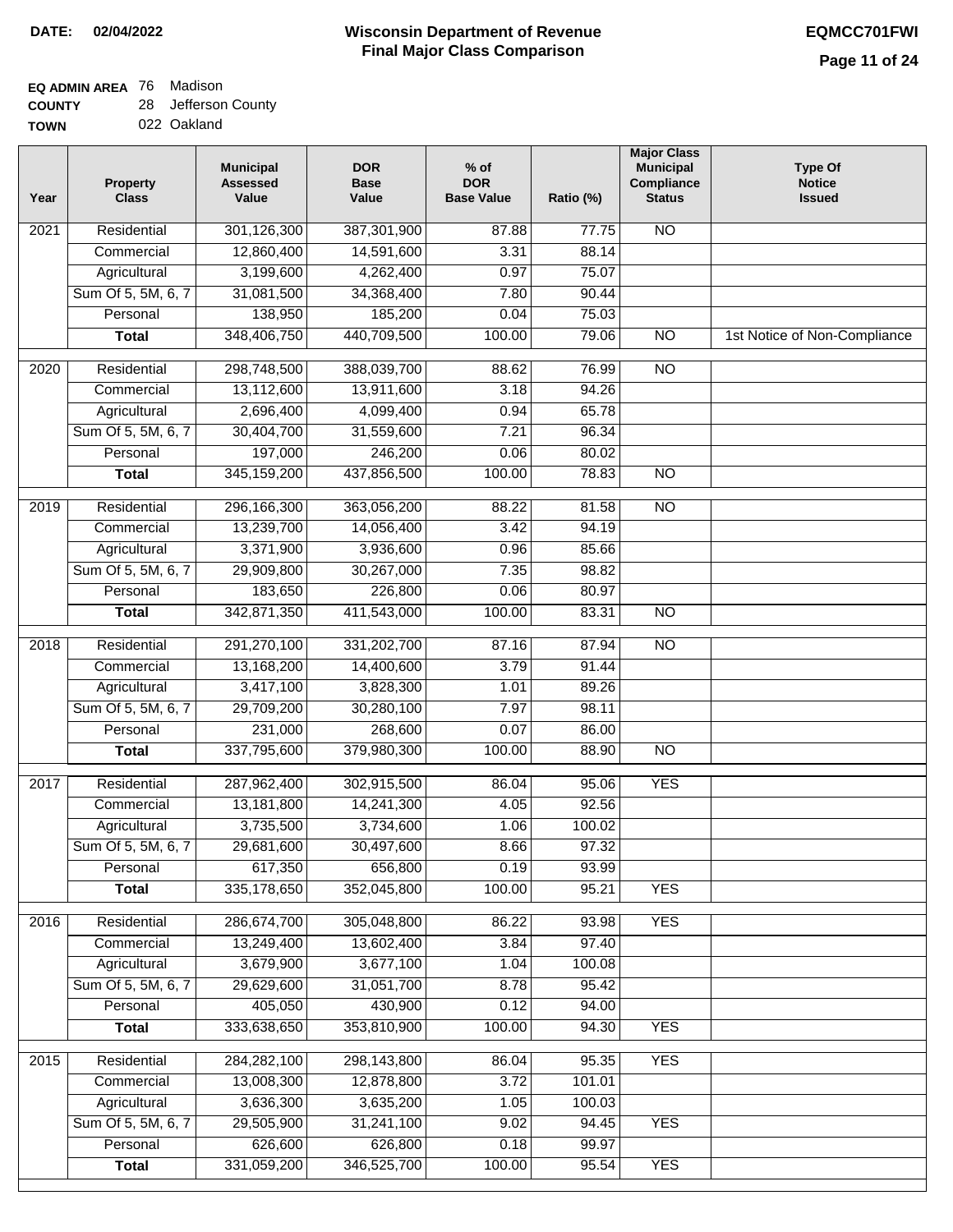# **EQ ADMIN AREA** 76 Madison

**COUNTY TOWN** 28 Jefferson County 024 Palmyra

| Residential<br><b>NO</b><br>163,465,500<br>193,665,600<br>75.51<br>2021<br>84.41<br>2,956,500<br>3,228,800<br>1.26<br>91.57<br>Commercial<br>3,150,900<br>3,314,700<br>Agricultural<br>1.29<br>95.06<br>Sum Of 5, 5M, 6, 7<br>55,123,100<br>56,054,500<br>98.34<br><b>YES</b><br>21.86<br>177,946<br>197,700<br>Personal<br>0.08<br>90.01<br>224,873,946<br>256,461,300<br>100.00<br>87.68<br>$\overline{NO}$<br><b>Total</b><br><b>YES</b><br>2020<br>Residential<br>161,586,700<br>175,481,400<br>75.42<br>92.08<br>98.36<br>2,413,200<br>2,453,400<br>1.05<br>Commercial<br>Agricultural<br>3,585,400<br>3,172,100<br>1.36<br>113.03<br>Sum Of 5, 5M, 6, 7<br>53,870,300<br>105.02<br>51,296,400<br>22.05<br><b>YES</b><br>253,532<br>264,100<br>96.00<br>Personal<br>0.11<br><b>YES</b><br>221,709,132<br>232,667,400<br>100.00<br>95.29<br><b>Total</b><br>Residential<br>160,369,500<br>167,563,800<br>75.34<br>95.71<br><b>YES</b><br>2019<br>2,170,700<br>93.91<br>Commercial<br>2,038,500<br>0.98<br>3,023,300<br>3,051,200<br>1.37<br>99.09<br>Agricultural<br>Sum Of 5, 5M, 6, 7<br>52,906,100<br>49,380,900<br>22.20<br>107.14<br><b>YES</b><br>249,529<br>244,600<br>Personal<br>0.11<br>102.02<br>222,411,200<br><b>YES</b><br>218,586,929<br>100.00<br>98.28<br><b>Total</b><br>$\overline{2018}$<br>Residential<br>159,344,800<br>152,838,600<br><b>YES</b><br>74.38<br>104.26<br>90.19<br>Commercial<br>2,012,000<br>2,230,900<br>1.09<br>3,025,200<br>2,969,400<br>Agricultural<br>101.88<br>1.44<br>Sum Of 5, 5M, 6, 7<br>49,515,800<br>46,895,700<br>22.82<br>105.59<br><b>YES</b><br>562,400<br>Personal<br>635,476<br>0.27<br>112.99 | <b>Issued</b> |
|------------------------------------------------------------------------------------------------------------------------------------------------------------------------------------------------------------------------------------------------------------------------------------------------------------------------------------------------------------------------------------------------------------------------------------------------------------------------------------------------------------------------------------------------------------------------------------------------------------------------------------------------------------------------------------------------------------------------------------------------------------------------------------------------------------------------------------------------------------------------------------------------------------------------------------------------------------------------------------------------------------------------------------------------------------------------------------------------------------------------------------------------------------------------------------------------------------------------------------------------------------------------------------------------------------------------------------------------------------------------------------------------------------------------------------------------------------------------------------------------------------------------------------------------------------------------------------------------------------------------------------------------------------|---------------|
|                                                                                                                                                                                                                                                                                                                                                                                                                                                                                                                                                                                                                                                                                                                                                                                                                                                                                                                                                                                                                                                                                                                                                                                                                                                                                                                                                                                                                                                                                                                                                                                                                                                            |               |
|                                                                                                                                                                                                                                                                                                                                                                                                                                                                                                                                                                                                                                                                                                                                                                                                                                                                                                                                                                                                                                                                                                                                                                                                                                                                                                                                                                                                                                                                                                                                                                                                                                                            |               |
|                                                                                                                                                                                                                                                                                                                                                                                                                                                                                                                                                                                                                                                                                                                                                                                                                                                                                                                                                                                                                                                                                                                                                                                                                                                                                                                                                                                                                                                                                                                                                                                                                                                            |               |
|                                                                                                                                                                                                                                                                                                                                                                                                                                                                                                                                                                                                                                                                                                                                                                                                                                                                                                                                                                                                                                                                                                                                                                                                                                                                                                                                                                                                                                                                                                                                                                                                                                                            |               |
|                                                                                                                                                                                                                                                                                                                                                                                                                                                                                                                                                                                                                                                                                                                                                                                                                                                                                                                                                                                                                                                                                                                                                                                                                                                                                                                                                                                                                                                                                                                                                                                                                                                            |               |
|                                                                                                                                                                                                                                                                                                                                                                                                                                                                                                                                                                                                                                                                                                                                                                                                                                                                                                                                                                                                                                                                                                                                                                                                                                                                                                                                                                                                                                                                                                                                                                                                                                                            |               |
|                                                                                                                                                                                                                                                                                                                                                                                                                                                                                                                                                                                                                                                                                                                                                                                                                                                                                                                                                                                                                                                                                                                                                                                                                                                                                                                                                                                                                                                                                                                                                                                                                                                            |               |
|                                                                                                                                                                                                                                                                                                                                                                                                                                                                                                                                                                                                                                                                                                                                                                                                                                                                                                                                                                                                                                                                                                                                                                                                                                                                                                                                                                                                                                                                                                                                                                                                                                                            |               |
|                                                                                                                                                                                                                                                                                                                                                                                                                                                                                                                                                                                                                                                                                                                                                                                                                                                                                                                                                                                                                                                                                                                                                                                                                                                                                                                                                                                                                                                                                                                                                                                                                                                            |               |
|                                                                                                                                                                                                                                                                                                                                                                                                                                                                                                                                                                                                                                                                                                                                                                                                                                                                                                                                                                                                                                                                                                                                                                                                                                                                                                                                                                                                                                                                                                                                                                                                                                                            |               |
|                                                                                                                                                                                                                                                                                                                                                                                                                                                                                                                                                                                                                                                                                                                                                                                                                                                                                                                                                                                                                                                                                                                                                                                                                                                                                                                                                                                                                                                                                                                                                                                                                                                            |               |
|                                                                                                                                                                                                                                                                                                                                                                                                                                                                                                                                                                                                                                                                                                                                                                                                                                                                                                                                                                                                                                                                                                                                                                                                                                                                                                                                                                                                                                                                                                                                                                                                                                                            |               |
|                                                                                                                                                                                                                                                                                                                                                                                                                                                                                                                                                                                                                                                                                                                                                                                                                                                                                                                                                                                                                                                                                                                                                                                                                                                                                                                                                                                                                                                                                                                                                                                                                                                            |               |
|                                                                                                                                                                                                                                                                                                                                                                                                                                                                                                                                                                                                                                                                                                                                                                                                                                                                                                                                                                                                                                                                                                                                                                                                                                                                                                                                                                                                                                                                                                                                                                                                                                                            |               |
|                                                                                                                                                                                                                                                                                                                                                                                                                                                                                                                                                                                                                                                                                                                                                                                                                                                                                                                                                                                                                                                                                                                                                                                                                                                                                                                                                                                                                                                                                                                                                                                                                                                            |               |
|                                                                                                                                                                                                                                                                                                                                                                                                                                                                                                                                                                                                                                                                                                                                                                                                                                                                                                                                                                                                                                                                                                                                                                                                                                                                                                                                                                                                                                                                                                                                                                                                                                                            |               |
|                                                                                                                                                                                                                                                                                                                                                                                                                                                                                                                                                                                                                                                                                                                                                                                                                                                                                                                                                                                                                                                                                                                                                                                                                                                                                                                                                                                                                                                                                                                                                                                                                                                            |               |
|                                                                                                                                                                                                                                                                                                                                                                                                                                                                                                                                                                                                                                                                                                                                                                                                                                                                                                                                                                                                                                                                                                                                                                                                                                                                                                                                                                                                                                                                                                                                                                                                                                                            |               |
|                                                                                                                                                                                                                                                                                                                                                                                                                                                                                                                                                                                                                                                                                                                                                                                                                                                                                                                                                                                                                                                                                                                                                                                                                                                                                                                                                                                                                                                                                                                                                                                                                                                            |               |
|                                                                                                                                                                                                                                                                                                                                                                                                                                                                                                                                                                                                                                                                                                                                                                                                                                                                                                                                                                                                                                                                                                                                                                                                                                                                                                                                                                                                                                                                                                                                                                                                                                                            |               |
|                                                                                                                                                                                                                                                                                                                                                                                                                                                                                                                                                                                                                                                                                                                                                                                                                                                                                                                                                                                                                                                                                                                                                                                                                                                                                                                                                                                                                                                                                                                                                                                                                                                            |               |
|                                                                                                                                                                                                                                                                                                                                                                                                                                                                                                                                                                                                                                                                                                                                                                                                                                                                                                                                                                                                                                                                                                                                                                                                                                                                                                                                                                                                                                                                                                                                                                                                                                                            |               |
|                                                                                                                                                                                                                                                                                                                                                                                                                                                                                                                                                                                                                                                                                                                                                                                                                                                                                                                                                                                                                                                                                                                                                                                                                                                                                                                                                                                                                                                                                                                                                                                                                                                            |               |
|                                                                                                                                                                                                                                                                                                                                                                                                                                                                                                                                                                                                                                                                                                                                                                                                                                                                                                                                                                                                                                                                                                                                                                                                                                                                                                                                                                                                                                                                                                                                                                                                                                                            |               |
| 100.00<br>214,533,276<br>205,497,000<br>104.40<br><b>YES</b><br><b>Total</b>                                                                                                                                                                                                                                                                                                                                                                                                                                                                                                                                                                                                                                                                                                                                                                                                                                                                                                                                                                                                                                                                                                                                                                                                                                                                                                                                                                                                                                                                                                                                                                               |               |
| <b>YES</b><br>2017<br>Residential<br>158,560,500<br>147,679,700<br>75.33<br>107.37                                                                                                                                                                                                                                                                                                                                                                                                                                                                                                                                                                                                                                                                                                                                                                                                                                                                                                                                                                                                                                                                                                                                                                                                                                                                                                                                                                                                                                                                                                                                                                         |               |
| 2,012,000<br>2,208,800<br>1.13<br>Commercial<br>91.09                                                                                                                                                                                                                                                                                                                                                                                                                                                                                                                                                                                                                                                                                                                                                                                                                                                                                                                                                                                                                                                                                                                                                                                                                                                                                                                                                                                                                                                                                                                                                                                                      |               |
| 2,908,700<br>104.45<br>3,038,000<br>1.48<br>Agricultural                                                                                                                                                                                                                                                                                                                                                                                                                                                                                                                                                                                                                                                                                                                                                                                                                                                                                                                                                                                                                                                                                                                                                                                                                                                                                                                                                                                                                                                                                                                                                                                                   |               |
| Sum Of 5, 5M, 6, 7<br>42,726,600<br>21.80<br>103.92<br><b>YES</b><br>44,399,400                                                                                                                                                                                                                                                                                                                                                                                                                                                                                                                                                                                                                                                                                                                                                                                                                                                                                                                                                                                                                                                                                                                                                                                                                                                                                                                                                                                                                                                                                                                                                                            |               |
| 577,676<br>511,200<br>0.26<br>Personal<br>113.00                                                                                                                                                                                                                                                                                                                                                                                                                                                                                                                                                                                                                                                                                                                                                                                                                                                                                                                                                                                                                                                                                                                                                                                                                                                                                                                                                                                                                                                                                                                                                                                                           |               |
| 208, 587, 576<br>196,035,000<br>100.00<br>106.40<br><b>YES</b><br><b>Total</b>                                                                                                                                                                                                                                                                                                                                                                                                                                                                                                                                                                                                                                                                                                                                                                                                                                                                                                                                                                                                                                                                                                                                                                                                                                                                                                                                                                                                                                                                                                                                                                             |               |
| Residential<br>157,761,000<br>142,724,500<br>110.54<br>N <sub>O</sub><br>2016<br>78.21                                                                                                                                                                                                                                                                                                                                                                                                                                                                                                                                                                                                                                                                                                                                                                                                                                                                                                                                                                                                                                                                                                                                                                                                                                                                                                                                                                                                                                                                                                                                                                     |               |
| Commercial<br>2,012,000<br>2,144,500<br>1.18<br>93.82                                                                                                                                                                                                                                                                                                                                                                                                                                                                                                                                                                                                                                                                                                                                                                                                                                                                                                                                                                                                                                                                                                                                                                                                                                                                                                                                                                                                                                                                                                                                                                                                      |               |
| 3,053,200<br>Agricultural<br>2,882,300<br>1.58<br>105.93                                                                                                                                                                                                                                                                                                                                                                                                                                                                                                                                                                                                                                                                                                                                                                                                                                                                                                                                                                                                                                                                                                                                                                                                                                                                                                                                                                                                                                                                                                                                                                                                   |               |
| Sum Of 5, 5M, 6, 7<br>34, 144, 100<br>18.71<br>100.91<br><b>YES</b><br>34,454,900                                                                                                                                                                                                                                                                                                                                                                                                                                                                                                                                                                                                                                                                                                                                                                                                                                                                                                                                                                                                                                                                                                                                                                                                                                                                                                                                                                                                                                                                                                                                                                          |               |
| 674,628<br>597,000<br>113.00<br>Personal<br>0.33                                                                                                                                                                                                                                                                                                                                                                                                                                                                                                                                                                                                                                                                                                                                                                                                                                                                                                                                                                                                                                                                                                                                                                                                                                                                                                                                                                                                                                                                                                                                                                                                           |               |
| 197, 955, 728<br>182,492,400<br>100.00<br>108.47<br>$\overline{NO}$<br><b>Total</b>                                                                                                                                                                                                                                                                                                                                                                                                                                                                                                                                                                                                                                                                                                                                                                                                                                                                                                                                                                                                                                                                                                                                                                                                                                                                                                                                                                                                                                                                                                                                                                        |               |
| <b>YES</b><br>Residential<br>156,091,600<br>142,677,000<br>78.39<br>109.40<br>2015                                                                                                                                                                                                                                                                                                                                                                                                                                                                                                                                                                                                                                                                                                                                                                                                                                                                                                                                                                                                                                                                                                                                                                                                                                                                                                                                                                                                                                                                                                                                                                         |               |
| Commercial<br>3,293,100<br>3,361,700<br>97.96<br>1.85                                                                                                                                                                                                                                                                                                                                                                                                                                                                                                                                                                                                                                                                                                                                                                                                                                                                                                                                                                                                                                                                                                                                                                                                                                                                                                                                                                                                                                                                                                                                                                                                      |               |
| Agricultural<br>3,152,200<br>2,934,200<br>107.43<br>1.61                                                                                                                                                                                                                                                                                                                                                                                                                                                                                                                                                                                                                                                                                                                                                                                                                                                                                                                                                                                                                                                                                                                                                                                                                                                                                                                                                                                                                                                                                                                                                                                                   |               |
| Sum Of 5, 5M, 6, 7<br>31,695,600<br>31,326,900<br><b>YES</b><br>17.21<br>101.18                                                                                                                                                                                                                                                                                                                                                                                                                                                                                                                                                                                                                                                                                                                                                                                                                                                                                                                                                                                                                                                                                                                                                                                                                                                                                                                                                                                                                                                                                                                                                                            |               |
| 1,708,900<br>Personal<br>1,948,210<br>114.00<br>0.94                                                                                                                                                                                                                                                                                                                                                                                                                                                                                                                                                                                                                                                                                                                                                                                                                                                                                                                                                                                                                                                                                                                                                                                                                                                                                                                                                                                                                                                                                                                                                                                                       |               |
| 196, 180, 710<br>182,008,700<br><b>Total</b><br>100.00<br>107.79<br><b>YES</b>                                                                                                                                                                                                                                                                                                                                                                                                                                                                                                                                                                                                                                                                                                                                                                                                                                                                                                                                                                                                                                                                                                                                                                                                                                                                                                                                                                                                                                                                                                                                                                             |               |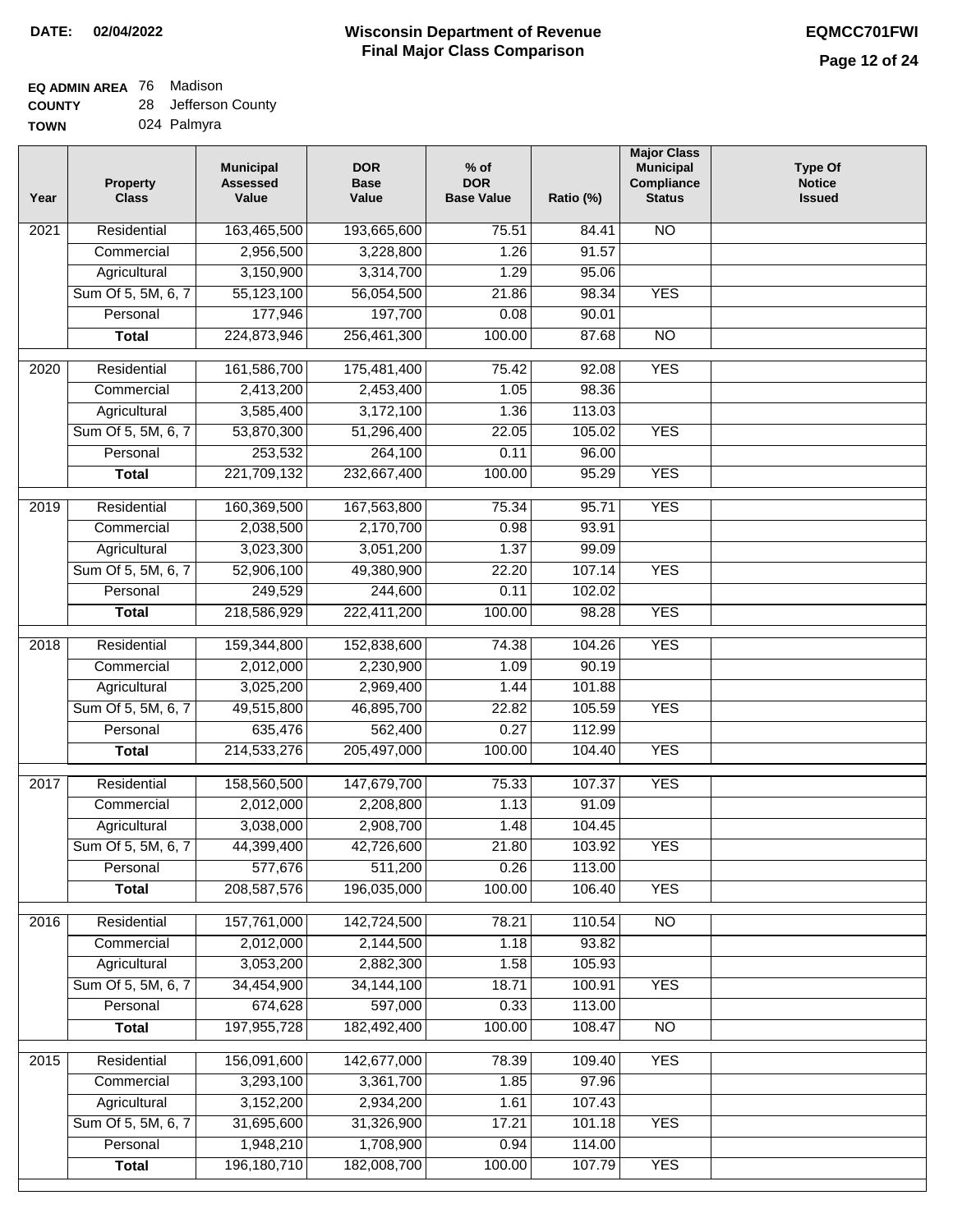#### **Wisconsin Department of Revenue Final Major Class Comparison DATE: 02/04/2022 EQMCC701FWI**

#### **EQ ADMIN AREA** 76 Madison **COUNTY** 28 Jefferson County

| <b>UUUNII</b> | 2U | <b>UGIIGIJUII UUU</b> |
|---------------|----|-----------------------|
| <b>TOWN</b>   |    | 026 Sullivan          |

| Year              | <b>Property</b><br><b>Class</b> | <b>Municipal</b><br><b>Assessed</b><br>Value | <b>DOR</b><br><b>Base</b><br>Value | $%$ of<br><b>DOR</b><br><b>Base Value</b> | Ratio (%) | <b>Major Class</b><br><b>Municipal</b><br>Compliance<br><b>Status</b> | <b>Type Of</b><br><b>Notice</b><br><b>Issued</b> |
|-------------------|---------------------------------|----------------------------------------------|------------------------------------|-------------------------------------------|-----------|-----------------------------------------------------------------------|--------------------------------------------------|
| 2021              | Residential                     | 173,594,500                                  | 204,808,300                        | 82.59                                     | 84.76     | <b>NO</b>                                                             |                                                  |
|                   | Commercial                      | 9,523,700                                    | 10,799,400                         | 4.35                                      | 88.19     |                                                                       |                                                  |
|                   | Agricultural                    | 2,231,800                                    | 2,564,400                          | 1.03                                      | 87.03     |                                                                       |                                                  |
|                   | Sum Of 5, 5M, 6, 7              | 25,636,000                                   | 29,199,500                         | 11.77                                     | 87.80     | $\overline{NO}$                                                       |                                                  |
|                   | Personal                        | 533,100                                      | 612,700                            | 0.25                                      | 87.01     |                                                                       |                                                  |
|                   | <b>Total</b>                    | 211,519,100                                  | 247,984,300                        | 100.00                                    | 85.30     | $\overline{NO}$                                                       |                                                  |
| $\overline{20}20$ | Residential                     | 169,401,900                                  | 192,845,600                        | 82.55                                     | 87.84     | $\overline{10}$                                                       |                                                  |
|                   | Commercial                      | 9,512,200                                    | 10,080,600                         | 4.31                                      | 94.36     |                                                                       |                                                  |
|                   | Agricultural                    | 2,247,300                                    | 2,467,800                          | 1.06                                      | 91.06     |                                                                       |                                                  |
|                   | Sum Of 5, 5M, 6, 7              | 25,752,300                                   | 27,630,900                         | 11.83                                     | 93.20     | <b>YES</b>                                                            |                                                  |
|                   | Personal                        | 544,100                                      | 598,000                            | 0.26                                      | 90.99     |                                                                       |                                                  |
|                   | <b>Total</b>                    | 207,457,800                                  | 233,622,900                        | 100.00                                    | 88.80     | <b>NO</b>                                                             |                                                  |
| 2019              | Residential                     | 166,060,100                                  | 178,799,800                        | 82.10                                     | 92.87     | <b>YES</b>                                                            |                                                  |
|                   | Commercial                      | 9,196,000                                    | 9,269,700                          | 4.26                                      | 99.20     |                                                                       |                                                  |
|                   | Agricultural                    | 2,283,400                                    | 2,376,700                          | 1.09                                      | 96.07     |                                                                       |                                                  |
|                   | Sum Of 5, 5M, 6, 7              | 25,690,100                                   | 26,749,600                         | 12.28                                     | 96.04     | <b>YES</b>                                                            |                                                  |
|                   | Personal                        | 564,300                                      | 587,800                            | 0.27                                      | 96.00     |                                                                       |                                                  |
|                   | <b>Total</b>                    | 203,793,900                                  | 217,783,600                        | 100.00                                    | 93.58     | <b>YES</b>                                                            |                                                  |
|                   |                                 |                                              |                                    |                                           |           |                                                                       |                                                  |
| 2018              | Residential                     | 163,850,900                                  | 163,576,000                        | 80.51                                     | 100.17    | <b>YES</b>                                                            |                                                  |
|                   | Commercial                      | 9,153,100                                    | 9,502,400                          | 4.68                                      | 96.32     |                                                                       |                                                  |
|                   | Agricultural                    | 2,358,800                                    | 2,310,500                          | 1.14                                      | 102.09    |                                                                       |                                                  |
|                   | Sum Of 5, 5M, 6, 7              | 25,964,800                                   | 27,297,800                         | 13.44                                     | 95.12     | <b>YES</b>                                                            |                                                  |
|                   | Personal                        | 494,700                                      | 485,000                            | 0.24                                      | 102.00    |                                                                       |                                                  |
|                   | <b>Total</b>                    | 201,822,300                                  | 203, 171, 700                      | 100.00                                    | 99.34     | <b>YES</b>                                                            |                                                  |
| 2017              | Residential                     | 161,876,900                                  | 158,379,500                        | 79.78                                     | 102.21    | <b>YES</b>                                                            |                                                  |
|                   | Commercial                      | 9,146,600                                    | 9,376,600                          | 4.72                                      | 97.55     |                                                                       |                                                  |
|                   | Agricultural                    | 2,306,900                                    | 2,259,700                          | 1.14                                      | 102.09    |                                                                       |                                                  |
|                   | Sum Of 5, 5M, 6, 7              | 25,837,400                                   | 27,393,500                         | 13.80                                     | 94.32     | <b>YES</b>                                                            |                                                  |
|                   | Personal                        | 1,123,400                                    | 1,101,400                          | 0.55                                      | 102.00    |                                                                       |                                                  |
|                   | <b>Total</b>                    | 200, 291, 200                                | 198,510,700                        | 100.00                                    | 100.90    | <b>YES</b>                                                            |                                                  |
| 2016              | Residential                     | 161,406,700                                  | 150,120,400                        | 78.86                                     | 107.52    | <b>YES</b>                                                            |                                                  |
|                   | Commercial                      | 9,104,300                                    | 9,058,900                          | 4.76                                      | 100.50    |                                                                       |                                                  |
|                   | Agricultural                    | 2,447,000                                    | 2,220,500                          | 1.17                                      | 110.20    |                                                                       |                                                  |
|                   | Sum Of 5, 5M, 6, 7              | 25,931,800                                   | 27,978,800                         | 14.70                                     | 92.68     | <b>YES</b>                                                            |                                                  |
|                   | Personal                        | 1,082,500                                    | 984,100                            | 0.52                                      | 110.00    |                                                                       |                                                  |
|                   | <b>Total</b>                    | 199,972,300                                  | 190,362,700                        | 100.00                                    | 105.05    | <b>YES</b>                                                            |                                                  |
| 2015              | Residential                     | 159,463,500                                  | 141,270,200                        | 78.61                                     | 112.88    | $\overline{NO}$                                                       |                                                  |
|                   | Commercial                      | 9,103,000                                    | 7,876,200                          | 4.38                                      | 115.58    |                                                                       |                                                  |
|                   | Agricultural                    | 2,413,100                                    | 2,192,700                          | 1.22                                      | 110.05    |                                                                       |                                                  |
|                   | Sum Of 5, 5M, 6, 7              | 25,748,500                                   | 27,208,700                         | 15.14                                     | 94.63     | <b>YES</b>                                                            |                                                  |
|                   | Personal                        | 1,288,800                                    | 1,171,600                          | 0.65                                      | 110.00    |                                                                       |                                                  |
|                   | <b>Total</b>                    | 198,016,900                                  | 179,719,400                        | 100.00                                    | 110.18    | $\overline{NO}$                                                       | Non-Compliance Notice                            |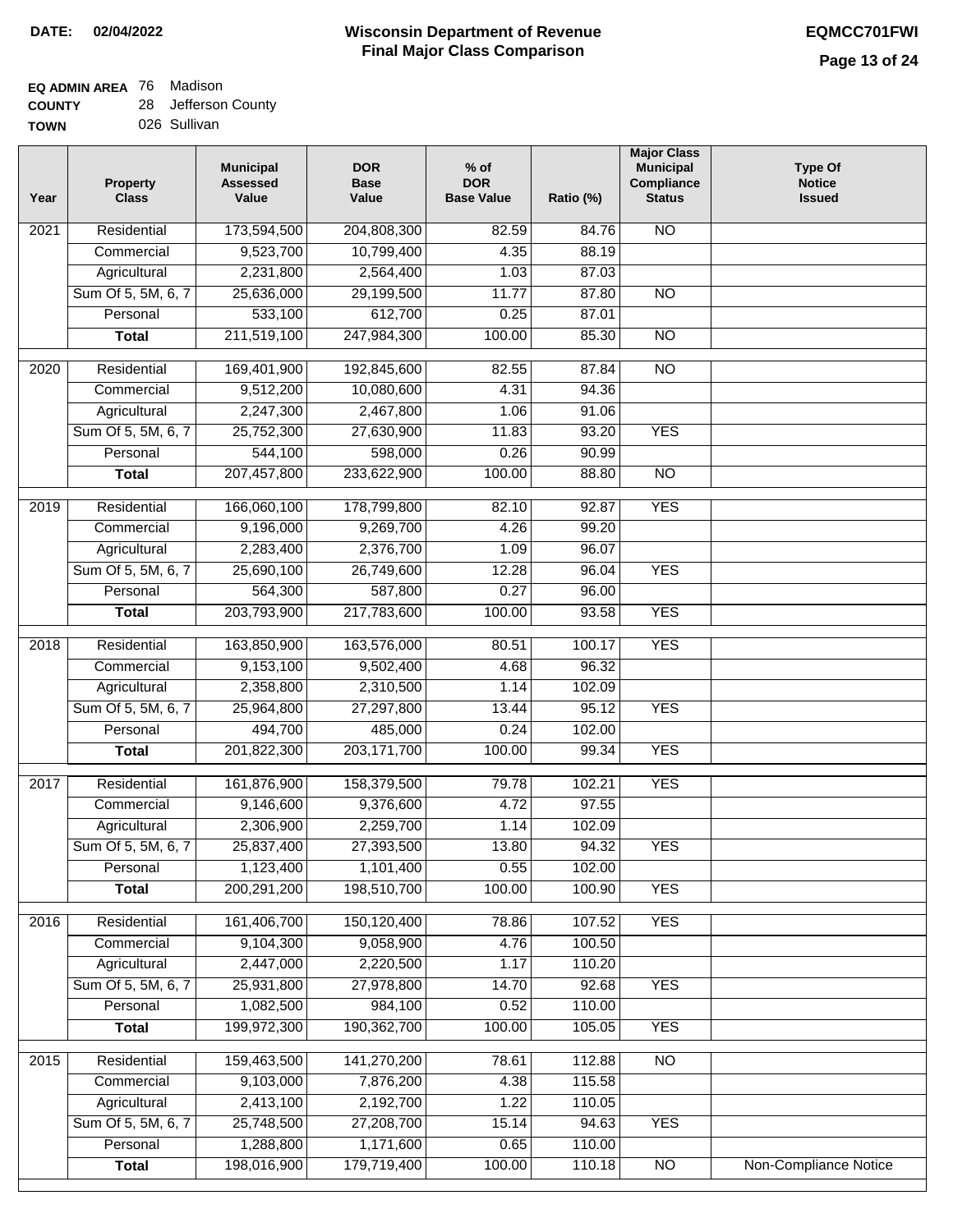### **EQ ADMIN AREA** 76 Madison **COUNTY**

| <b>COUNTY</b> | 28 Jefferson County |
|---------------|---------------------|
| <b>TOWN</b>   | 028 Sumner          |

| Year | <b>Property</b><br><b>Class</b> | <b>Municipal</b><br><b>Assessed</b><br>Value | <b>DOR</b><br><b>Base</b><br>Value | $%$ of<br><b>DOR</b><br><b>Base Value</b> | Ratio (%) | <b>Major Class</b><br><b>Municipal</b><br>Compliance<br><b>Status</b> | <b>Type Of</b><br><b>Notice</b><br><b>Issued</b> |
|------|---------------------------------|----------------------------------------------|------------------------------------|-------------------------------------------|-----------|-----------------------------------------------------------------------|--------------------------------------------------|
| 2021 | Residential                     | 110,197,000                                  | 135,772,600                        | 91.45                                     | 81.16     | <b>NO</b>                                                             |                                                  |
|      | Commercial                      | 1,399,100                                    | 1,409,200                          | 0.95                                      | 99.28     |                                                                       |                                                  |
|      | Agricultural                    | 1,160,400                                    | 1,348,500                          | 0.91                                      | 86.05     |                                                                       |                                                  |
|      | Sum Of 5, 5M, 6, 7              | 6,557,900                                    | 9,862,800                          | 6.64                                      | 66.49     |                                                                       |                                                  |
|      | Personal                        | 57,900                                       | 69,700                             | 0.05                                      | 83.07     |                                                                       |                                                  |
|      | <b>Total</b>                    | 119,372,300                                  | 148,462,800                        | 100.00                                    | 80.41     | $\overline{NO}$                                                       |                                                  |
| 2020 | Residential                     | 108,835,600                                  | 126,109,500                        | 91.38                                     | 86.30     | $\overline{10}$                                                       |                                                  |
|      | Commercial                      | 1,399,100                                    | 1,308,200                          | 0.95                                      | 106.95    |                                                                       |                                                  |
|      | Agricultural                    | 1,221,000                                    | 1,297,800                          | 0.94                                      | 94.08     |                                                                       |                                                  |
|      | Sum Of 5, 5M, 6, 7              | 6,543,900                                    | 9,235,000                          | 6.69                                      | 70.86     |                                                                       |                                                  |
|      | Personal                        | 55,300                                       | 58,800                             | 0.04                                      | 94.05     |                                                                       |                                                  |
|      | <b>Total</b>                    | 118,054,900                                  | 138,009,300                        | 100.00                                    | 85.54     | $\overline{NO}$                                                       |                                                  |
|      |                                 |                                              |                                    |                                           |           |                                                                       |                                                  |
| 2019 | Residential                     | 107,972,200                                  | 118,093,700                        | 91.28                                     | 91.43     | <b>YES</b>                                                            |                                                  |
|      | Commercial                      | 1,398,500                                    | 1,307,600                          | 1.01                                      | 106.95    |                                                                       |                                                  |
|      | Agricultural                    | 1,173,600                                    | 1,247,400                          | 0.96                                      | 94.08     |                                                                       |                                                  |
|      | Sum Of 5, 5M, 6, 7              | 6,524,900                                    | 8,609,800                          | 6.66                                      | 75.78     |                                                                       |                                                  |
|      | Personal                        | 104,200                                      | 110,900                            | 0.09                                      | 93.96     |                                                                       |                                                  |
|      | <b>Total</b>                    | 117, 173, 400                                | 129,369,400                        | 100.00                                    | 90.57     | <b>YES</b>                                                            |                                                  |
| 2018 | Residential                     | 105,810,900                                  | 110,267,700                        | 90.95                                     | 95.96     | <b>YES</b>                                                            |                                                  |
|      | Commercial                      | 1,369,900                                    | 1,316,800                          | 1.09                                      | 104.03    |                                                                       |                                                  |
|      | Agricultural                    | 1,265,200                                    | 1,213,200                          | 1.00                                      | 104.29    |                                                                       |                                                  |
|      | Sum Of 5, 5M, 6, 7              | 6,465,000                                    | 8,340,500                          | 6.88                                      | 77.51     |                                                                       |                                                  |
|      | Personal                        | 112,000                                      | 107,700                            | 0.09                                      | 103.99    |                                                                       |                                                  |
|      | <b>Total</b>                    | 115,023,000                                  | 121,245,900                        | 100.00                                    | 94.87     | <b>YES</b>                                                            |                                                  |
| 2017 | Residential                     | 105,116,800                                  | 102,474,700                        | 90.29                                     | 102.58    | <b>YES</b>                                                            |                                                  |
|      | Commercial                      | 1,369,900                                    | 1,303,800                          | 1.15                                      | 105.07    |                                                                       |                                                  |
|      | Agricultural                    | 1,185,100                                    | 1,185,100                          | 1.04                                      | 100.00    |                                                                       |                                                  |
|      | Sum Of 5, 5M, 6, 7              | 6,454,900                                    | 8,178,200                          | 7.21                                      | 78.93     |                                                                       |                                                  |
|      | Personal                        | 350,600                                      | 350,600                            | 0.31                                      | 100.00    |                                                                       |                                                  |
|      | <b>Total</b>                    | 114,477,300                                  | 113,492,400                        | 100.00                                    | 100.87    | <b>YES</b>                                                            |                                                  |
|      |                                 |                                              |                                    |                                           |           |                                                                       |                                                  |
| 2016 | Residential                     | 104,410,100                                  | 101,733,800                        | 90.34                                     | 102.63    | <b>YES</b>                                                            |                                                  |
|      | Commercial                      | 1,369,900                                    | 1,265,800                          | 1.12                                      | 108.22    |                                                                       |                                                  |
|      | Agricultural                    | 1,154,200                                    | 1,167,400                          | 1.04                                      | 98.87     |                                                                       |                                                  |
|      | Sum Of 5, 5M, 6, 7              | 6,311,300                                    | 8,059,000                          | 7.16                                      | 78.31     |                                                                       |                                                  |
|      | Personal                        | 381,100                                      | 381,100                            | 0.34                                      | 100.00    |                                                                       |                                                  |
|      | <b>Total</b>                    | 113,626,600                                  | 112,607,100                        | 100.00                                    | 100.91    | <b>YES</b>                                                            |                                                  |
| 2015 | Residential                     | 103,978,600                                  | 97,387,400                         | 90.30                                     | 106.77    | <b>YES</b>                                                            |                                                  |
|      | Commercial                      | 1,369,900                                    | 1,217,200                          | 1.13                                      | 112.55    |                                                                       |                                                  |
|      | Agricultural                    | 1,154,000                                    | 1,153,500                          | 1.07                                      | 100.04    |                                                                       |                                                  |
|      | Sum Of 5, 5M, 6, 7              | 6,312,700                                    | 7,758,400                          | 7.19                                      | 81.37     | <b>NO</b>                                                             |                                                  |
|      | Personal                        | 334,900                                      | 334,900                            | 0.31                                      | 100.00    |                                                                       |                                                  |
|      | <b>Total</b>                    | 113,150,100                                  | 107,851,400                        | 100.00                                    | 104.91    | $\overline{NO}$                                                       |                                                  |
|      |                                 |                                              |                                    |                                           |           |                                                                       |                                                  |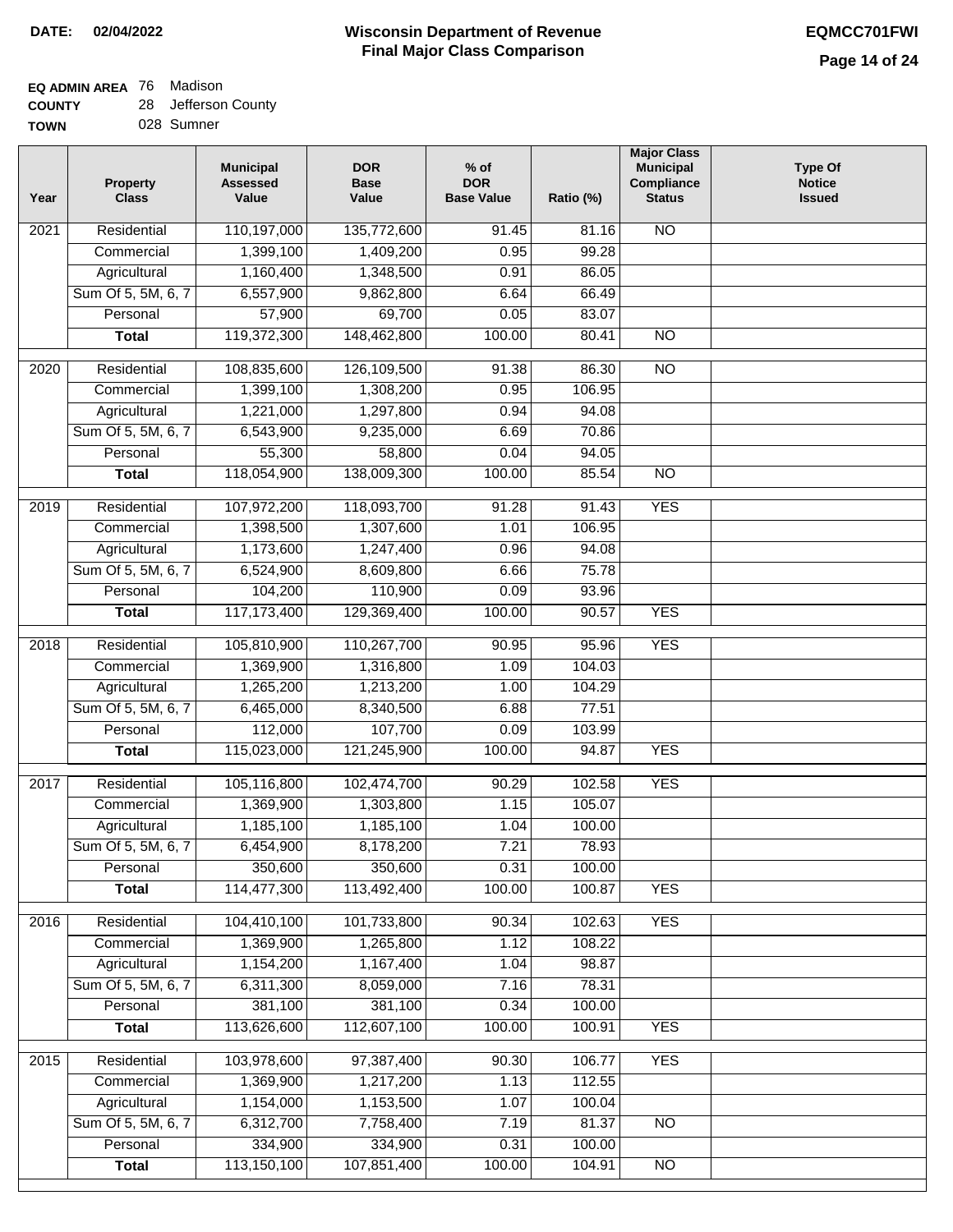#### **EQ ADMIN AREA** 76 Madison **COUNTY** 28 Jefferson County

| <b>UUUNIT</b> | <b>UCIICISUII UUUI</b> |
|---------------|------------------------|
| <b>TOWN</b>   | 030 Waterloo           |

| Year             | <b>Property</b><br><b>Class</b> | <b>Municipal</b><br><b>Assessed</b><br>Value | <b>DOR</b><br><b>Base</b><br>Value | $%$ of<br><b>DOR</b><br><b>Base Value</b> | Ratio (%) | <b>Major Class</b><br><b>Municipal</b><br>Compliance<br><b>Status</b> | <b>Type Of</b><br><b>Notice</b><br><b>Issued</b> |
|------------------|---------------------------------|----------------------------------------------|------------------------------------|-------------------------------------------|-----------|-----------------------------------------------------------------------|--------------------------------------------------|
| 2021             | Residential                     | 67,679,700                                   | 97,152,500                         | 79.86                                     | 69.66     | $\overline{NO}$                                                       |                                                  |
|                  | Commercial                      | 1,100,600                                    | 1,488,700                          | 1.22                                      | 73.93     |                                                                       |                                                  |
|                  | Agricultural                    | 2,612,000                                    | 3,262,500                          | 2.68                                      | 80.06     |                                                                       |                                                  |
|                  | Sum Of 5, 5M, 6, 7              | 16,438,500                                   | 19,690,500                         | 16.19                                     | 83.48     | $\overline{NO}$                                                       |                                                  |
|                  | Personal                        | 50,800                                       | 63,600                             | 0.05                                      | 79.87     |                                                                       |                                                  |
|                  | <b>Total</b>                    | 87,881,600                                   | 121,657,800                        | 100.00                                    | 72.24     | $\overline{NO}$                                                       |                                                  |
| 2020             | Residential                     | 66,666,900                                   | 81,954,800                         | 78.23                                     | 81.35     | $\overline{NO}$                                                       |                                                  |
|                  | Commercial                      | 1,100,600                                    | 1,391,300                          | 1.33                                      | 79.11     |                                                                       |                                                  |
|                  | Agricultural                    | 2,677,000                                    | 3,146,200                          | 3.00                                      | 85.09     |                                                                       |                                                  |
|                  | Sum Of 5, 5M, 6, 7              | 16,260,700                                   | 18,197,900                         | 17.37                                     | 89.35     | $\overline{NO}$                                                       |                                                  |
|                  | Personal                        | 65,600                                       | 77,200                             | 0.07                                      | 84.97     |                                                                       |                                                  |
|                  | <b>Total</b>                    | 86,770,800                                   | 104,767,400                        | 100.00                                    | 82.82     | $\overline{NO}$                                                       |                                                  |
|                  |                                 |                                              |                                    |                                           |           |                                                                       |                                                  |
| $\frac{1}{2019}$ | Residential                     | 65,253,600                                   | 72,939,900                         | 76.51                                     | 89.46     | $\overline{NO}$                                                       |                                                  |
|                  | Commercial                      | 1,078,700                                    | 1,379,300                          | 1.45                                      | 78.21     |                                                                       |                                                  |
|                  | Agricultural                    | 2,753,100                                    | 3,057,700                          | 3.21                                      | 90.04     |                                                                       |                                                  |
|                  | Sum Of 5, 5M, 6, 7              | 16,696,500                                   | 17,858,900                         | 18.73                                     | 93.49     | <b>YES</b>                                                            |                                                  |
|                  | Personal                        | 84,200                                       | 93,500                             | 0.10                                      | 90.05     |                                                                       |                                                  |
|                  | <b>Total</b>                    | 85,866,100                                   | 95,329,300                         | 100.00                                    | 90.07     | $\overline{N}$                                                        |                                                  |
| 2018             | Residential                     | 63,392,000                                   | 69,364,200                         | 75.37                                     | 91.39     | <b>YES</b>                                                            |                                                  |
|                  | Commercial                      | 824,100                                      | 1,092,800                          | 1.19                                      | 75.41     |                                                                       |                                                  |
|                  | Agricultural                    | 2,682,200                                    | 2,978,200                          | 3.24                                      | 90.06     |                                                                       |                                                  |
|                  | Sum Of 5, 5M, 6, 7              | 17,279,100                                   | 18,486,900                         | 20.09                                     | 93.47     | <b>YES</b>                                                            |                                                  |
|                  | Personal                        | 99,100                                       | 110,100                            | 0.12                                      | 90.01     |                                                                       |                                                  |
|                  | <b>Total</b>                    | 84,276,500                                   | 92,032,200                         | 100.00                                    | 91.57     | <b>YES</b>                                                            |                                                  |
| 2017             | Residential                     | 63,009,400                                   | 65,631,900                         | 73.64                                     | 96.00     | <b>YES</b>                                                            |                                                  |
|                  | Commercial                      | 822,100                                      | 1,079,800                          | 1.21                                      | 76.13     |                                                                       |                                                  |
|                  | Agricultural                    | 2,757,500                                    | 2,903,400                          | 3.26                                      | 94.97     |                                                                       |                                                  |
|                  | Sum Of 5, 5M, 6, 7              | 16,894,900                                   | 18,280,000                         | 20.51                                     | 92.42     | <b>YES</b>                                                            |                                                  |
|                  | Personal                        | 1,167,700                                    | 1,229,100                          | 1.38                                      | 95.00     |                                                                       |                                                  |
|                  | <b>Total</b>                    | 84,651,600                                   | 89,124,200                         | 100.00                                    | 94.98     | <b>YES</b>                                                            |                                                  |
|                  |                                 |                                              |                                    |                                           |           |                                                                       |                                                  |
| 2016             | Residential                     | 61,950,900                                   | 67,988,100                         | 74.05                                     | 91.12     | <b>YES</b>                                                            |                                                  |
|                  | Commercial                      | 820,100                                      | 1,077,700                          | 1.17                                      | 76.10     |                                                                       |                                                  |
|                  | Agricultural                    | 2,718,800                                    | 2,860,800                          | 3.12                                      | 95.04     |                                                                       |                                                  |
|                  | Sum Of 5, 5M, 6, 7              | 16,945,700                                   | 18,656,200                         | 20.32                                     | 90.83     | <b>YES</b>                                                            |                                                  |
|                  | Personal                        | 1,174,100                                    | 1,235,900                          | 1.35                                      | 95.00     |                                                                       |                                                  |
|                  | <b>Total</b>                    | 83,609,600                                   | 91,818,700                         | 100.00                                    | 91.06     | <b>YES</b>                                                            |                                                  |
| 2015             | Residential                     | 61,358,300                                   | 63,551,200                         | 72.51                                     | 96.55     | <b>YES</b>                                                            |                                                  |
|                  | Commercial                      | 820,100                                      | 1,077,700                          | 1.23                                      | 76.10     |                                                                       |                                                  |
|                  | Agricultural                    | 2,845,400                                    | 2,842,900                          | 3.24                                      | 100.09    |                                                                       |                                                  |
|                  | Sum Of 5, 5M, 6, 7              | 17,128,600                                   | 19,027,800                         | 21.71                                     | 90.02     | <b>YES</b>                                                            |                                                  |
|                  | Personal                        | 1,147,700                                    | 1,147,700                          | 1.31                                      | 100.00    |                                                                       |                                                  |
|                  | <b>Total</b>                    | 83,300,100                                   | 87,647,300                         | 100.00                                    | 95.04     | <b>YES</b>                                                            |                                                  |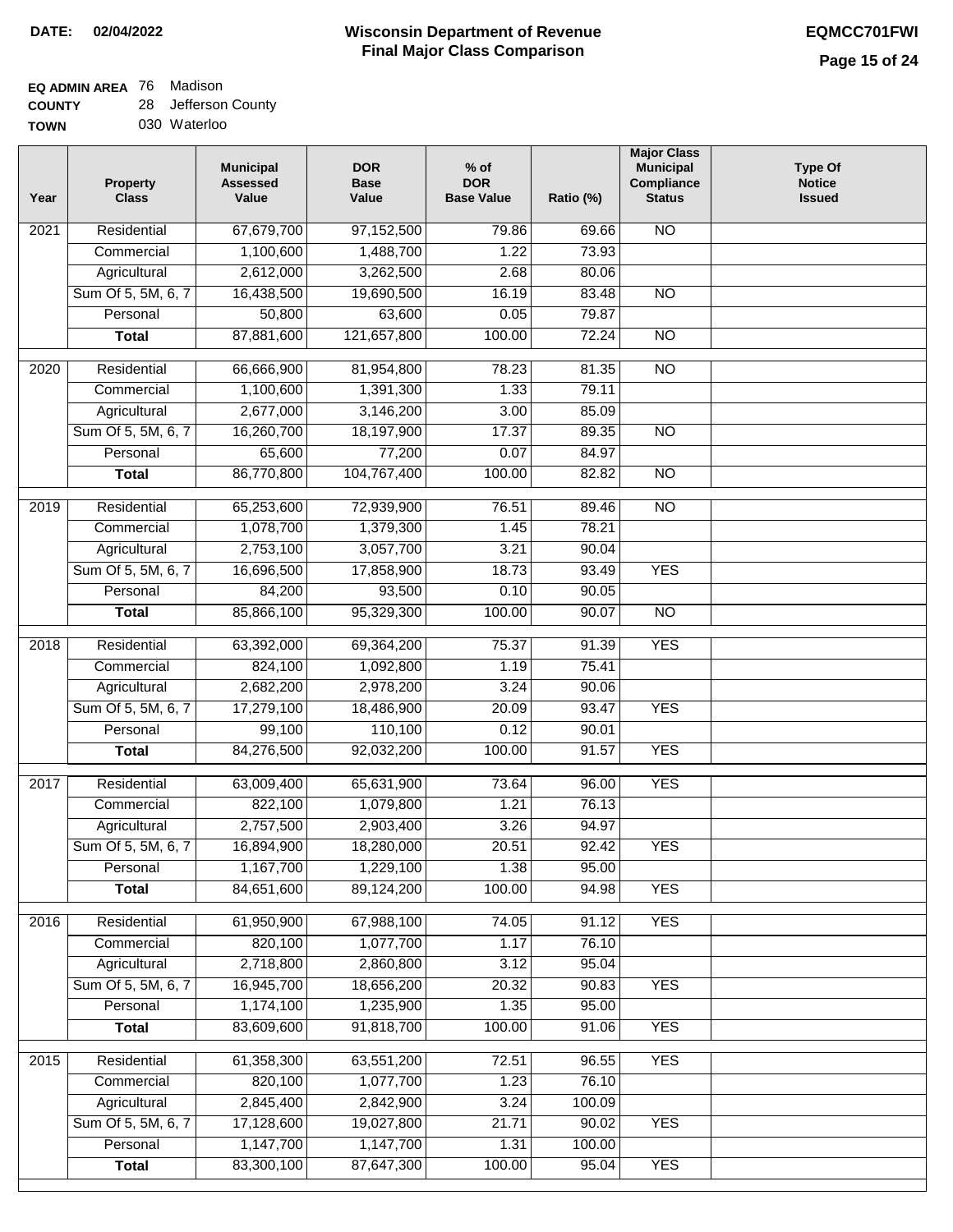## **EQ ADMIN AREA** 76 Madison

**COUNTY** 28 Jefferson County

**TOWN** 032 Watertown

| Year              | <b>Property</b><br><b>Class</b> | <b>Municipal</b><br><b>Assessed</b><br>Value | <b>DOR</b><br><b>Base</b><br>Value | $%$ of<br><b>DOR</b><br><b>Base Value</b> | Ratio (%) | <b>Major Class</b><br><b>Municipal</b><br>Compliance<br><b>Status</b> | <b>Type Of</b><br><b>Notice</b><br><b>Issued</b> |
|-------------------|---------------------------------|----------------------------------------------|------------------------------------|-------------------------------------------|-----------|-----------------------------------------------------------------------|--------------------------------------------------|
| 2021              | Residential                     | 151,361,400                                  | 182,198,600                        | 79.09                                     | 83.07     | <b>NO</b>                                                             |                                                  |
|                   | Commercial                      | 10,338,800                                   | 11,718,600                         | 5.09                                      | 88.23     |                                                                       |                                                  |
|                   | Agricultural                    | 3,520,200                                    | 4,291,500                          | 1.86                                      | 82.03     |                                                                       |                                                  |
|                   | Sum Of 5, 5M, 6, 7              | 28,890,000                                   | 31,856,200                         | 13.83                                     | 90.69     | <b>YES</b>                                                            |                                                  |
|                   | Personal                        | 251,200                                      | 306,300                            | 0.13                                      | 82.01     |                                                                       |                                                  |
|                   | <b>Total</b>                    | 194,361,600                                  | 230, 371, 200                      | 100.00                                    | 84.37     | $\overline{NO}$                                                       |                                                  |
| $\overline{20}20$ | Residential                     | 148,718,800                                  | 178,256,700                        | 79.79                                     | 83.43     | $\overline{NO}$                                                       |                                                  |
|                   | Commercial                      | 10,117,400                                   | 10,696,700                         | 4.79                                      | 94.58     |                                                                       |                                                  |
|                   | Agricultural                    | 3,516,100                                    | 4,131,900                          | 1.85                                      | 85.10     |                                                                       |                                                  |
|                   | Sum Of 5, 5M, 6, 7              | 28,719,400                                   | 29,886,800                         | 13.38                                     | 96.09     | <b>YES</b>                                                            |                                                  |
|                   | Personal                        | 371,400                                      | 437,000                            | 0.20                                      | 84.99     |                                                                       |                                                  |
|                   | <b>Total</b>                    | 191,443,100                                  | 223,409,100                        | 100.00                                    | 85.69     | <b>NO</b>                                                             |                                                  |
|                   |                                 |                                              |                                    |                                           |           |                                                                       |                                                  |
| $\frac{1}{2019}$  | Residential                     | 145,576,800                                  | 164,704,300                        | 79.52                                     | 88.39     | $\overline{NO}$                                                       |                                                  |
|                   | Commercial                      | 8,941,300                                    | 8,987,400                          | 4.34                                      | 99.49     |                                                                       |                                                  |
|                   | Agricultural                    | 3,530,400                                    | 3,966,000                          | 1.91                                      | 89.02     |                                                                       |                                                  |
|                   | Sum Of 5, 5M, 6, 7              | 28,742,400                                   | 28,916,100                         | 13.96                                     | 99.40     | <b>YES</b>                                                            |                                                  |
|                   | Personal                        | 477,400                                      | 536,400                            | 0.26                                      | 89.00     |                                                                       |                                                  |
|                   | <b>Total</b>                    | 187,268,300                                  | 207,110,200                        | 100.00                                    | 90.42     | $\overline{NO}$                                                       |                                                  |
| 2018              | Residential                     | 143,672,600                                  | 150,310,000                        | 77.85                                     | 95.58     | <b>YES</b>                                                            |                                                  |
|                   | Commercial                      | 8,935,100                                    | 9,258,100                          | 4.80                                      | 96.51     |                                                                       |                                                  |
|                   | Agricultural                    | 3,701,000                                    | 3,854,700                          | 2.00                                      | 96.01     |                                                                       |                                                  |
|                   | Sum Of 5, 5M, 6, 7              | 28,660,000                                   | 29,288,200                         | 15.17                                     | 97.86     | <b>YES</b>                                                            |                                                  |
|                   | Personal                        | 339,900                                      | 354,000                            | 0.18                                      | 96.02     |                                                                       |                                                  |
|                   | <b>Total</b>                    | 185,308,600                                  | 193,065,000                        | 100.00                                    | 95.98     | <b>YES</b>                                                            |                                                  |
| 2017              | Residential                     | 141,242,500                                  | 152,312,600                        | 77.70                                     | 92.73     | <b>YES</b>                                                            |                                                  |
|                   | Commercial                      | 8,886,700                                    | 9,028,900                          | 4.61                                      | 98.43     |                                                                       |                                                  |
|                   | Agricultural                    | 3,760,900                                    | 3,760,700                          | 1.92                                      | 100.01    |                                                                       |                                                  |
|                   | Sum Of 5, 5M, 6, 7              | 28,475,100                                   | 29,207,600                         | 14.90                                     | 97.49     | <b>YES</b>                                                            |                                                  |
|                   | Personal                        | 1,718,000                                    | 1,718,000                          | 0.88                                      | 100.00    |                                                                       |                                                  |
|                   | <b>Total</b>                    | 184,083,200                                  | 196,027,800                        | 100.00                                    | 93.91     | <b>YES</b>                                                            |                                                  |
| 2016              | Residential                     | 140,211,300                                  | 140,281,400                        | 76.26                                     | 99.95     | <b>YES</b>                                                            |                                                  |
|                   | Commercial                      | 8,792,200                                    | 8,674,200                          | 4.72                                      | 101.36    |                                                                       |                                                  |
|                   | Agricultural                    | 3,712,900                                    | 3,712,200                          | 2.02                                      | 100.02    |                                                                       |                                                  |
|                   | Sum Of 5, 5M, 6, 7              | 28,384,700                                   | 29,674,800                         | 16.13                                     | 95.65     | <b>YES</b>                                                            |                                                  |
|                   | Personal                        | 1,599,900                                    | 1,599,900                          | 0.87                                      | 100.00    |                                                                       |                                                  |
|                   | <b>Total</b>                    | 182,701,000                                  | 183,942,500                        | 100.00                                    | 99.33     | <b>YES</b>                                                            |                                                  |
|                   |                                 |                                              |                                    |                                           |           |                                                                       |                                                  |
| 2015              | Residential                     | 139,471,700                                  | 131,505,700                        | 75.53                                     | 106.06    | <b>YES</b>                                                            |                                                  |
|                   | Commercial                      | 8,792,200                                    | 8,261,200                          | 4.74                                      | 106.43    |                                                                       |                                                  |
|                   | Agricultural                    | 3,662,200                                    | 3,659,600                          | 2.10                                      | 100.07    |                                                                       |                                                  |
|                   | Sum Of 5, 5M, 6, 7              | 27,838,600                                   | 29,197,500                         | 16.77                                     | 95.35     | <b>YES</b>                                                            |                                                  |
|                   | Personal                        | 1,485,300                                    | 1,485,300                          | 0.85                                      | 100.00    |                                                                       |                                                  |
|                   | <b>Total</b>                    | 181,250,000                                  | 174,109,300                        | 100.00                                    | 104.10    | <b>YES</b>                                                            |                                                  |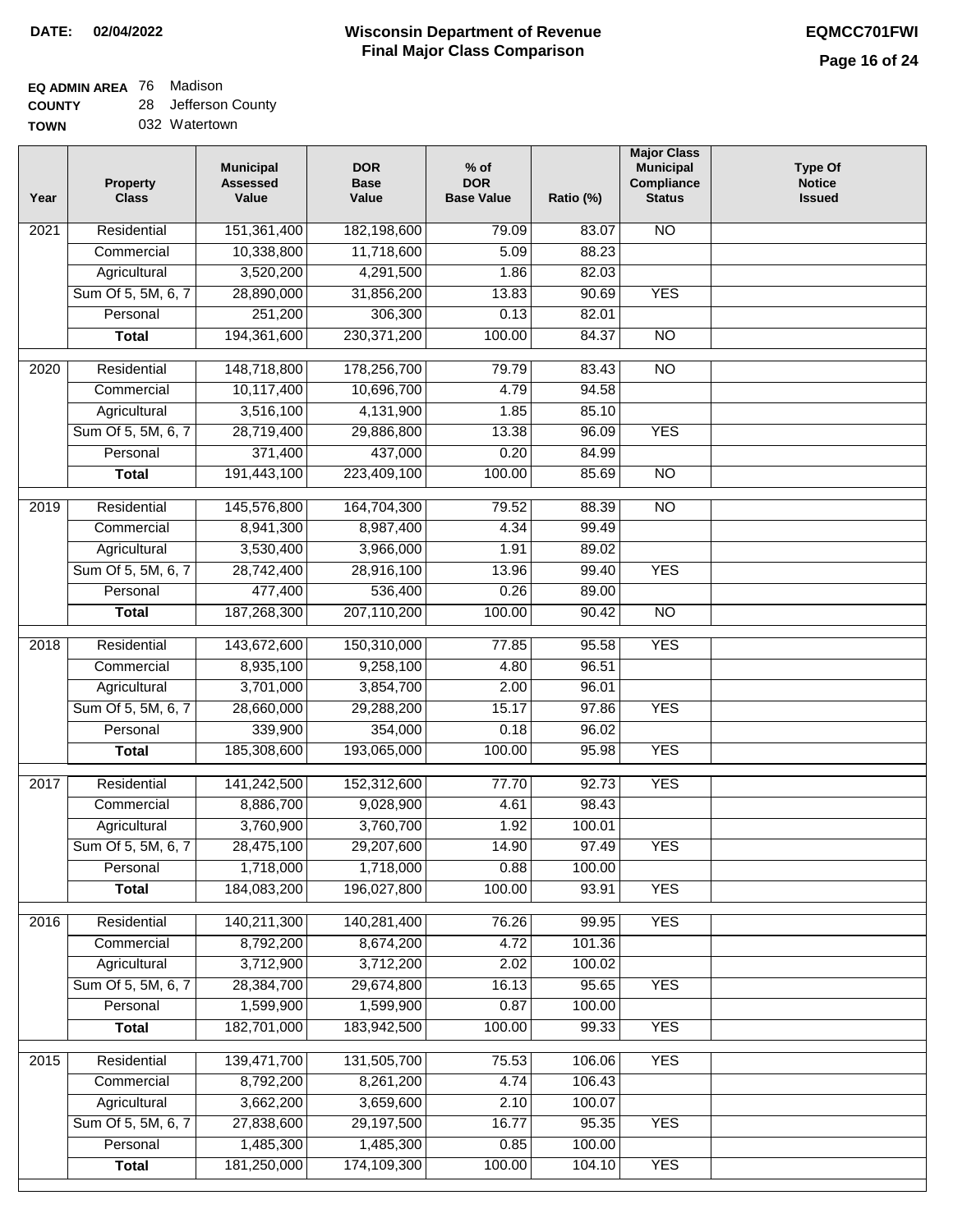$\overline{\phantom{a}}$ 

#### **Wisconsin Department of Revenue Final Major Class Comparison DATE: 02/04/2022 EQMCC701FWI**

**EQ ADMIN AREA** 76 Madison

**COUNTY VILLAGE** 28 Jefferson County 141 Johnson Creek

| Year | <b>Property</b><br><b>Class</b> | <b>Municipal</b><br><b>Assessed</b><br>Value | <b>DOR</b><br><b>Base</b><br>Value | $%$ of<br><b>DOR</b><br><b>Base Value</b> | Ratio (%) | <b>Major Class</b><br><b>Municipal</b><br>Compliance<br><b>Status</b> | <b>Type Of</b><br><b>Notice</b><br><b>Issued</b> |
|------|---------------------------------|----------------------------------------------|------------------------------------|-------------------------------------------|-----------|-----------------------------------------------------------------------|--------------------------------------------------|
| 2021 | Residential                     | 200,206,600                                  | 226,911,600                        | 53.68                                     | 88.23     | $\overline{NO}$                                                       |                                                  |
|      | Commercial                      | 163,302,800                                  | 186, 150, 100                      | 44.03                                     | 87.73     | $\overline{NO}$                                                       |                                                  |
|      | Agricultural                    | 62,800                                       | 71,600                             | 0.02                                      | 87.71     |                                                                       |                                                  |
|      | Sum Of 5, 5M, 6, 7              | 155,200                                      | 96,300                             | 0.02                                      | 161.16    |                                                                       |                                                  |
|      | Personal                        | 8,363,200                                    | 9,503,700                          | 2.25                                      | 88.00     |                                                                       |                                                  |
|      | <b>Total</b>                    | 372,090,600                                  | 422,733,300                        | 100.00                                    | 88.02     | $\overline{NO}$                                                       |                                                  |
| 2020 | Residential                     | 194,445,500                                  | 208,159,200                        | 53.40                                     | 93.41     | <b>YES</b>                                                            |                                                  |
|      | Commercial                      | 163,136,900                                  | 172,296,800                        | 44.20                                     | 94.68     | <b>YES</b>                                                            |                                                  |
|      | Agricultural                    | 67,000                                       | 71,300                             | 0.02                                      | 93.97     |                                                                       |                                                  |
|      | Sum Of 5, 5M, 6, 7              | 138,300                                      | 89,100                             | 0.02                                      | 155.22    |                                                                       |                                                  |
|      | Personal                        | 8,661,000                                    | 9,213,800                          | 2.36                                      | 94.00     |                                                                       |                                                  |
|      | <b>Total</b>                    | 366,448,700                                  | 389,830,200                        | 100.00                                    | 94.00     | <b>YES</b>                                                            |                                                  |
|      |                                 |                                              |                                    |                                           |           |                                                                       |                                                  |
| 2019 | Residential                     | 190,515,100                                  | 195,554,700                        | 55.12                                     | 97.42     | <b>YES</b>                                                            |                                                  |
|      | Commercial                      | 156,042,100                                  | 149,950,200                        | 42.26                                     | 104.06    | <b>YES</b>                                                            |                                                  |
|      | Agricultural                    | 68,300                                       | 68,300                             | 0.02                                      | 100.00    |                                                                       |                                                  |
|      | Sum Of 5, 5M, 6, 7              | 138,300                                      | 105,100                            | 0.03                                      | 131.59    |                                                                       |                                                  |
|      | Personal                        | 9,130,600                                    | 9,130,600                          | 2.57                                      | 100.00    |                                                                       |                                                  |
|      | <b>Total</b>                    | 355,894,400                                  | 354,808,900                        | 100.00                                    | 100.31    | <b>YES</b>                                                            |                                                  |
| 2018 | Residential                     | 157,547,600                                  | 178,495,500                        | 53.00                                     | 88.26     | $\overline{NO}$                                                       |                                                  |
|      | Commercial                      | 146,440,300                                  | 148,643,700                        | 44.13                                     | 98.52     | <b>YES</b>                                                            |                                                  |
|      | Agricultural                    | 57,600                                       | 64,100                             | 0.02                                      | 89.86     |                                                                       |                                                  |
|      | Sum Of 5, 5M, 6, 7              | 175,300                                      | 112,600                            | 0.03                                      | 155.68    |                                                                       |                                                  |
|      | Personal                        | 8,530,500                                    | 9,478,300                          | 2.81                                      | 90.00     |                                                                       |                                                  |
|      | <b>Total</b>                    | 312,751,300                                  | 336,794,200                        | 100.00                                    | 92.86     | $\overline{NO}$                                                       |                                                  |
| 2017 | Residential                     | 153,026,800                                  | 165,250,700                        | 51.84                                     | 92.60     | <b>YES</b>                                                            |                                                  |
|      | Commercial                      | 144,468,300                                  | 139,313,900                        | 43.71                                     | 103.70    | <b>YES</b>                                                            |                                                  |
|      | Agricultural                    | 58,200                                       | 61,400                             | 0.02                                      | 94.79     |                                                                       |                                                  |
|      | Sum Of 5, 5M, 6, 7              | 114,500                                      | 71,900                             | 0.02                                      | 159.25    |                                                                       |                                                  |
|      | Personal                        | 13,352,700                                   | 14,055,500                         | 4.41                                      | 95.00     |                                                                       |                                                  |
|      | <b>Total</b>                    | 311,020,500                                  | 318,753,400                        | 100.00                                    | 97.57     | <b>YES</b>                                                            |                                                  |
| 2016 | Residential                     | 148,705,700                                  | 153,309,500                        | 51.43                                     | 97.00     | <b>YES</b>                                                            |                                                  |
|      | Commercial                      | 139,595,900                                  | 131,781,500                        | 44.21                                     | 105.93    | <b>YES</b>                                                            |                                                  |
|      | Agricultural                    | 63,900                                       | 63,900                             | 0.02                                      | 100.00    |                                                                       |                                                  |
|      | Sum Of 5, 5M, 6, 7              | 104,200                                      | 66,600                             | 0.02                                      | 156.46    |                                                                       |                                                  |
|      | Personal                        | 12,847,300                                   | 12,847,300                         | 4.31                                      | 100.00    |                                                                       |                                                  |
|      | <b>Total</b>                    | 301,317,000                                  | 298,068,800                        | 100.00                                    | 101.09    | <b>YES</b>                                                            |                                                  |
|      |                                 |                                              |                                    |                                           |           |                                                                       |                                                  |
| 2015 | Residential                     | 135,207,800                                  | 144,387,400                        | 51.29                                     | 93.64     | <b>YES</b>                                                            |                                                  |
|      | Commercial                      | 126,978,100                                  | 124, 101, 400                      | 44.08                                     | 102.32    | <b>YES</b>                                                            |                                                  |
|      | Agricultural                    | 60,000                                       | 63,400                             | 0.02                                      | 94.64     |                                                                       |                                                  |
|      | Sum Of 5, 5M, 6, 7              | 111,800                                      | 64,100                             | 0.02                                      | 174.41    |                                                                       |                                                  |
|      | Personal                        | 12,265,800                                   | 12,911,400                         | 4.59                                      | 95.00     |                                                                       |                                                  |
|      | <b>Total</b>                    | 274,623,500                                  | 281,527,700                        | 100.00                                    | 97.55     | <b>YES</b>                                                            |                                                  |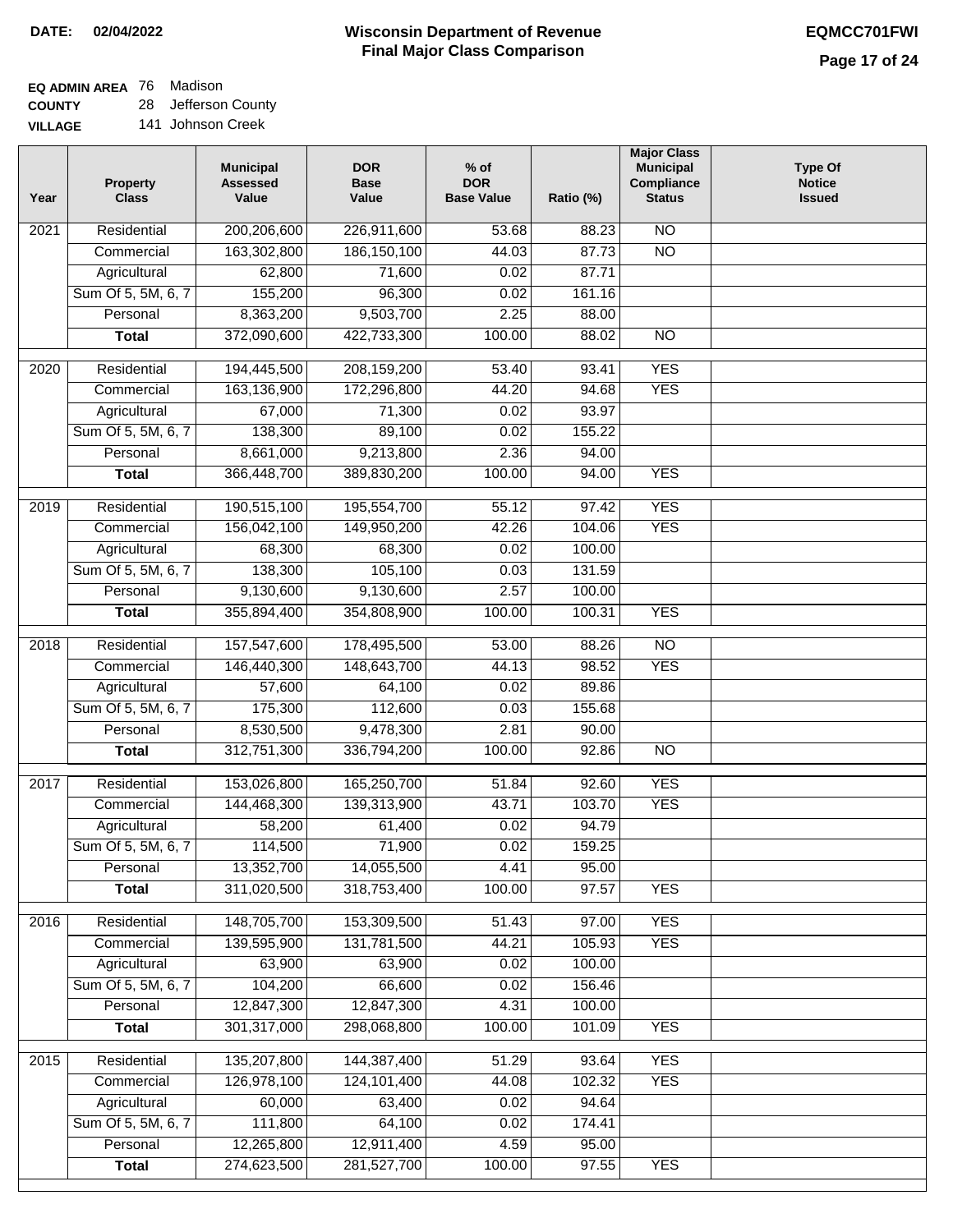#### **Wisconsin Department of Revenue Final Major Class Comparison DATE: 02/04/2022 EQMCC701FWI**

## **EQ ADMIN AREA** 76 Madison

**COUNTY VILLAGE** 28 Jefferson County 171 Palmyra

| Year             | <b>Property</b><br><b>Class</b> | <b>Municipal</b><br><b>Assessed</b><br>Value | <b>DOR</b><br><b>Base</b><br>Value | $%$ of<br><b>DOR</b><br><b>Base Value</b> | Ratio (%) | <b>Major Class</b><br><b>Municipal</b><br>Compliance<br><b>Status</b> | <b>Type Of</b><br><b>Notice</b><br><b>Issued</b> |
|------------------|---------------------------------|----------------------------------------------|------------------------------------|-------------------------------------------|-----------|-----------------------------------------------------------------------|--------------------------------------------------|
| 2021             | Residential                     | 84,550,500                                   | 101,235,900                        | 85.15                                     | 83.52     | <b>NO</b>                                                             |                                                  |
|                  | Commercial                      | 15,436,500                                   | 15,927,300                         | 13.40                                     | 96.92     | <b>YES</b>                                                            |                                                  |
|                  | Agricultural                    | 105,200                                      | 118,300                            | 0.10                                      | 88.93     |                                                                       |                                                  |
|                  | Sum Of 5, 5M, 6, 7              | 745,400                                      | 809,500                            | 0.68                                      | 92.08     |                                                                       |                                                  |
|                  | Personal                        | 718,200                                      | 807,000                            | 0.68                                      | 89.00     |                                                                       |                                                  |
|                  | <b>Total</b>                    | 101,555,800                                  | 118,898,000                        | 100.00                                    | 85.41     | $\overline{NO}$                                                       |                                                  |
| $\frac{1}{2020}$ | Residential                     | 84,212,000                                   | 94,516,500                         | 85.32                                     | 89.10     | $\overline{10}$                                                       |                                                  |
|                  | Commercial                      | 15,302,300                                   | 14,570,000                         | 13.15                                     | 105.03    | <b>YES</b>                                                            |                                                  |
|                  | Agricultural                    | 105,900                                      | 114,000                            | 0.10                                      | 92.89     |                                                                       |                                                  |
|                  | Sum Of 5, 5M, 6, 7              | 745,400                                      | 753,500                            | 0.68                                      | 98.93     |                                                                       |                                                  |
|                  | Personal                        | 765,700                                      | 823,300                            | 0.74                                      | 93.00     |                                                                       |                                                  |
|                  | <b>Total</b>                    | 101,131,300                                  | 110,777,300                        | 100.00                                    | 91.29     | $\overline{NO}$                                                       |                                                  |
|                  |                                 |                                              |                                    |                                           |           |                                                                       |                                                  |
| 2019             | Residential                     | 83,669,800                                   | 85,569,700                         | 84.20                                     | 97.78     | <b>YES</b>                                                            |                                                  |
|                  | Commercial                      | 14,587,800                                   | 14,451,400                         | 14.22                                     | 100.94    | <b>YES</b>                                                            |                                                  |
|                  | Agricultural                    | 105,100                                      | 109,300                            | 0.11                                      | 96.16     |                                                                       |                                                  |
|                  | Sum Of 5, 5M, 6, 7              | 745,400                                      | 738,200                            | 0.73                                      | 100.98    |                                                                       |                                                  |
|                  | Personal                        | 726,100                                      | 756,400                            | 0.74                                      | 95.99     |                                                                       |                                                  |
|                  | <b>Total</b>                    | 99,834,200                                   | 101,625,000                        | 100.00                                    | 98.24     | <b>YES</b>                                                            |                                                  |
| 2018             | Residential                     | 83,371,300                                   | 83,552,900                         | 83.91                                     | 99.78     | <b>YES</b>                                                            |                                                  |
|                  | Commercial                      | 14,443,700                                   | 14,445,700                         | 14.51                                     | 99.99     | <b>YES</b>                                                            |                                                  |
|                  | Agricultural                    | 105,900                                      | 106,400                            | 0.11                                      | 99.53     |                                                                       |                                                  |
|                  | Sum Of 5, 5M, 6, 7              | 745,400                                      | 752,400                            | 0.76                                      | 99.07     |                                                                       |                                                  |
|                  | Personal                        | 714,400                                      | 714,400                            | 0.72                                      | 100.00    |                                                                       |                                                  |
|                  | <b>Total</b>                    | 99,380,700                                   | 99,571,800                         | 100.00                                    | 99.81     | <b>YES</b>                                                            |                                                  |
| 2017             | Residential                     | 83,590,100                                   | 83,667,200                         | 83.71                                     | 99.91     | <b>YES</b>                                                            |                                                  |
|                  | Commercial                      | 14,442,800                                   | 13,983,500                         | 13.99                                     | 103.28    | <b>YES</b>                                                            |                                                  |
|                  | Agricultural                    | 110,700                                      | 110,800                            | 0.11                                      | 99.91     |                                                                       |                                                  |
|                  | Sum Of 5, 5M, 6, 7              | 745,500                                      | 759,600                            | 0.76                                      | 98.14     |                                                                       |                                                  |
|                  | Personal                        | 1,431,500                                    | 1,431,500                          | 1.43                                      | 100.00    |                                                                       |                                                  |
|                  | <b>Total</b>                    | 100,320,600                                  | 99,952,600                         | 100.00                                    | 100.37    | <b>YES</b>                                                            |                                                  |
| 2016             | Residential                     | 83,699,400                                   | 82,675,000                         | 84.00                                     | 101.24    | <b>YES</b>                                                            |                                                  |
|                  | Commercial                      | 15,141,800                                   | 13,433,100                         | 13.65                                     | 112.72    | $\overline{NO}$                                                       |                                                  |
|                  | Agricultural                    | 110,000                                      | 110,200                            | 0.11                                      | 99.82     |                                                                       |                                                  |
|                  | Sum Of 5, 5M, 6, 7              | 740,500                                      | 772,200                            | 0.78                                      | 95.89     |                                                                       |                                                  |
|                  | Personal                        | 1,431,200                                    | 1,431,200                          | 1.45                                      | 100.00    |                                                                       |                                                  |
|                  | <b>Total</b>                    | 101,122,900                                  | 98,421,700                         | 100.00                                    | 102.74    | N <sub>O</sub>                                                        | 2nd Notice of Non-Compliance                     |
| 2015             | Residential                     | 92,552,300                                   | 81,712,200                         | 84.76                                     | 113.27    | N <sub>O</sub>                                                        |                                                  |
|                  | Commercial                      | 14,862,500                                   | 13,679,300                         | 14.19                                     | 108.65    | <b>YES</b>                                                            |                                                  |
|                  | Agricultural                    | 28,200                                       | 25,700                             | 0.03                                      | 109.73    |                                                                       |                                                  |
|                  | Sum Of 5, 5M, 6, 7              | 54,700                                       | 88,700                             | 0.09                                      | 61.67     |                                                                       |                                                  |
|                  | Personal                        | 986,500                                      | 896,800                            | 0.93                                      | 110.00    |                                                                       |                                                  |
|                  | <b>Total</b>                    | 108,484,200                                  | 96,402,700                         | 100.00                                    | 112.53    | $\overline{NO}$                                                       | Non-Compliance Notice                            |
|                  |                                 |                                              |                                    |                                           |           |                                                                       |                                                  |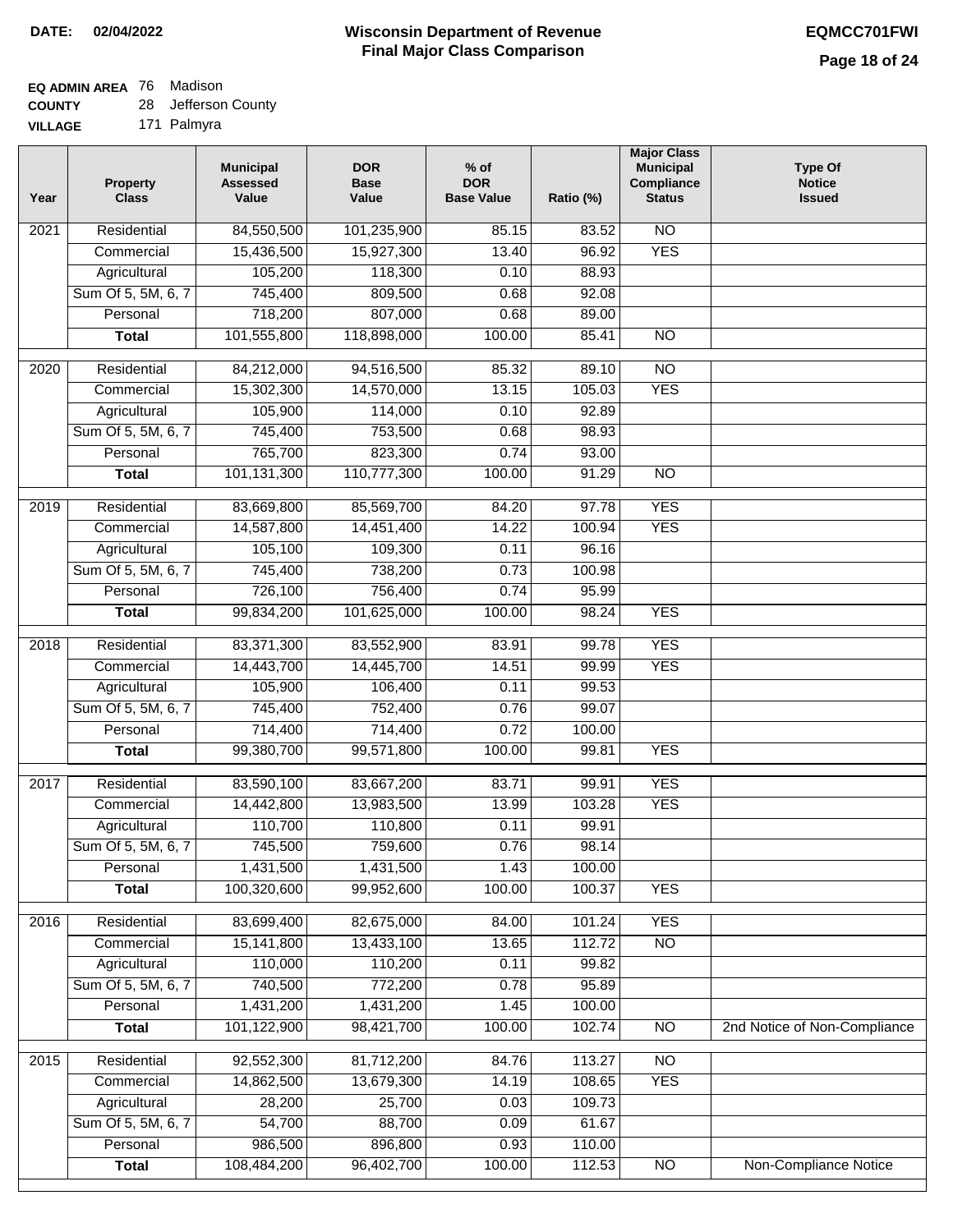**Ratio (%)** 

**Major Class Municipal Compliance Status**

**Type Of Notice Issued**

# **EQ ADMIN AREA** 76 Madison

**COUNTY VILLAGE** 28 Jefferson County 181 Sullivan

| Year | <b>Property</b><br><b>Class</b> | <b>Municipal</b><br><b>Assessed</b><br>Value | <b>DOR</b><br><b>Base</b><br>Value | $%$ of<br><b>DOR</b><br><b>Base Value</b> |
|------|---------------------------------|----------------------------------------------|------------------------------------|-------------------------------------------|
| 2021 | Residential                     | 37,693,800                                   | 38,156,600                         | 72.0                                      |
|      | Commercial                      | 13,392,200                                   | 13,722,900                         | 25.9                                      |
|      | Agricultural                    | 68,700                                       | 68,600                             | 0.1                                       |
|      | Sum Of 5, 5M, 6, 7              | 623,900                                      | 660,100                            | 1.2                                       |
|      | Personal                        | 374,700                                      | 374,700                            | 0.7                                       |
|      | Total                           | 52,153,300                                   | 52,982,900                         | 100.0                                     |
|      |                                 |                                              |                                    |                                           |

| 2021 | Residential        | 37,693,800 | 38,156,600 | 72.02  | 98.79  | <b>YES</b>      |  |
|------|--------------------|------------|------------|--------|--------|-----------------|--|
|      | Commercial         | 13,392,200 | 13,722,900 | 25.90  | 97.59  | <b>YES</b>      |  |
|      | Agricultural       | 68,700     | 68,600     | 0.13   | 100.15 |                 |  |
|      | Sum Of 5, 5M, 6, 7 | 623,900    | 660,100    | 1.25   | 94.52  |                 |  |
|      | Personal           | 374,700    | 374,700    | 0.71   | 100.00 |                 |  |
|      | <b>Total</b>       | 52,153,300 | 52,982,900 | 100.00 | 98.43  | <b>YES</b>      |  |
| 2020 | Residential        | 32,244,900 | 37,904,600 | 75.03  | 85.07  | $\overline{NO}$ |  |
|      | Commercial         | 11,410,800 | 11,589,300 | 22.94  | 98.46  | <b>YES</b>      |  |
|      | Agricultural       | 58,000     | 66,800     | 0.13   | 86.83  |                 |  |
|      | Sum Of 5, 5M, 6, 7 | 555,600    | 624,300    | 1.24   | 89.00  |                 |  |
|      | Personal           | 285,300    | 335,600    | 0.66   | 85.01  |                 |  |
|      | <b>Total</b>       | 44,554,600 | 50,520,600 | 100.00 | 88.19  | $\overline{NO}$ |  |
|      |                    |            |            |        |        |                 |  |
| 2019 | Residential        | 31,518,600 | 35,333,300 | 73.94  | 89.20  | $\overline{NO}$ |  |
|      | Commercial         | 11,286,000 | 11,442,400 | 23.95  | 98.63  | <b>YES</b>      |  |
|      | Agricultural       | 60,500     | 65,800     | 0.14   | 91.95  |                 |  |
|      | Sum Of 5, 5M, 6, 7 | 555,100    | 607,900    | 1.27   | 91.31  |                 |  |
|      | Personal           | 300,700    | 334,100    | 0.70   | 90.00  |                 |  |
|      | <b>Total</b>       | 43,720,900 | 47,783,500 | 100.00 | 91.50  | $\overline{NO}$ |  |
| 2018 | Residential        | 31,209,000 | 32,448,200 | 72.24  | 96.18  | <b>YES</b>      |  |
|      | Commercial         | 11,329,400 | 11,442,400 | 25.47  | 99.01  | <b>YES</b>      |  |
|      | Agricultural       | 59,600     | 64,800     | 0.14   | 91.98  |                 |  |
|      | Sum Of 5, 5M, 6, 7 | 555,100    | 614,700    | 1.37   | 90.30  |                 |  |
|      | Personal           | 315,100    | 350,100    | 0.78   | 90.00  |                 |  |
|      |                    | 43,468,200 | 44,920,200 | 100.00 | 96.77  | <b>YES</b>      |  |
|      | <b>Total</b>       |            |            |        |        |                 |  |
| 2017 | Residential        | 31,075,100 | 32,272,100 | 72.58  | 96.29  | <b>YES</b>      |  |
|      | Commercial         | 11,611,600 | 11,050,200 | 24.85  | 105.08 | <b>YES</b>      |  |
|      | Agricultural       | 65,000     | 65,200     | 0.15   | 99.69  |                 |  |
|      | Sum Of 5, 5M, 6, 7 | 541,000    | 594,700    | 1.34   | 90.97  |                 |  |
|      | Personal           | 484,700    | 479,900    | 1.08   | 101.00 |                 |  |
|      | <b>Total</b>       | 43,777,400 | 44,462,100 | 100.00 | 98.46  | <b>YES</b>      |  |
| 2016 | Residential        | 30,825,500 | 30,808,700 | 70.34  | 100.05 | <b>YES</b>      |  |
|      | Commercial         | 12,562,400 | 11,253,100 | 25.69  | 111.64 | $\overline{NO}$ |  |
|      | Agricultural       | 64,200     | 64,300     | 0.15   | 99.84  |                 |  |
|      | Sum Of 5, 5M, 6, 7 | 531,000    | 599,700    | 1.37   | 88.54  |                 |  |
|      | Personal           | 1,072,200  | 1,072,200  | 2.45   | 100.00 |                 |  |
|      | <b>Total</b>       | 45,055,300 | 43,798,000 | 100.00 | 102.87 | N <sub>O</sub>  |  |
|      |                    |            |            |        |        |                 |  |
| 2015 | Residential        | 30,920,200 | 30,911,400 | 69.88  | 100.03 | <b>YES</b>      |  |
|      | Commercial         | 12,513,900 | 11,603,100 | 26.23  | 107.85 | <b>YES</b>      |  |
|      | Agricultural       | 67,500     | 67,500     | 0.15   | 100.00 |                 |  |
|      | Sum Of 5, 5M, 6, 7 | 440,300    | 521,000    | 1.18   | 84.51  |                 |  |
|      | Personal           | 1,130,600  | 1,130,600  | 2.56   | 100.00 |                 |  |
|      | <b>Total</b>       | 45,072,500 | 44,233,600 | 100.00 | 101.90 | <b>YES</b>      |  |
|      |                    |            |            |        |        |                 |  |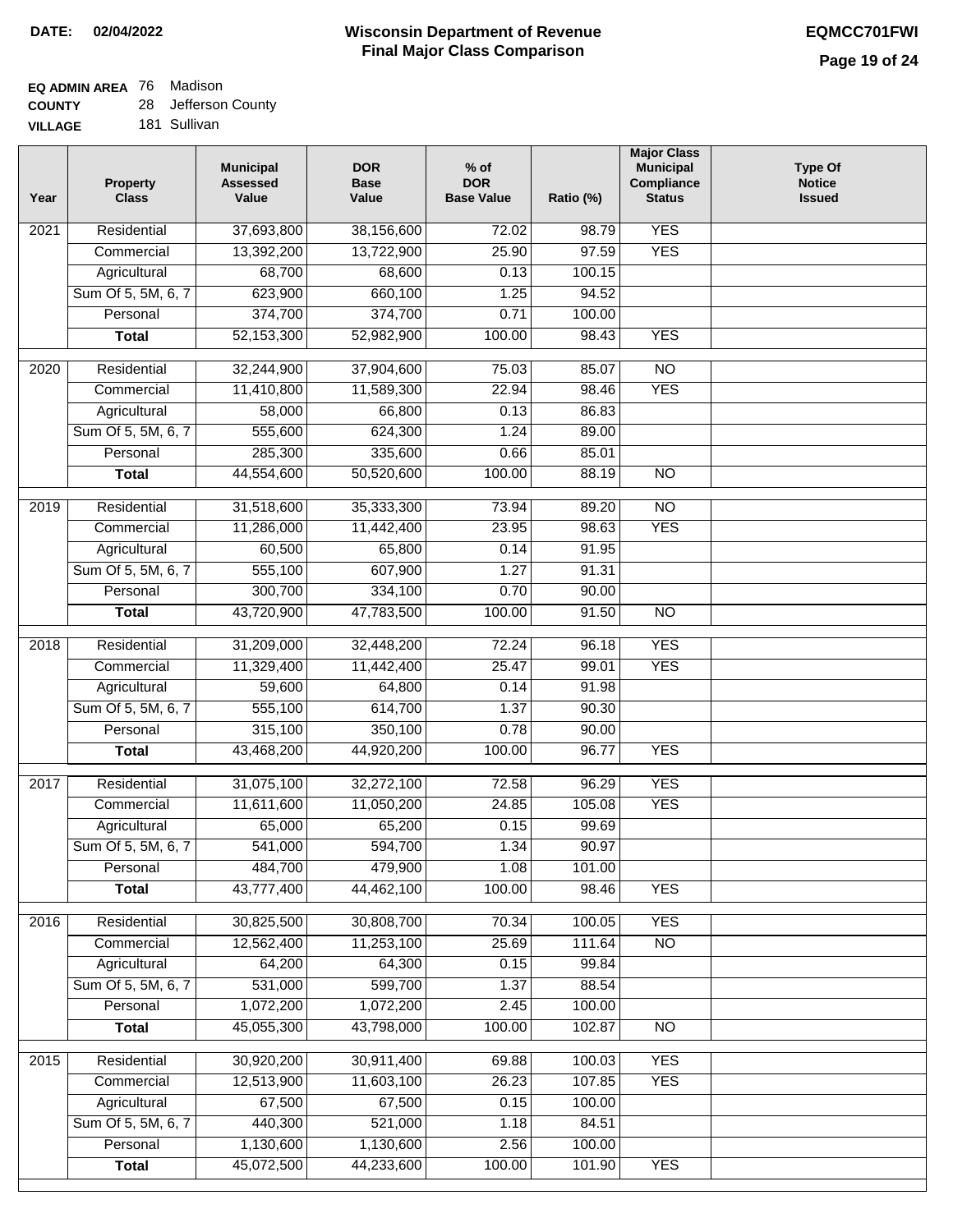#### **Wisconsin Department of Revenue Final Major Class Comparison DATE: 02/04/2022 EQMCC701FWI**

٦

## **EQ ADMIN AREA** 76 Madison

**COUNTY CITY** 28 Jefferson County

| Year              | <b>Property</b><br><b>Class</b> | <b>Municipal</b><br><b>Assessed</b><br>Value | <b>DOR</b><br><b>Base</b><br>Value | $%$ of<br><b>DOR</b><br><b>Base Value</b> | Ratio (%) | <b>Major Class</b><br><b>Municipal</b><br>Compliance<br><b>Status</b> | <b>Type Of</b><br><b>Notice</b><br><b>Issued</b> |
|-------------------|---------------------------------|----------------------------------------------|------------------------------------|-------------------------------------------|-----------|-----------------------------------------------------------------------|--------------------------------------------------|
| 2021              | Residential                     | 631,947,100                                  | 763,725,300                        | 73.59                                     | 82.75     | <b>NO</b>                                                             |                                                  |
|                   | Commercial                      | 232,315,400                                  | 262,826,000                        | 25.32                                     | 88.39     | $\overline{NO}$                                                       |                                                  |
|                   | Agricultural                    | 48,400                                       | 55,800                             | 0.01                                      | 86.74     |                                                                       |                                                  |
|                   | Sum Of 5, 5M, 6, 7              | 73,400                                       | 99,800                             | 0.01                                      | 73.55     |                                                                       |                                                  |
|                   | Personal                        | 9,450,200                                    | 11,117,900                         | 1.07                                      | 85.00     |                                                                       |                                                  |
|                   | <b>Total</b>                    | 873,834,500                                  | 1,037,824,800                      | 100.00                                    | 84.20     | $\overline{NO}$                                                       |                                                  |
| $\overline{2020}$ | Residential                     | 626,265,400                                  | 717,362,000                        | 73.61                                     | 87.30     | $\overline{10}$                                                       |                                                  |
|                   | Commercial                      | 232,975,100                                  | 246,211,400                        | 25.26                                     | 94.62     | <b>YES</b>                                                            |                                                  |
|                   | Agricultural                    | 48,200                                       | 53,500                             | 0.01                                      | 90.09     |                                                                       |                                                  |
|                   | Sum Of 5, 5M, 6, 7              | 73,400                                       | 91,900                             | 0.01                                      | 79.87     |                                                                       |                                                  |
|                   | Personal                        | 9,513,800                                    | 10,811,200                         | 1.11                                      | 88.00     |                                                                       |                                                  |
|                   | <b>Total</b>                    | 868,875,900                                  | 974,530,000                        | 100.00                                    | 89.16     | <b>NO</b>                                                             |                                                  |
|                   |                                 |                                              |                                    |                                           |           |                                                                       |                                                  |
| $\frac{2019}{ }$  | Residential                     | 622,134,900                                  | 679,634,300                        | 73.41                                     | 91.54     | <b>YES</b>                                                            |                                                  |
|                   | Commercial                      | 231,679,000                                  | 234,960,200                        | 25.38                                     | 98.60     | <b>YES</b>                                                            |                                                  |
|                   | Agricultural                    | 47,400                                       | 51,500                             | 0.01                                      | 92.04     |                                                                       |                                                  |
|                   | Sum Of 5, 5M, 6, 7              | 82,900                                       | 95,200                             | 0.01                                      | 87.08     |                                                                       |                                                  |
|                   | Personal                        | 10,540,300                                   | 11,095,100                         | 1.20                                      | 95.00     |                                                                       |                                                  |
|                   | <b>Total</b>                    | 864,484,500                                  | 925,836,300                        | 100.00                                    | 93.37     | <b>YES</b>                                                            |                                                  |
| 2018              | Residential                     | 616,014,600                                  | 635,237,700                        | 72.93                                     | 96.97     | <b>YES</b>                                                            |                                                  |
|                   | Commercial                      | 226,563,900                                  | 226,269,100                        | 25.98                                     | 100.13    | <b>YES</b>                                                            |                                                  |
|                   | Agricultural                    | 50,100                                       | 48,900                             | 0.01                                      | 102.45    |                                                                       |                                                  |
|                   | Sum Of 5, 5M, 6, 7              | 82,900                                       | 89,300                             | 0.01                                      | 92.83     |                                                                       |                                                  |
|                   | Personal                        | 9,408,200                                    | 9,408,200                          | 1.08                                      | 100.00    |                                                                       |                                                  |
|                   | <b>Total</b>                    | 852,119,700                                  | 871,053,200                        | 100.00                                    | 97.83     | <b>YES</b>                                                            |                                                  |
| 2017              | Residential                     | 613,336,600                                  | 601,931,300                        | 71.46                                     | 101.89    | <b>YES</b>                                                            |                                                  |
|                   | Commercial                      | 226,764,200                                  | 224,697,600                        | 26.68                                     | 100.92    | <b>YES</b>                                                            |                                                  |
|                   | Agricultural                    | 48,500                                       | 47,900                             | 0.01                                      | 101.25    |                                                                       |                                                  |
|                   | Sum Of 5, 5M, 6, 7              | 82,900                                       | 83,300                             | 0.01                                      | 99.52     |                                                                       |                                                  |
|                   | Personal                        | 15,580,900                                   | 15,580,900                         | 1.85                                      | 100.00    |                                                                       |                                                  |
|                   | <b>Total</b>                    | 855,813,100                                  | 842,341,000                        | 100.00                                    | 101.60    | <b>YES</b>                                                            |                                                  |
| 2016              | Residential                     | 600,602,800                                  | 584,007,000                        | 71.36                                     | 102.84    | <b>YES</b>                                                            |                                                  |
|                   | Commercial                      | 227,203,300                                  | 216,643,300                        | 26.47                                     | 104.87    | <b>YES</b>                                                            |                                                  |
|                   | Agricultural                    | 53,000                                       | 52,200                             | 0.01                                      | 101.53    |                                                                       |                                                  |
|                   | Sum Of 5, 5M, 6, 7              | 44,600                                       | 57,400                             | 0.01                                      | 77.70     |                                                                       |                                                  |
|                   | Personal                        | 17,588,500                                   | 17,588,500                         | 2.15                                      | 100.00    |                                                                       |                                                  |
|                   | <b>Total</b>                    | 845,492,200                                  | 818,348,400                        | 100.00                                    | 103.32    | <b>YES</b>                                                            |                                                  |
| 2015              | Residential                     | 599,848,300                                  | 587,437,200                        | 71.49                                     | 102.11    | <b>YES</b>                                                            |                                                  |
|                   | Commercial                      | 220,474,500                                  | 215,641,700                        | 26.24                                     | 102.24    | <b>YES</b>                                                            |                                                  |
|                   | Agricultural                    | 54,500                                       | 53,400                             | 0.01                                      | 102.06    |                                                                       |                                                  |
|                   | Sum Of 5, 5M, 6, 7              | 44,600                                       | 53,300                             | 0.01                                      | 83.68     |                                                                       |                                                  |
|                   | Personal                        | 18,478,100                                   | 18,478,100                         | 2.25                                      | 100.00    |                                                                       |                                                  |
|                   | <b>Total</b>                    | 838,900,000                                  | 821,663,700                        | 100.00                                    | 102.10    | <b>YES</b>                                                            |                                                  |
|                   |                                 |                                              |                                    |                                           |           |                                                                       |                                                  |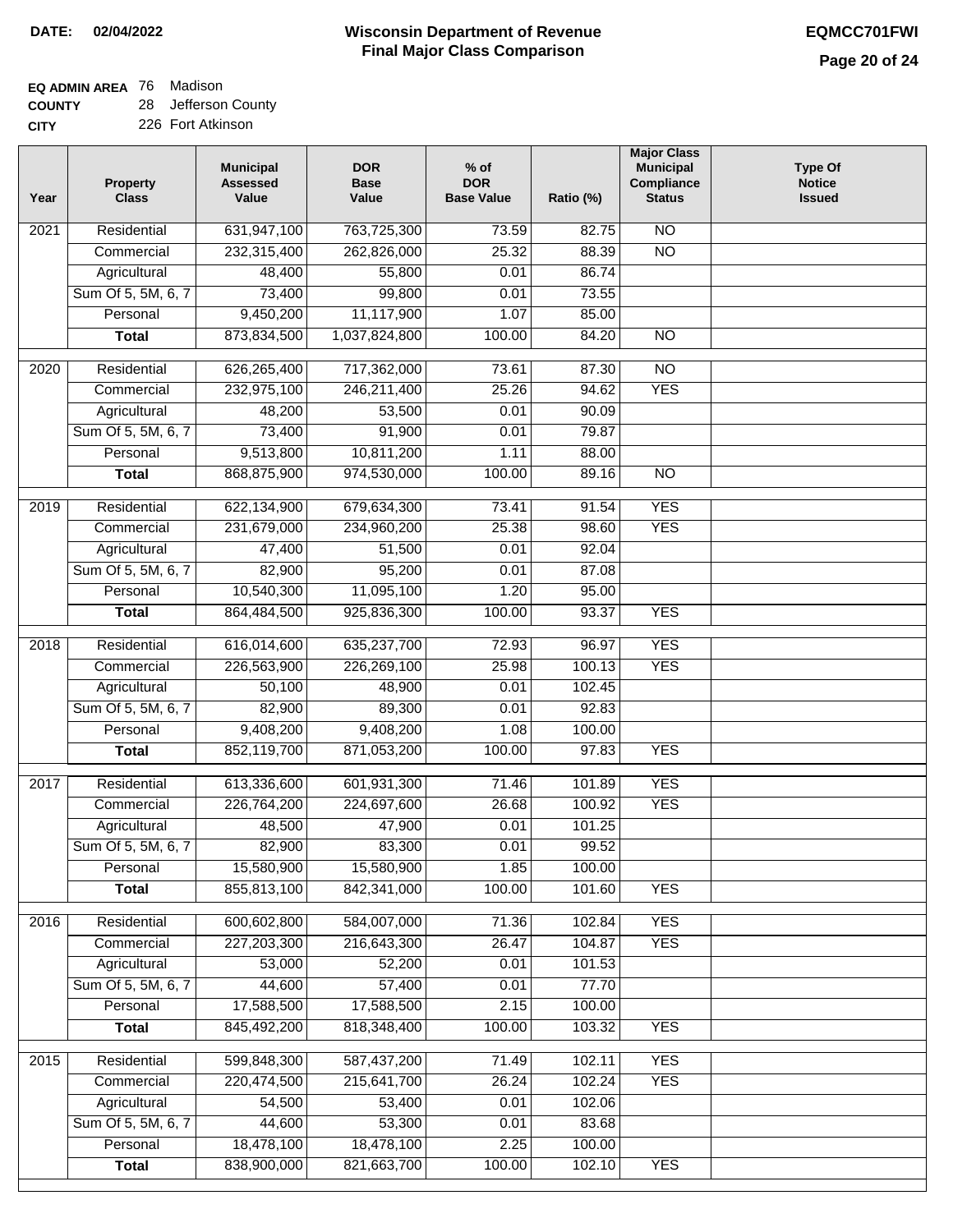## **EQ ADMIN AREA** 76 Madison

**COUNTY CITY** 28 Jefferson County

241 Jefferson

| Year              | <b>Property</b><br><b>Class</b> | <b>Municipal</b><br><b>Assessed</b><br>Value | <b>DOR</b><br><b>Base</b><br>Value | $%$ of<br><b>DOR</b><br><b>Base Value</b> | Ratio (%) | <b>Major Class</b><br><b>Municipal</b><br>Compliance<br><b>Status</b> | <b>Type Of</b><br><b>Notice</b><br><b>Issued</b> |
|-------------------|---------------------------------|----------------------------------------------|------------------------------------|-------------------------------------------|-----------|-----------------------------------------------------------------------|--------------------------------------------------|
| $\overline{202}1$ | Residential                     | 423,841,790                                  | 437,817,600                        | 70.66                                     | 96.81     | <b>YES</b>                                                            |                                                  |
|                   | Commercial                      | 150,542,108                                  | 175,056,100                        | 28.25                                     | 86.00     | $\overline{NO}$                                                       |                                                  |
|                   | Agricultural                    | 167,200                                      | 174,300                            | 0.03                                      | 95.93     |                                                                       |                                                  |
|                   | Sum Of 5, 5M, 6, 7              | 1,480,000                                    | 1,622,700                          | 0.26                                      | 91.21     |                                                                       |                                                  |
|                   | Personal                        | 4,931,400                                    | 4,931,400                          | 0.80                                      | 100.00    |                                                                       |                                                  |
|                   | <b>Total</b>                    | 580,962,498                                  | 619,602,100                        | 100.00                                    | 93.76     | $\overline{NO}$                                                       |                                                  |
| $\overline{2020}$ | Residential                     | 407,513,850                                  | 400,186,600                        | 71.34                                     | 101.83    | <b>YES</b>                                                            |                                                  |
|                   | Commercial                      | 143,003,508                                  | 154,738,000                        | 27.58                                     | 92.42     | <b>YES</b>                                                            |                                                  |
|                   | Agricultural                    | 168,600                                      | 168,800                            | 0.03                                      | 99.88     |                                                                       |                                                  |
|                   | Sum Of 5, 5M, 6, 7              | 1,449,600                                    | 1,524,800                          | 0.27                                      | 95.07     |                                                                       |                                                  |
|                   | Personal                        | 4,350,400                                    | 4,350,400                          | 0.78                                      | 100.00    |                                                                       |                                                  |
|                   | <b>Total</b>                    | 556,485,958                                  | 560,968,600                        | 100.00                                    | 99.20     | <b>YES</b>                                                            |                                                  |
|                   | Residential                     | 368,733,799                                  | 376,419,900                        | 70.14                                     | 97.96     | <b>YES</b>                                                            |                                                  |
| 2019              | Commercial                      | 145,579,523                                  | 154,245,200                        | 28.74                                     | 94.38     | <b>YES</b>                                                            |                                                  |
|                   | Agricultural                    | 160,300                                      | 162,200                            | 0.03                                      | 98.83     |                                                                       |                                                  |
|                   | Sum Of 5, 5M, 6, 7              | 1,356,100                                    | 1,490,800                          | 0.28                                      | 90.96     |                                                                       |                                                  |
|                   | Personal                        | 4,379,600                                    | 4,379,600                          | 0.82                                      | 100.00    |                                                                       |                                                  |
|                   | <b>Total</b>                    | 520,209,322                                  | 536,697,700                        | 100.00                                    | 96.93     | <b>YES</b>                                                            |                                                  |
|                   |                                 |                                              |                                    |                                           |           |                                                                       |                                                  |
| 2018              | Residential                     | 349,259,680                                  | 353,258,000                        | 69.84                                     | 98.87     | <b>YES</b>                                                            |                                                  |
|                   | Commercial                      | 140,062,423                                  | 146,312,100                        | 28.93                                     | 95.73     | <b>YES</b>                                                            |                                                  |
|                   | Agricultural                    | 155,500                                      | 156,200                            | 0.03                                      | 99.55     |                                                                       |                                                  |
|                   | Sum Of 5, 5M, 6, 7              | 1,310,400                                    | 1,505,000                          | 0.30                                      | 87.07     |                                                                       |                                                  |
|                   | Personal                        | 4,583,700                                    | 4,583,700                          | 0.91                                      | 100.00    |                                                                       |                                                  |
|                   | <b>Total</b>                    | 495,371,703                                  | 505,815,000                        | 100.00                                    | 97.94     | <b>YES</b>                                                            |                                                  |
| 2017              | Residential                     | 321,360,730                                  | 328,066,100                        | 68.47                                     | 97.96     | <b>YES</b>                                                            |                                                  |
|                   | Commercial                      | 141,192,023                                  | 141,087,000                        | 29.45                                     | 100.07    | <b>YES</b>                                                            |                                                  |
|                   | Agricultural                    | 153,000                                      | 153,000                            | 0.03                                      | 100.00    |                                                                       |                                                  |
|                   | Sum Of 5, 5M, 6, 7              | 1,248,200                                    | 1,504,000                          | 0.31                                      | 82.99     |                                                                       |                                                  |
|                   | Personal                        | 8,316,300                                    | 8,316,300                          | 1.74                                      | 100.00    |                                                                       |                                                  |
|                   | <b>Total</b>                    | 472,270,253                                  | 479,126,400                        | 100.00                                    | 98.57     | <b>YES</b>                                                            |                                                  |
| 2016              | Residential                     | 313,632,780                                  | 310,887,700                        | 68.84                                     | 100.88    | <b>YES</b>                                                            |                                                  |
|                   | Commercial                      | 139,863,673                                  | 131,242,700                        | 29.06                                     | 106.57    | <b>YES</b>                                                            |                                                  |
|                   | Agricultural                    | 155,700                                      | 156,900                            | 0.03                                      | 99.24     |                                                                       |                                                  |
|                   | Sum Of 5, 5M, 6, 7              | 1,174,200                                    | 1,506,400                          | 0.33                                      | 77.95     |                                                                       |                                                  |
|                   | Personal                        | 7,827,100                                    | 7,827,100                          | 1.73                                      | 100.00    |                                                                       |                                                  |
|                   | <b>Total</b>                    | 462,653,453                                  | 451,620,800                        | 100.00                                    | 102.44    | <b>YES</b>                                                            |                                                  |
| 2015              | Residential                     | 308,082,480                                  | 310,200,600                        | 68.48                                     | 99.32     | <b>YES</b>                                                            |                                                  |
|                   | Commercial                      | 139,315,273                                  | 133,883,100                        | 29.56                                     | 104.06    | <b>YES</b>                                                            |                                                  |
|                   | Agricultural                    | 164,500                                      | 164,200                            | 0.04                                      | 100.18    |                                                                       |                                                  |
|                   | Sum Of 5, 5M, 6, 7              | 1,107,400                                    | 1,387,000                          | 0.31                                      | 79.84     |                                                                       |                                                  |
|                   | Personal                        | 7,339,000                                    | 7,339,000                          | 1.62                                      | 100.00    |                                                                       |                                                  |
|                   | <b>Total</b>                    | 456,008,653                                  | 452,973,900                        | 100.00                                    | 100.67    | <b>YES</b>                                                            |                                                  |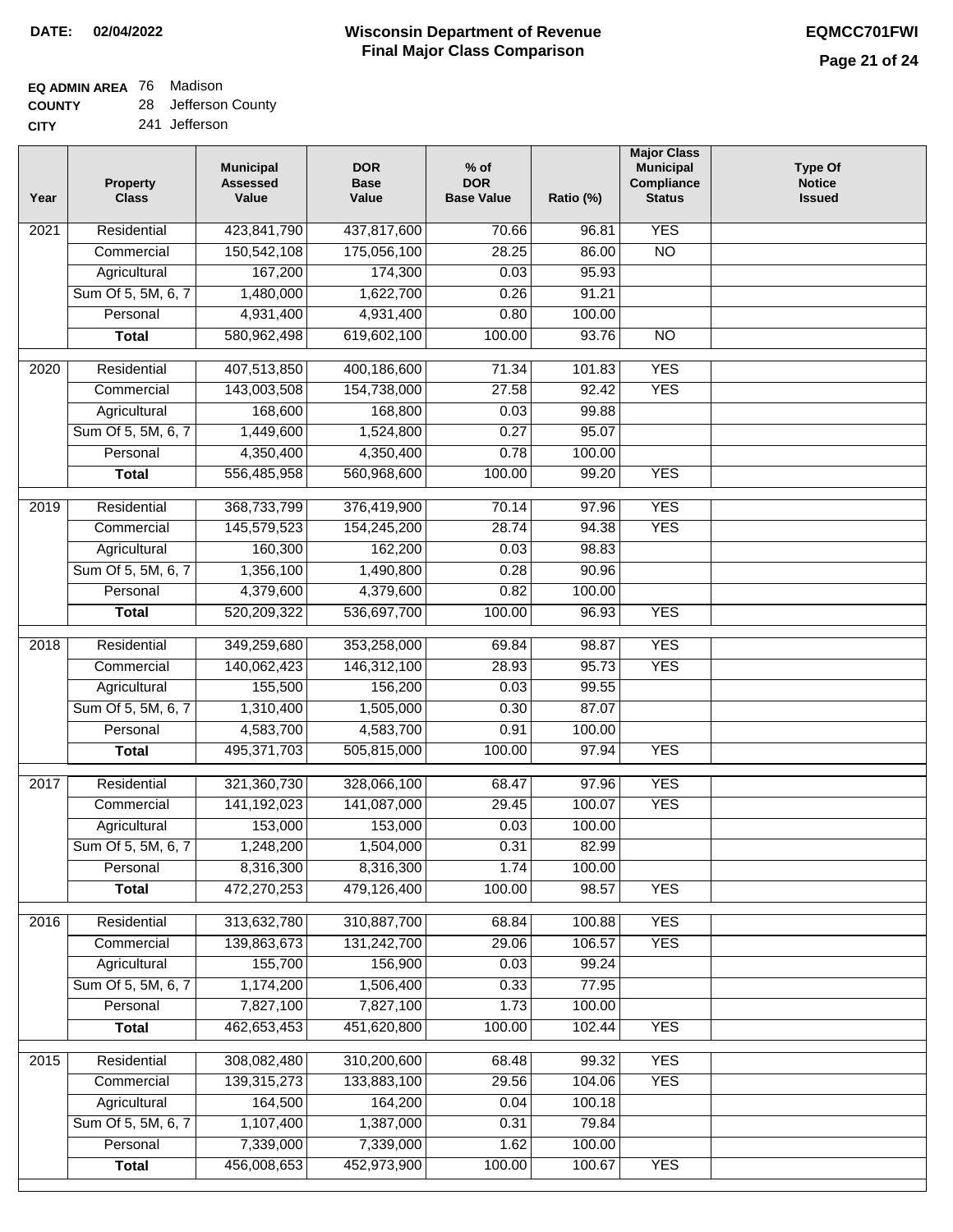#### **Wisconsin Department of Revenue Final Major Class Comparison DATE: 02/04/2022 EQMCC701FWI**

## **EQ ADMIN AREA** 76 Madison

**COUNTY CITY** 28 Jefferson County

| Year             | <b>Property</b><br><b>Class</b> | <b>Municipal</b><br><b>Assessed</b><br>Value | <b>DOR</b><br><b>Base</b><br>Value | $%$ of<br><b>DOR</b><br><b>Base Value</b> | Ratio (%) | <b>Major Class</b><br><b>Municipal</b><br>Compliance<br><b>Status</b> | <b>Type Of</b><br><b>Notice</b><br><b>Issued</b> |
|------------------|---------------------------------|----------------------------------------------|------------------------------------|-------------------------------------------|-----------|-----------------------------------------------------------------------|--------------------------------------------------|
| 2021             | Residential                     | 460,332,600                                  | 517,406,500                        | 78.22                                     | 88.97     | $\overline{NO}$                                                       |                                                  |
|                  | Commercial                      | 135,488,000                                  | 139,249,600                        | 21.05                                     | 97.30     | <b>YES</b>                                                            |                                                  |
|                  | Agricultural                    | 130,900                                      | 136,500                            | 0.02                                      | 95.90     |                                                                       |                                                  |
|                  | Sum Of 5, 5M, 6, 7              | 426,200                                      | 306,800                            | 0.05                                      | 138.92    |                                                                       |                                                  |
|                  | Personal                        | 4,060,376                                    | 4,365,900                          | 0.66                                      | 93.00     |                                                                       |                                                  |
|                  | <b>Total</b>                    | 600,438,076                                  | 661,465,300                        | 100.00                                    | 90.77     | $\overline{NO}$                                                       |                                                  |
| $\frac{1}{2020}$ | Residential                     | 453,609,400                                  | 475,679,200                        | 77.77                                     | 95.36     | <b>YES</b>                                                            |                                                  |
|                  | Commercial                      | 127,352,200                                  | 131,390,300                        | 21.48                                     | 96.93     | <b>YES</b>                                                            |                                                  |
|                  | Agricultural                    | 136,400                                      | 136,200                            | 0.02                                      | 100.15    |                                                                       |                                                  |
|                  | Sum Of 5, 5M, 6, 7              | 539,500                                      | 284,300                            | 0.05                                      | 189.76    |                                                                       |                                                  |
|                  | Personal                        | 4,171,902                                    | 4,171,900                          | 0.68                                      | 100.00    |                                                                       |                                                  |
|                  | <b>Total</b>                    | 585,809,402                                  | 611,661,900                        | 100.00                                    | 95.77     | <b>YES</b>                                                            |                                                  |
|                  |                                 |                                              |                                    |                                           |           |                                                                       |                                                  |
| $\frac{1}{2019}$ | Residential                     | 449,282,400                                  | 452,103,400                        | 78.90                                     | 99.38     | <b>YES</b>                                                            |                                                  |
|                  | Commercial                      | 117,904,300                                  | 116,123,000                        | 20.27                                     | 101.53    | <b>YES</b>                                                            |                                                  |
|                  | Agricultural                    | 129,500                                      | 129,700                            | 0.02                                      | 99.85     |                                                                       |                                                  |
|                  | Sum Of 5, 5M, 6, 7              | 413,500                                      | 239,700                            | 0.04                                      | 172.51    |                                                                       |                                                  |
|                  | Personal                        | 4,397,334                                    | 4,397,400                          | 0.77                                      | 100.00    |                                                                       |                                                  |
|                  | <b>Total</b>                    | 572,127,034                                  | 572,993,200                        | 100.00                                    | 99.85     | <b>YES</b>                                                            |                                                  |
| 2018             | Residential                     | 374,822,400                                  | 424,586,100                        | 78.50                                     | 88.28     | $\overline{NO}$                                                       |                                                  |
|                  | Commercial                      | 101,740,500                                  | 111,292,100                        | 20.58                                     | 91.42     | <b>YES</b>                                                            |                                                  |
|                  | Agricultural                    | 124,500                                      | 122,300                            | 0.02                                      | 101.80    |                                                                       |                                                  |
|                  | Sum Of 5, 5M, 6, 7              | 409,400                                      | 232,900                            | 0.04                                      | 175.78    |                                                                       |                                                  |
|                  | Personal                        | 4,386,310                                    | 4,617,200                          | 0.85                                      | 95.00     |                                                                       |                                                  |
|                  | <b>Total</b>                    | 481,483,110                                  | 540,850,600                        | 100.00                                    | 89.02     | $\overline{NO}$                                                       |                                                  |
|                  |                                 |                                              |                                    |                                           |           |                                                                       |                                                  |
| 2017             | Residential                     | 371,292,600                                  | 396,915,100                        | 75.73                                     | 93.54     | <b>YES</b>                                                            |                                                  |
|                  | Commercial                      | 107,018,900                                  | 116,419,100                        | 22.21                                     | 91.93     | <b>YES</b>                                                            |                                                  |
|                  | Agricultural                    | 124,500                                      | 119,600                            | 0.02                                      | 104.10    |                                                                       |                                                  |
|                  | Sum Of 5, 5M, 6, 7              | 409,400                                      | 223,400                            | 0.04                                      | 183.26    |                                                                       |                                                  |
|                  | Personal                        | 9,944,421                                    | 10,467,800                         | 2.00                                      | 95.00     |                                                                       |                                                  |
|                  | <b>Total</b>                    | 488,789,821                                  | 524,145,000                        | 100.00                                    | 93.25     | <b>YES</b>                                                            |                                                  |
| 2016             | Residential                     | 364, 342, 300                                | 378,492,900                        | 76.62                                     | 96.26     | <b>YES</b>                                                            |                                                  |
|                  | Commercial                      | 104,523,900                                  | 105,390,100                        | 21.34                                     | 99.18     | <b>YES</b>                                                            |                                                  |
|                  | Agricultural                    | 124,500                                      | 117,800                            | 0.02                                      | 105.69    |                                                                       |                                                  |
|                  | Sum Of 5, 5M, 6, 7              | 442,200                                      | 254,500                            | 0.05                                      | 173.75    |                                                                       |                                                  |
|                  | Personal                        | 9,222,655                                    | 9,708,100                          | 1.97                                      | 95.00     |                                                                       |                                                  |
|                  | <b>Total</b>                    | 478,655,555                                  | 493,963,400                        | 100.00                                    | 96.90     | <b>YES</b>                                                            |                                                  |
| 2015             | Residential                     | 358,960,400                                  | 362,939,800                        | 76.90                                     | 98.90     | <b>YES</b>                                                            |                                                  |
|                  | Commercial                      | 103,144,000                                  | 98,595,100                         | 20.89                                     | 104.61    | <b>YES</b>                                                            |                                                  |
|                  | Agricultural                    | 124,900                                      | 116,600                            | 0.02                                      | 107.12    |                                                                       |                                                  |
|                  | Sum Of 5, 5M, 6, 7              | 394,400                                      | 220,500                            | 0.05                                      | 178.87    |                                                                       |                                                  |
|                  | Personal                        | 10,121,065                                   | 10,121,100                         | 2.14                                      | 100.00    |                                                                       |                                                  |
|                  | <b>Total</b>                    | 472,744,765                                  | 471,993,100                        | 100.00                                    | 100.16    | <b>YES</b>                                                            |                                                  |
|                  |                                 |                                              |                                    |                                           |           |                                                                       |                                                  |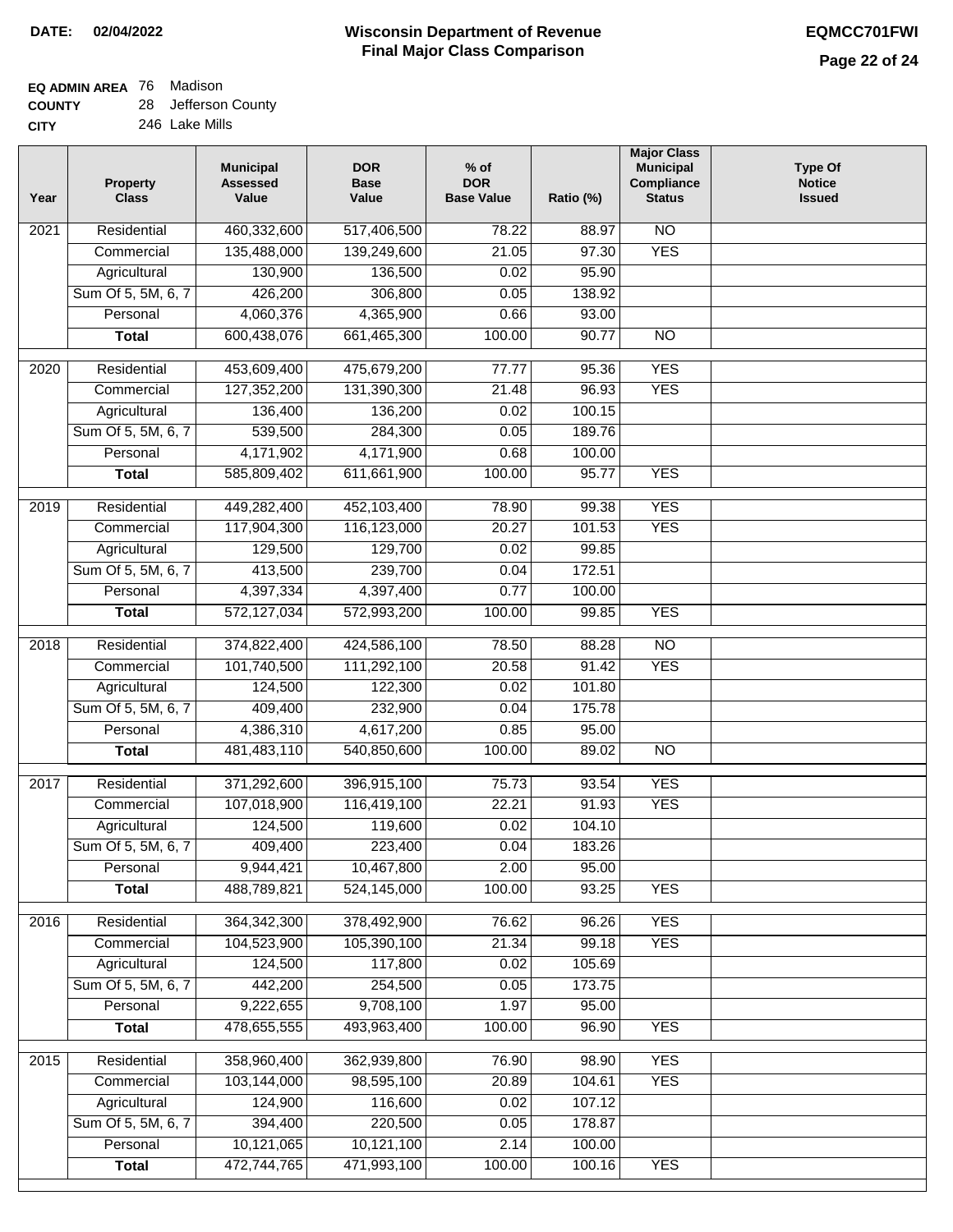## **EQ ADMIN AREA** 76 Madison

**COUNTY CITY** 28 Jefferson County

290 Waterloo

| Year              | <b>Property</b><br><b>Class</b> | <b>Municipal</b><br><b>Assessed</b><br>Value | <b>DOR</b><br><b>Base</b><br>Value | $%$ of<br><b>DOR</b><br><b>Base Value</b> | Ratio (%) | <b>Major Class</b><br><b>Municipal</b><br>Compliance<br><b>Status</b> | Type Of<br><b>Notice</b><br><b>Issued</b> |
|-------------------|---------------------------------|----------------------------------------------|------------------------------------|-------------------------------------------|-----------|-----------------------------------------------------------------------|-------------------------------------------|
| $\overline{202}1$ | Residential                     | 200,417,400                                  | 202,928,900                        | 84.09                                     | 98.76     | <b>YES</b>                                                            |                                           |
|                   | Commercial                      | 41,559,400                                   | 35,641,900                         | 14.77                                     | 116.60    | $\overline{NO}$                                                       |                                           |
|                   | Agricultural                    | 223,800                                      | 223,700                            | 0.09                                      | 100.04    |                                                                       |                                           |
|                   | Sum Of 5, 5M, 6, 7              | 1,379,000                                    | 1,459,600                          | 0.60                                      | 94.48     |                                                                       |                                           |
|                   | Personal                        | 1,079,400                                    | 1,079,400                          | 0.45                                      | 100.00    |                                                                       |                                           |
|                   | <b>Total</b>                    | 244,659,000                                  | 241,333,500                        | 100.00                                    | 101.38    | $\overline{NO}$                                                       |                                           |
| $\overline{2020}$ | Residential                     | 150,070,900                                  | 181,158,800                        | 82.67                                     | 82.84     | $\overline{NO}$                                                       |                                           |
|                   | Commercial                      | 31,469,700                                   | 34,240,000                         | 15.63                                     | 91.91     | <b>YES</b>                                                            |                                           |
|                   | Agricultural                    | 202,500                                      | 241,300                            | 0.11                                      | 83.92     |                                                                       |                                           |
|                   | Sum Of 5, 5M, 6, 7              | 1,599,600                                    | 2,519,700                          | 1.15                                      | 63.48     |                                                                       |                                           |
|                   | Personal                        | 819,600                                      | 975,700                            | 0.45                                      | 84.00     |                                                                       |                                           |
|                   | <b>Total</b>                    | 184, 162, 300                                | 219,135,500                        | 100.00                                    | 84.04     | $\overline{NO}$                                                       |                                           |
|                   |                                 |                                              |                                    |                                           |           |                                                                       |                                           |
| 2019              | Residential                     | 148,265,000                                  | 172,647,000                        | 81.82                                     | 85.88     | $\overline{NO}$                                                       |                                           |
|                   | Commercial                      | 32,981,900                                   | 34,768,900                         | 16.48                                     | 94.86     | <b>YES</b>                                                            |                                           |
|                   | Agricultural                    | 209,600                                      | 232,400                            | 0.11                                      | 90.19     |                                                                       |                                           |
|                   | Sum Of 5, 5M, 6, 7              | 1,623,300                                    | 2,507,400                          | 1.19                                      | 64.74     |                                                                       |                                           |
|                   | Personal                        | 777,100                                      | 863,500                            | 0.41                                      | 89.99     |                                                                       |                                           |
|                   | <b>Total</b>                    | 183,856,900                                  | 211,019,200                        | 100.00                                    | 87.13     | $\overline{NO}$                                                       |                                           |
| 2018              | Residential                     | 147,785,300                                  | 164,008,000                        | 82.14                                     | 90.11     | <b>YES</b>                                                            |                                           |
|                   | Commercial                      | 30,624,000                                   | 31,962,600                         | 16.01                                     | 95.81     | <b>YES</b>                                                            |                                           |
|                   | Agricultural                    | 205,900                                      | 227,100                            | 0.11                                      | 90.66     |                                                                       |                                           |
|                   | Sum Of 5, 5M, 6, 7              | 1,619,200                                    | 2,530,200                          | 1.27                                      | 63.99     |                                                                       |                                           |
|                   | Personal                        | 853,800                                      | 938,200                            | 0.47                                      | 91.00     |                                                                       |                                           |
|                   | <b>Total</b>                    | 181,088,200                                  | 199,666,100                        | 100.00                                    | 90.70     | <b>YES</b>                                                            |                                           |
| 2017              | Residential                     | 146,792,800                                  | 155,774,500                        | 81.54                                     | 94.23     | <b>YES</b>                                                            |                                           |
|                   | Commercial                      | 30,764,000                                   | 30,494,000                         | 15.96                                     | 100.89    | <b>YES</b>                                                            |                                           |
|                   | Agricultural                    | 219,200                                      | 218,200                            | 0.11                                      | 100.46    |                                                                       |                                           |
|                   | Sum Of 5, 5M, 6, 7              | 1,619,200                                    | 2,553,400                          | 1.34                                      | 63.41     |                                                                       |                                           |
|                   | Personal                        | 2,003,500                                    | 2,003,500                          | 1.05                                      | 100.00    |                                                                       |                                           |
|                   | <b>Total</b>                    | 181,398,700                                  | 191,043,600                        | 100.00                                    | 94.95     | <b>YES</b>                                                            |                                           |
| 2016              | Residential                     | 146,248,600                                  | 151,859,800                        | 80.32                                     | 96.31     | <b>YES</b>                                                            |                                           |
|                   | Commercial                      | 32,010,700                                   | 32,576,500                         | 17.23                                     | 98.26     | <b>YES</b>                                                            |                                           |
|                   | Agricultural                    | 215,400                                      | 215,600                            | 0.11                                      | 99.91     |                                                                       |                                           |
|                   | Sum Of 5, 5M, 6, 7              | 1,648,300                                    | 2,596,600                          | 1.37                                      | 63.48     |                                                                       |                                           |
|                   | Personal                        | 1,817,600                                    | 1,817,600                          | 0.96                                      | 100.00    |                                                                       |                                           |
|                   | <b>Total</b>                    | 181,940,600                                  | 189,066,100                        | 100.00                                    | 96.23     | <b>YES</b>                                                            |                                           |
|                   |                                 |                                              |                                    |                                           |           |                                                                       |                                           |
| 2015              | Residential                     | 146,341,000                                  | 144,693,200                        | 81.00                                     | 101.14    | <b>YES</b>                                                            |                                           |
|                   | Commercial                      | 27,219,500                                   | 29,534,500                         | 16.53                                     | 92.16     | <b>YES</b>                                                            |                                           |
|                   | Agricultural                    | 224,400                                      | 213,600                            | 0.12                                      | 105.06    |                                                                       |                                           |
|                   | Sum Of 5, 5M, 6, 7              | 1,660,900                                    | 2,548,700                          | 1.43                                      | 65.17     |                                                                       |                                           |
|                   | Personal                        | 1,730,700                                    | 1,648,300                          | 0.92                                      | 105.00    |                                                                       |                                           |
|                   | <b>Total</b>                    | 177,176,500                                  | 178,638,300                        | 100.00                                    | 99.18     | <b>YES</b>                                                            |                                           |